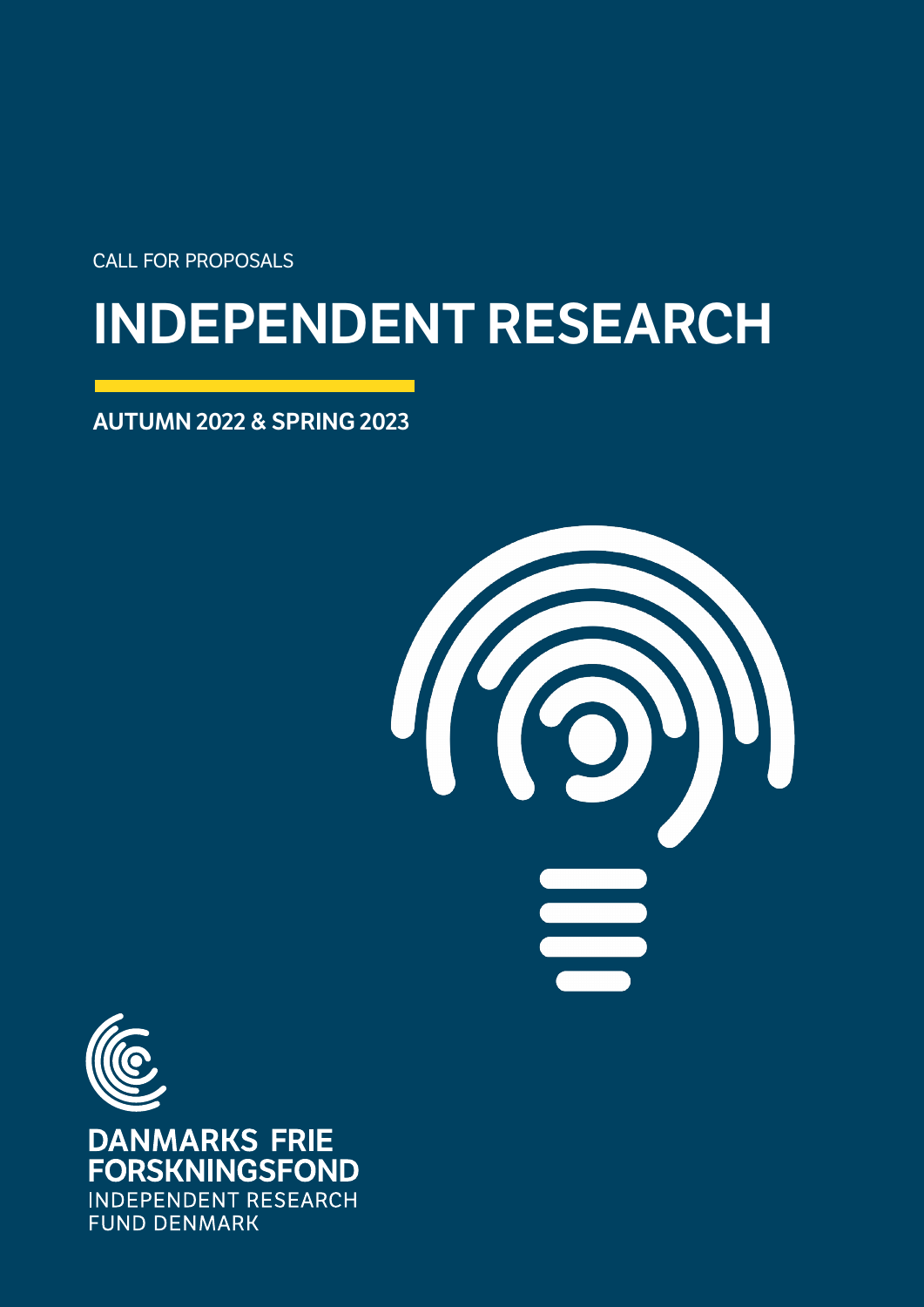## **CONTENT**

| 1              | <b>CONDITIONS FOR INDEPENDENT RESEARCH FUND DENMARK'S SUPPORT FOR RESEARCH</b> | 3              |
|----------------|--------------------------------------------------------------------------------|----------------|
| 1.1            | <b>Guide to this call</b>                                                      | 3              |
| 1.2            | DFF's call for proposals autumn 2022 and spring 2023                           | 3              |
| 1.3            | Internationalisation                                                           | 3              |
| 1.4            | <b>Gender balance</b>                                                          | 3              |
| 1.5            | <b>Open Access</b>                                                             | 4              |
| 1.6            | <b>Research integrity</b>                                                      | 4              |
| 1.7            | Significant changes to call for proposals autumn 2022 and spring 2023          | 4              |
| 1.8            | About Independent Research Fund Denmark                                        | 5              |
| 1.9            | Delimitations between the research councils                                    | 5              |
| $\overline{2}$ | <b>WHAT FUNDING INSTRUMENTS CAN YOU APPLY FOR?</b>                             | $\overline{7}$ |
| 2.1            | <b>Already started projects</b>                                                | 7              |
| 2.2            | Application deadline and starting date for projects                            | 7              |
| 2.3            | Funding instruments offered by all councils                                    | 9              |
|                | 2.3.1 DFF-International Postdoctoral Grant                                     | 9              |
|                | 2.3.2 Sapere Aude: DFF-Starting Grant                                          | 11             |
|                | 2.3.3 DFF-Research Project1                                                    | 12             |
|                | 2.3.4 DFF-Research Project2                                                    | 13             |
|                | 2.3.5 Non-university Research Education (PhD)                                  | 14             |
|                | 2.4 Funding instruments offered by individual research councils                | 16             |
|                | 2.4.1 Explorative Network   Humanities                                         | 16             |
|                | 2.4.2 Journals   Humanities                                                    | 16             |
|                | 2.4.3 International Research Stays   Social Sciences                           | 17             |
|                | 2.4.4 Clinician Scientist Positions   Medical Sciences                         | 18             |
|                | 2.4.5 Pre-graduate Scholarships   Medical Sciences                             | 19             |
| 3              | DFF ASSESSMENT AND ASSESSMENT CRITERIA                                         | 21             |
| 4              | <b>GENERAL APPLICATION REQUIREMENTS</b>                                        | 23             |
| 4.1            | Language and applicant requirements                                            | 23             |
|                | 4.1.1 Language                                                                 | 23             |
|                | 4.1.2 Applicant's qualifications                                               | 23             |
|                | 4.1.3 Other requirements for applicant                                         | 23             |
|                | 4.1.4 Who should submit the application                                        | 23             |
|                | <b>4.2 Application form</b>                                                    | 23             |
|                | 4.2.1 Special fields that must be completed in the application form in e-grant | 24             |
|                |                                                                                |                |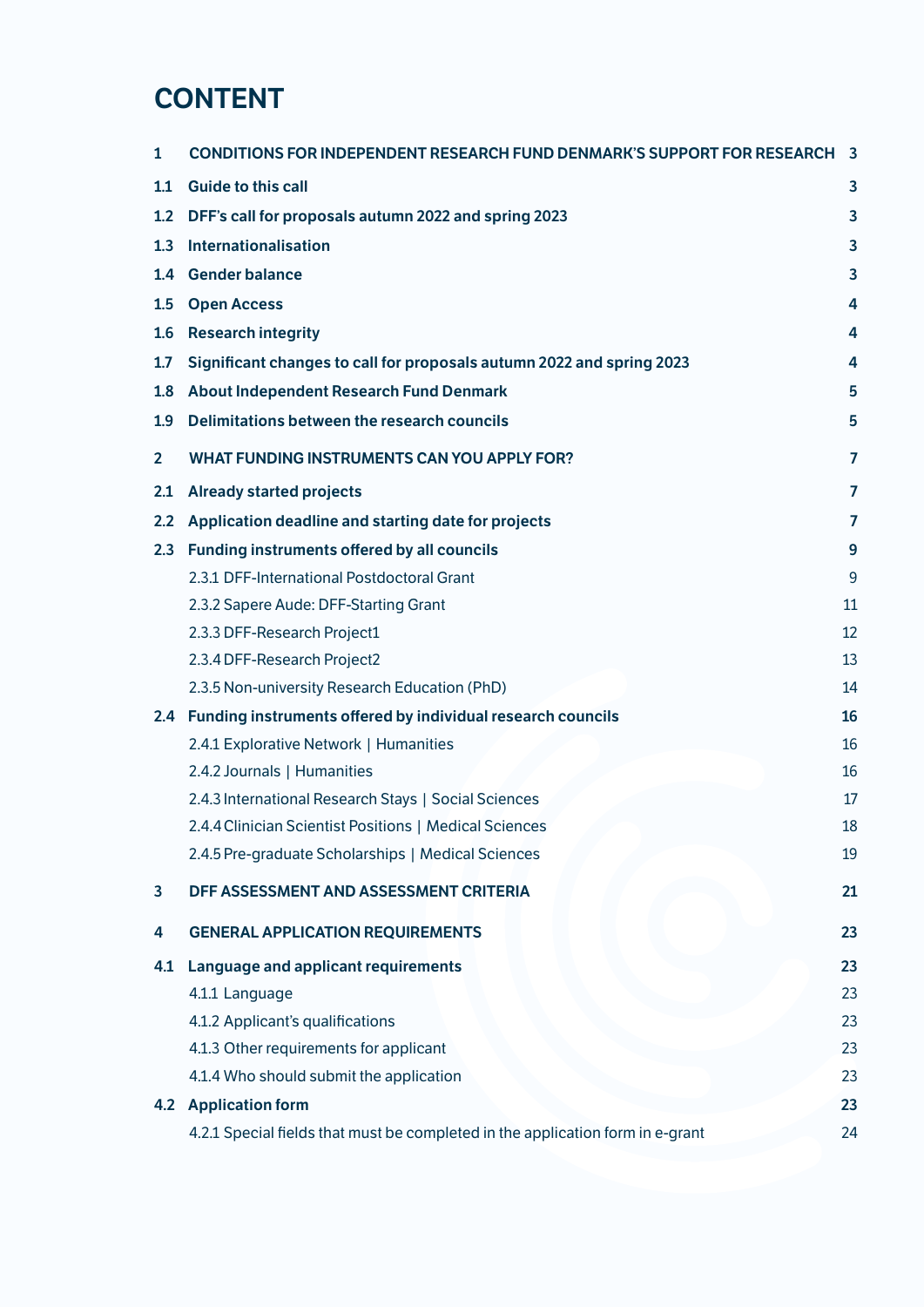| 4.3          | Overview of appendices to the application                                            | 26 |
|--------------|--------------------------------------------------------------------------------------|----|
|              | 4.3.1 Appendix overview: Funding instruments offered by all councils                 | 26 |
|              | 4.3.2 Appendix overview: Funding instruments offered by individual research councils | 28 |
|              | 4.3.3 Project description                                                            | 29 |
|              | 4.3.4 Curriculum Vitae - CV                                                          | 30 |
|              | 4.3.5 Calculation of PhD age                                                         | 31 |
|              | 4.3.6 List of publications                                                           | 31 |
|              | 4.3.7 Budget                                                                         | 32 |
|              | 4.3.8 Budget confirmation                                                            | 37 |
| 5            | <b>HOW IS THE APPLICATION PROCESSED AND ASSESSED?</b>                                | 37 |
| 5.1          | Requirements for your application to be given active consideration                   | 37 |
| 5.2          | How to apply to more than one funding instrument in the same council?                | 39 |
| 5.3          | How to apply to more DFF research councils?                                          | 39 |
| 5.4          | <b>Independent Research Fund Denmark's processing procedures</b>                     | 39 |
| 5.5          | Processing of cross-council applications                                             | 40 |
| 5.6          | <b>External review in DFF</b>                                                        | 41 |
| 5.7          | When and how will you be notified of DFF's decision?                                 | 42 |
| 6            | YOUR RESPONSIBILITY AS AN APPLICANT                                                  | 42 |
| 6.1          | Duty to inform about other funding sources                                           | 43 |
| 6.2          | <b>Technical disclaimer</b>                                                          | 43 |
| 6.3          | The Danish Open Administration Act and the Danish Public Administration Act          | 43 |
| 6.4          | <b>Data protection</b>                                                               | 43 |
|              | 6.5 Transmission of personal information                                             | 43 |
|              | 6.6 Authorities' right to request other information                                  | 44 |
| 6.7          | <b>Publication</b>                                                                   | 44 |
| $\mathbf{7}$ | <b>SUPPORT FOR YOUR APPLICATION</b>                                                  | 44 |
| 7.1          | Question about the application procedure                                             | 44 |
| 7.2          | <b>Technical questions (e-grant)</b>                                                 | 44 |
| 7.3          | <b>Questions about existing grants</b>                                               | 44 |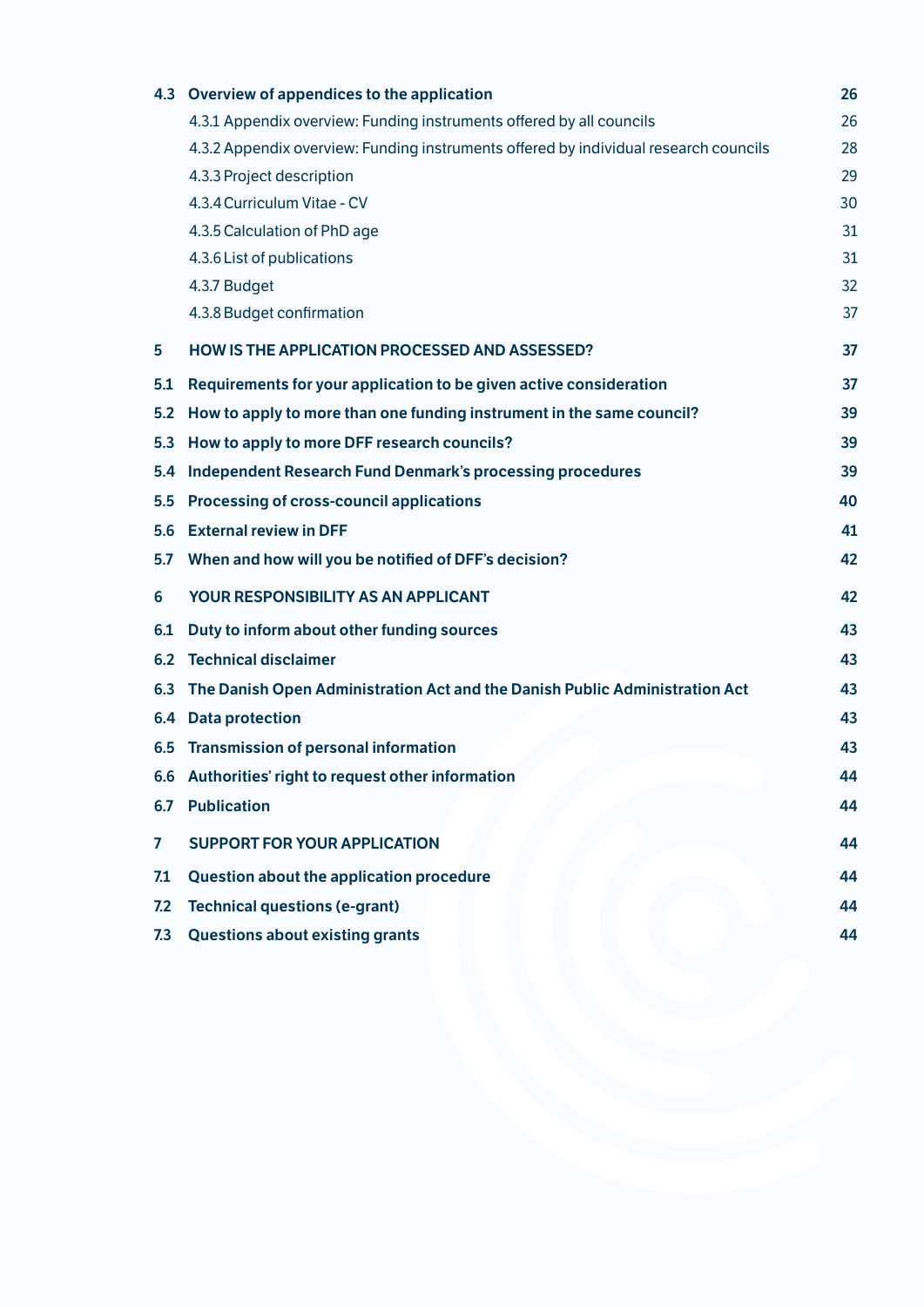## <span id="page-3-0"></span>**1** CONDITIONS FOR INDEPENDENT RESEARCH FUND DENMARK'S SUPPORT FOR RESEARCH

<span id="page-3-1"></span>Independent Research Fund Denmark's (DFF) main task is to provide financial support to concrete and fixed-term research activities based on the researchers' own ideas. The fund considers it its primary task to support the growth layer and the continued development within independent, researcher-initiated research. DFF puts decisive weight on the professional research quality being ensured in the projects it supports.

The DFF strategy and policies can be found on the fund's website [dff.dk.](https://dff.dk/en/about-us/goals-and-policies)

The legislative basis for Independent Research Fund Denmark is [Act no. 384](https://www.retsinformation.dk/eli/lta/2017/384) of 26 April 2017 on the Danish Council for Research and Innovation Policy and Independent Research Fund Denmark.

## 1.1 GUIDE TO THIS CALL

In this call you can read about the options available to you as an applicant as well as the requirements that apply to applicants and applications. As a rule, you should read the entire call. In [section 2,](#page-7-1) however, you only need to read [section 2.1](#page-7-2) and [section 2.2](#page-7-3) in addition to the section on the specific funding instrument you wish to apply for.

## 1.2 DFF'S CALL FOR PROPOSALS AUTUMN 2022 AND SPRING 2023

With this call for proposals, Independent Research Fund Denmark invites applications for funding for research activities. The information in this call applies to applications submitted for the application deadlines in autumn 2022 and spring 2023. Consult [section 2.2](#page-7-3) for the precise application deadlines. The ability of the fund to offer the funding instruments described in section  $2$  is dependent on the level of funding for 2023 being equivalent to that of 2022. As the national budget for 2023 will not be confirmed until the end of 2022, the fund is unable to guarantee that all funding instruments will be offered in 2023.

This document is an English translation of the fund's Danish call for proposals. In case of any inconsistencies between the two versions, the information in the Danish version shall apply.

## 1.3 INTERNATIONALISATION

DFF strives to strengthen and further develop the internationalisation of Danish research and therefore wishes that applications submitted to the fund encompass international activities. The objective is to provide the best researchers and research groups the opportunity to coordinate and develop their cross-border research collaboration, as well as to give talented researchers the opportunity to spend a period of their research career abroad. Aspects of internationalisation can therefore figure in applications to all of DFF's funding instruments. In all cases, the applications are required to relate to the international *state of the art* within their area.

## <span id="page-3-2"></span>1.4 GENDER BALANCE

DFF also strives to support a balanced development of management resources for both genders at Danish research institutions and would like to see this taken into consideration in applications to DFF. For this reason, DFF encourages that applications, to the extent possible, demonstrate an approach to scientific practice that can act as an incubator for professional diversity and equal opportunities for male and female researchers. For applications seeking support for research groups or similar collaborative projects, the applicant must account for his/her considerations in relation to the gender composition of the research group or collaborative team. Such a statement is a requirement, but the actual gender composition of the group will not factor into the assessment of the application. The required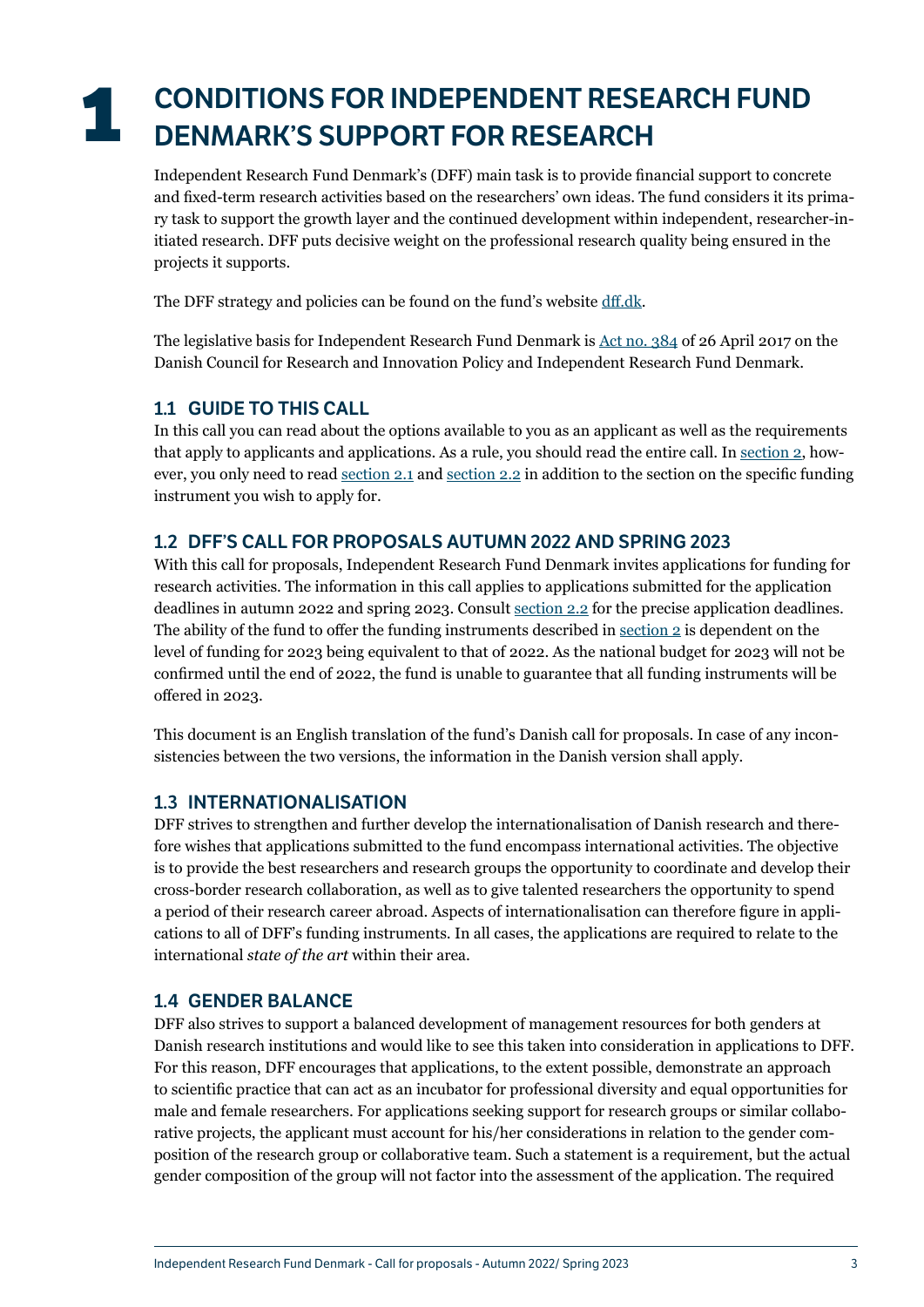<span id="page-4-0"></span>statement has been introduced to ensure the applicant's focus on contributing to equal opportunities for men and women in research.

## 1.5 OPEN ACCESS

DFF seeks to strengthen the societal effect of research by ensuring unrestricted and cost-free digital access to all the latest research results in scientific articles. For this reason, Independent Research Fund Denmark, the Danish National Research Foundation, and Innovation Fund Denmark adopted the "Open Access Policy for public research funds and foundations" in April 2019, which requires parallel publishing of published scientific articles resulting from full or partial funding from these foundations. However, DFF does not provide financial support for open access publishing as the fund allows for a quarantine period of 6-12 months. For further information on DFF's Open Access policy, see [DFF's](https://dff.dk/en/about-us/goals-and-policies/open-access-policy)  [website.](https://dff.dk/en/about-us/goals-and-policies/open-access-policy)

## 1.6 RESEARCH INTEGRITY

DFF expects that grant recipients follow the [Danish Code of Conduct for Research Integrity.](https://ufm.dk/en/publications/2014/the-danish-code-of-conduct-for-research-integrity)

## 1.7 SIGNIFICANT CHANGES TO CALL FOR PROPOSALS AUTUMN 2022 AND SPRING 2023

#### Updated requirements for your application to be given active consideration added to section 5.1:

- The project description must comply with both the allowed maximum amount of characters and pages as outlined in the section on the funding instrument applied for.
- The applicant's CV must not exceed 2 A4 pages (including figures, tables, etc.). The 2 A4 pages must contain no more than 6000 characters, including spaces, figure texts, formulas, etc.
- Applications for Pre-graduate scholarship | Medical Sciences must not include students enrolled in educations that allow more than 6 months for the completion of the master thesis (regardless of whether this option is utilised).
- Applications for DFF-International Postdoctoral Grant must include a host declaration from the foreign host institution.

#### Other significant content-related changes:

- CV: It is a requirement that CV's and publication lists for all named participants and collaborators are included in the application (in total no longer than 2 pages per person). Collaborators must furthermore always attach a confirmation of collaboration.
- Application form: If no ethical issues are identified in your project, you must provide a brief account in which you justify this.
- Publication list: Requirement of statements concerning BFI level and JIF no longer apply.
- DFF | Medical Sciences only funds DFF-Research Project2 in special instances where it has been persuasively argued that the objective cannot be reached through a DFF-Research Project1.
- International research stay | Social Sciences: It is not possible to apply for funding for scientific/ academic salary or expenses which are not research-related.
- Clinician scientist position | Medical Sciences: Requirement of clinical employment throughout the entire project period added.
- Pre-graduate scholarship | Medical Sciences: 1) requirement of 2 years finalized studies for the pre-graduate added; 2) up to DKK 120,000, excluding overhead/administration expenses, can now be awarded; 3) requirement of supervisory experience for the applicant no longer applies – instead, requirement that applicant is able to set aside sufficient time for the project added; 4) no support available for research projects where the scholarship for the student has already been financed entirely or in part from other sources; and 5) no option available for replacing the student after receiving funding.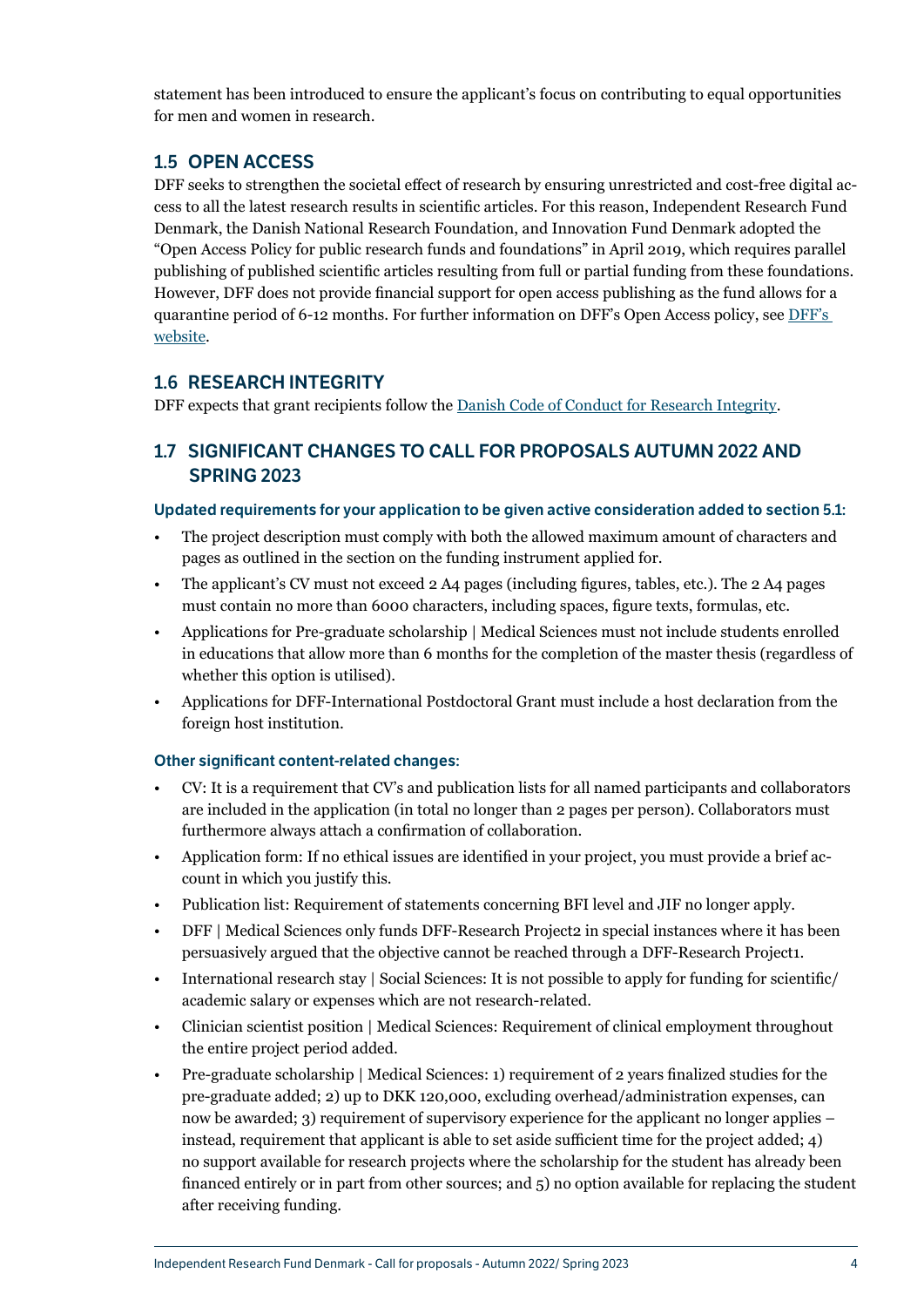## <span id="page-5-1"></span><span id="page-5-0"></span>1.8 ABOUT INDEPENDENT RESEARCH FUND DENMARK

DFF supports independent research based on the researchers' own ideas within and across all the main fields of science. DFF is comprised of a Board of Directors, five research councils and one cross-council committee:

*DFF | Humanities offers funding for researchers who work within the following disciplines: art history, architecture and design, media studies, film studies, musicology, IT and technology studies in the Humanities, comparative literature, dramaturgy, philology, linguistics, communication research, anthropology, ethnology, archaeology, history, philosophy, history of ideas and science, theology, comparative religion, educational theory, pedagogy, psychology and other related research disciplines within the humanities, such as library research, museology, as well as humanistic research within sports science, public health, urban and physical planning.*

*DFF | Natural Sciences offers funding to researchers who investigate fundamental scientific issues within the natural sciences, computer science and mathematics, with an epistemological but not necessarily an applied scientific objective. The council covers research within the classical disciplines: astronomy, physics, chemistry, mathematics, computer science, molecular biology, biochemistry/ biophysics, biology, geology as well as the natural science aspects of geography.* 

*DFF | Social Sciences offers funding to researchers who work within the social sciences. DFF | Social Sciences covers the following main disciplines: economics, sociology, political science and legal theory, as well as the societal aspects of various interdisciplinary subjects (e.g., communication studies, development studies, gender studies and cultural geography).*

*DFF | Medical Sciences offers funding to researchers who work with all aspects of basic, translational, clinical and socio-medical research in relation to human health and disease.*

*DFF | Technology and Production Sciences funds researchers carrying out basic research within technology and production sciences which is: a) motivated by a specific problem or by a clear application-oriented perspective, and b) aimed at solving a specific problem, developing new technologies and production systems or new ways of meeting the needs of society. Projects must contribute significantly to ground-breaking research, but epistemological research without any application-oriented perspectives is outside the scope of the council.*

*DFF | Cross-council Committee comprises representatives from all five research councils and coordinates the handling procedure for applications that fall in between the councils' delimitations. The cross-council committee also funds applications that are considered to be truly cross-council (see*  [section 5.5](#page-40-1)*), as well as applications to Sapere Aude: DFF-Starting Grant and Non-university Research Education (PhD).*

## <span id="page-5-2"></span>1.9 DELIMITATIONS BETWEEN THE RESEARCH COUNCILS

The DFF board determines the research delimitations between the five research councils. The delimitations are described in the table below. Some applicants and projects will naturally cross the delimitations as described. These will be processed in collaboration between several councils. DFF welcomes applications of an interdisciplinary nature, which are coordinated by DFF | Cross-council Committee. In [section 5.3](#page-39-1) you can learn more about how to apply to several research councils, while in [section 5.5](#page-40-1) you can learn how cross-council applications are handled.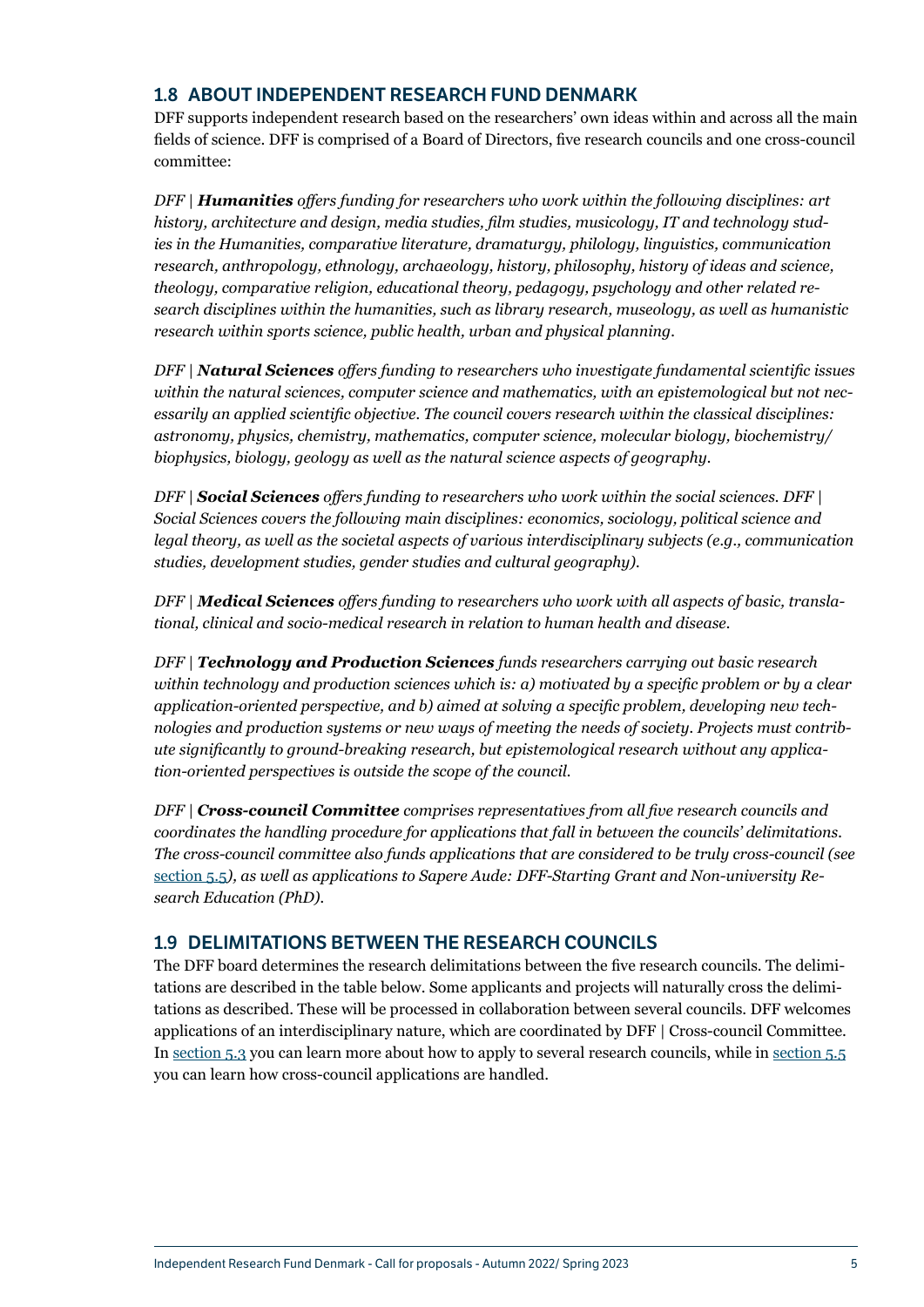| <b>Council</b>                          | DFF  <br><b>Natural Sciences</b>                                                                                                                                                                                                                                                                                                                                                                                                                                                                                  | DFF  <br><b>Social Sciences</b>                                                                                                                                                                                                                                                                                                                                                                                                                                                                                                   | DFF  <br><b>Medical Sciences</b>                                                                                                                                                                                                                                                                                                                                                                                                                                                                                                                                                                                                                                                                                                                                                                                                                                                                                                                                                                                                                                                   | DFF  <br><b>Technology and Production</b><br><b>Sciences</b>                                                                                                                                                                                                                                                                                                                                                                                                                                                                                                              |
|-----------------------------------------|-------------------------------------------------------------------------------------------------------------------------------------------------------------------------------------------------------------------------------------------------------------------------------------------------------------------------------------------------------------------------------------------------------------------------------------------------------------------------------------------------------------------|-----------------------------------------------------------------------------------------------------------------------------------------------------------------------------------------------------------------------------------------------------------------------------------------------------------------------------------------------------------------------------------------------------------------------------------------------------------------------------------------------------------------------------------|------------------------------------------------------------------------------------------------------------------------------------------------------------------------------------------------------------------------------------------------------------------------------------------------------------------------------------------------------------------------------------------------------------------------------------------------------------------------------------------------------------------------------------------------------------------------------------------------------------------------------------------------------------------------------------------------------------------------------------------------------------------------------------------------------------------------------------------------------------------------------------------------------------------------------------------------------------------------------------------------------------------------------------------------------------------------------------|---------------------------------------------------------------------------------------------------------------------------------------------------------------------------------------------------------------------------------------------------------------------------------------------------------------------------------------------------------------------------------------------------------------------------------------------------------------------------------------------------------------------------------------------------------------------------|
| DFF <sub>I</sub><br><b>Humanities</b>   | In the delimitation between DFF<br>Humanities and DFF   Natural<br>Sciences, the decisive principle is<br>that projects which predominantly<br>concern humans' culture-forming<br>and culture-disseminating<br>phenomena and activities (e.g.<br>didactics, sports and archae-<br>ology) are covered by DFF  <br>Humanities, whereas research<br>projects primarily concerned with<br>cognitive-forming activities which<br>fall within the natural sciences,<br>should be assessed by DFF  <br>Natural Sciences. | In the delimitation between<br>DFF   Humanities and DFF  <br>Social Sciences, the decisive<br>principle is that projects which<br>predominantly concern relations<br>between human behaviour and<br>institutions (groups, enterprises,<br>organisations and society)<br>are covered by DFF   Social<br>Sciences, whereas projects<br>which predominantly concern<br>culture-analytical and historical<br>aspects, or involve special lan-<br>guage and other communicative<br>qualifications are assessed by<br>DFF   Humanities. | In the delimitation between DFF<br>  Humanities and DFF   Medical<br>Sciences, the decisive principle<br>is that projects which predomi-<br>nantly concern psychology are<br>covered by DFF   Humanities,<br>whereas projects mostly in-<br>volving psychiatry should be<br>assessed by DFF   Medical<br>Sciences. There is a certain over-<br>lap between these disciplines,<br>but generally speaking, the<br>applications considered by DFF<br>  Medical Sciences are charac-<br>terised by a biological research<br>theme. For example, medical<br>history is usually covered by DFF<br>  Humanities, but if a medical his-<br>tory project involves an element<br>of biological research, it may<br>in some cases belong to DFF<br>  Medical Sciences. Projects<br>investigating humanistic aspects<br>of medical science will be<br>covered by DFF   Humanities.<br>Generally, for a project to belong<br>to DFF   Medical Sciences, it is<br>not sufficient that the object of<br>study is medicine – the applied<br>methodology must also originate<br>in medical science. | In the delimitation between DFF  <br>Humanities and DFF   Technology<br>and Production Sciences, the<br>decisive principle is that projects<br>which predominantly concern<br>humans' culture-forming and<br>culture-disseminating phenom-<br>ena and activities are covered by<br>DFF   Humanities. This applies<br>e.g. to media research, design<br>research and linguistics. Projects<br>that primarily involve a technical<br>research element will generally<br>be assessed by DFF   Technology<br>and Production Sciences.                                         |
| <b>DFF   Natural</b><br><b>Sciences</b> |                                                                                                                                                                                                                                                                                                                                                                                                                                                                                                                   | In the delimitation between DFF<br>  Natural Sciences and DFF  <br>Social Sciences, the decisive<br>principle is that projects which<br>predominantly concern human<br>behaviour, organizational mat-<br>ters or managerial processes<br>are covered by DFF   Social<br>Sciences, whereas projects that<br>predominantly concern natural<br>science activities are assessed<br>by DFF   Natural Sciences.                                                                                                                         | In the delimitation between DFF<br>  Natural Sciences and DFF  <br>Medical Sciences, the decisive<br>principle is that research<br>projects which predominantly<br>have fundamental scientific,<br>epistemological aim are covered<br>by DFF   Natural Sciences. In the<br>event the primary objective of<br>the project is of a medical nature,<br>the project will be assessed by<br>DFF   Medical Sciences. Both<br>DFF   Medical Sciences and DFF<br>  Natural Sciences cover areas<br>such as biology, biochemistry<br>and genetics.                                                                                                                                                                                                                                                                                                                                                                                                                                                                                                                                          | In the delimitation between DFF<br>  Natural Sciences and DFF  <br>Technology and Production<br>Sciences, the decisive principle<br>is that research projects which<br>predominantly have a cogni-<br>tive-forming perspective, and<br>where the application-oriented<br>perspective is not necessarily<br>clear in advance, are assessed<br>by DFF   Natural Sciences.<br>Fundamental research that is<br>primarily concerned with solving<br>a specific development- and<br>application-oriented problem, is<br>covered by DFF   Technology and<br>Production Sciences. |
| <b>DFF   Social</b><br><b>Sciences</b>  |                                                                                                                                                                                                                                                                                                                                                                                                                                                                                                                   |                                                                                                                                                                                                                                                                                                                                                                                                                                                                                                                                   | In the delimitation between DFF<br>  Social Sciences and DFF  <br>Medical Sciences, the decisive<br>principle is that projects which<br>predominantly concern relations<br>between human behaviour and<br>institutions (groups, enterprises,<br>organisations and society), and<br>where the biological/medical<br>content is limited, are covered<br>by DFF   Social Sciences, while<br>projects in which the research<br>element is predominantly of a<br>medical nature are assessed by<br>DFF   Medical Sciences.                                                                                                                                                                                                                                                                                                                                                                                                                                                                                                                                                              | In the delimitation between<br>DFF   Social Sciences and DFF<br>  Technology and Production<br>Sciences, the decisive principle<br>is that projects which predomi-<br>nantly concern human behaviour,<br>institutions (groups, enterprises,<br>organisations and society) are<br>covered by DFF   Social Sciences,<br>whereas projects in which the<br>research element predominantly<br>concern technical/logistical<br>solutions are assessed by DFF<br>Fechnology and Production<br>Sciences.                                                                          |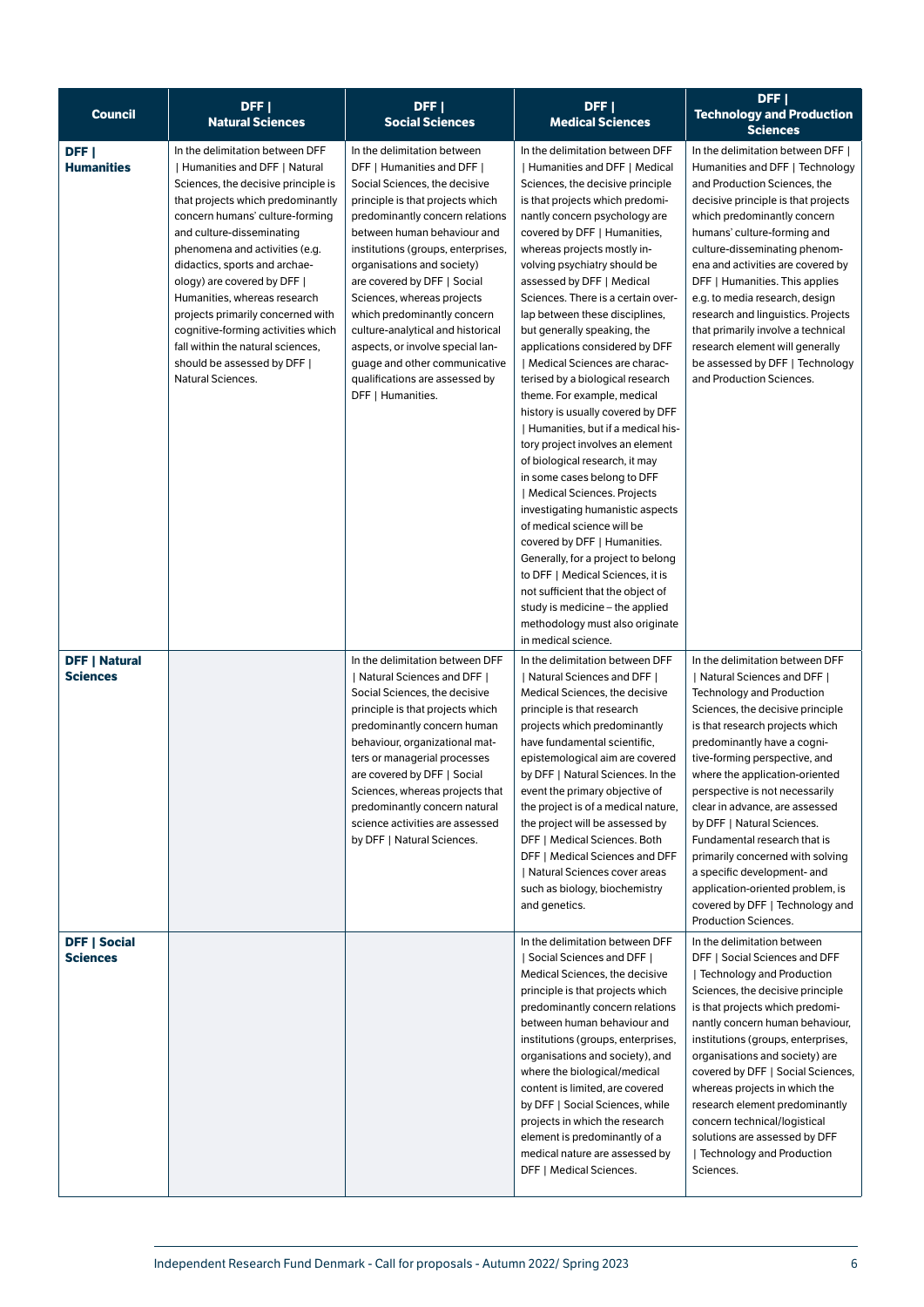<span id="page-7-0"></span>

| <b>Council</b>                          | DFF I<br><b>Natural Sciences</b> | DFF I<br><b>Social Sciences</b> | DFF  <br><b>Medical Sciences</b> | DFF  <br><b>Technology and Production</b><br><b>Sciences</b>                                                                                                                                                                                                                                                                                                                                                                                                                                                                                                                                           |
|-----------------------------------------|----------------------------------|---------------------------------|----------------------------------|--------------------------------------------------------------------------------------------------------------------------------------------------------------------------------------------------------------------------------------------------------------------------------------------------------------------------------------------------------------------------------------------------------------------------------------------------------------------------------------------------------------------------------------------------------------------------------------------------------|
| <b>DFF   Medical</b><br><b>Sciences</b> |                                  |                                 |                                  | In the delimitation between DFF  <br>Medical Sciences and DFF   Tech-<br>nology and Production Sciences,<br>the decisive principle is that pro-<br>jects which predominantly have a<br>human biological aim and require<br>the use of medical competencies<br>and methods are covered by DFF<br>  Medical Sciences. Projects that<br>predominantly require the use of<br>wider technologically oriented<br>competencies, e.g. for the<br>development and establishment<br>of animal models, medico-tech-<br>nical products or medicine, are<br>covered by DFF   Technology and<br>Production Sciences. |



## <span id="page-7-1"></span>**2** WHAT FUNDING INSTRUMENTS CAN YOU APPLY FOR?

On the following two pages, you can see the funding instruments that are offered in autumn 2022 and spring 2023; by which research councils they are offered; and which deadlines apply to the funding instruments. Please note that there may be minor differences in the specific requirements each council has for the various funding instruments offered. You should therefore read all of [section 1](#page-3-1) and section [3-](#page-21-1)section 6, as well as the description of the funding instrument you wish to apply for in [section 2](#page-7-1), very thoroughly before you complete and submit your application. You can begin your application in [e-grant](https://login.e-grant.dk/?wa=wsignin1.0&wtrealm=urn%3aTilskudsPortal&wctx=https%3a%2f%2fwww.e-grant.dk%2f_layouts%2f15%2fAuthenticate.aspx%3fSource%3dhttps%3a%2f%2fwww.e-grant.dk%2f) approx. 3 months before the application deadline.

## <span id="page-7-2"></span>2.1 ALREADY STARTED PROJECTS

DFF does not provide funding retroactively. You can therefore not apply for research funding for activities that have already started by the time the fund makes its decision.

## <span id="page-7-3"></span>2.2 APPLICATION DEADLINE AND STARTING DATE FOR PROJECTS

The earliest and latest possible starting dates for each funding instrument are listed in the table below: **Note, the deadline is 12:00 noon for every application deadline date.**

| Research council offering<br><b>Budget framework for</b><br>the funding instrument and<br><b>Funding instrument</b><br><b>DFF</b> grant<br>application deadline |                                                                                                                           | Time of<br>processing                               | <b>Earliest and latest start-</b><br>ing dates for the project |                                                     |
|-----------------------------------------------------------------------------------------------------------------------------------------------------------------|---------------------------------------------------------------------------------------------------------------------------|-----------------------------------------------------|----------------------------------------------------------------|-----------------------------------------------------|
| DFF-International<br>Postdoctoral Grant                                                                                                                         | Up to DKK 1,350,000<br>excluding overhead/<br>administration expenses                                                     | All councils:<br>15 September 2022<br>at 12:00 noon | November 2022                                                  | Earliest: 1 March 2023<br>Latest: 1 Oktober 2023    |
| Sapere Aude:<br><b>DFF-Starting Grant</b>                                                                                                                       | Up to DKK 4,300,000<br>All councils:<br>excluding overhead /<br>23 March 2023<br>administration expenses<br>at 12:00 noon |                                                     | November 2023                                                  | Earliest: 1 February 2024<br>Latest: 1 January 2025 |

#### Funding instruments offered by all councils: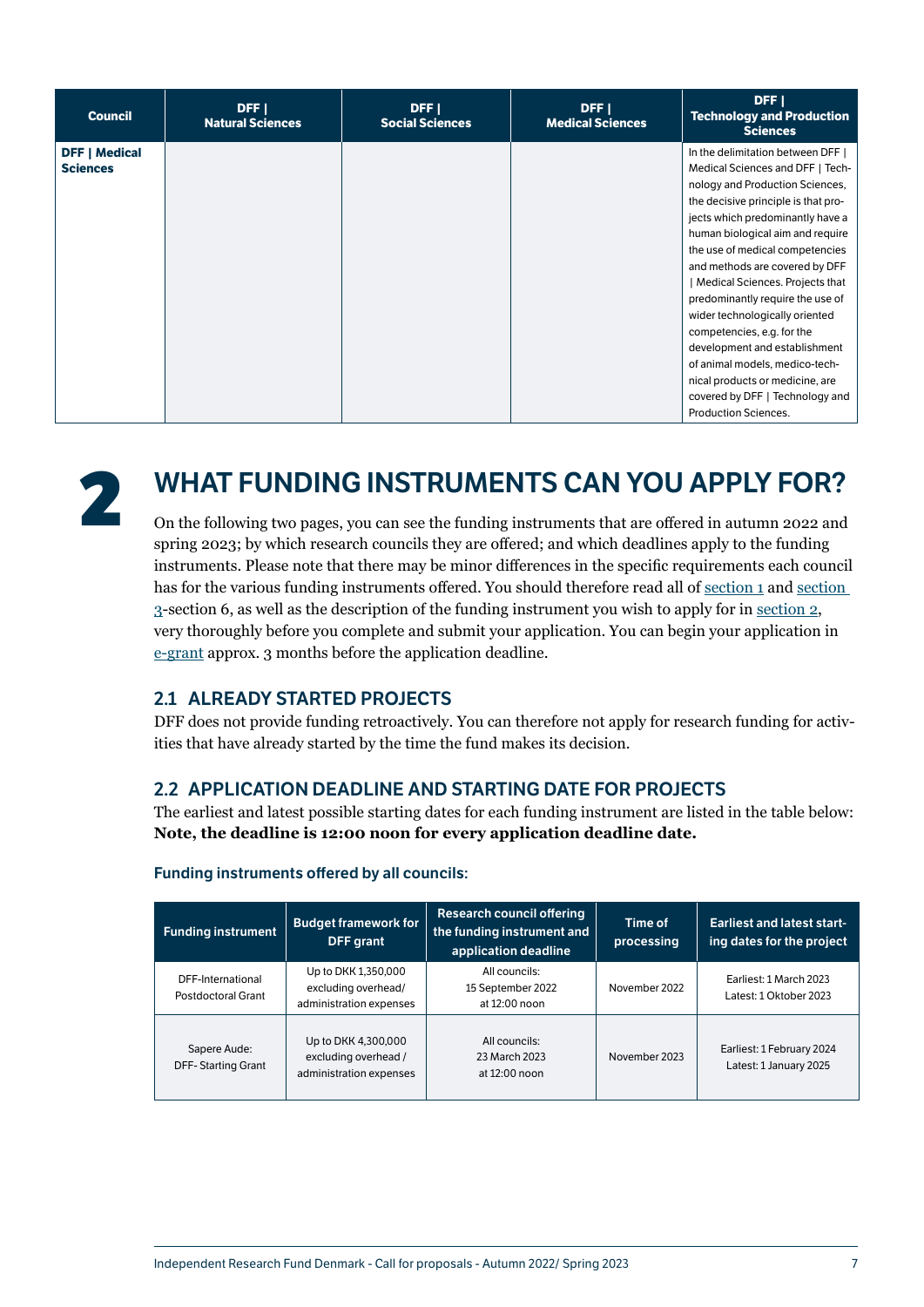| <b>Funding instrument</b>                  | <b>Budget framework for</b><br><b>DFF</b> grant                                               | <b>Research council offering</b><br>the funding instrument and<br>application deadline    | <b>Time of</b><br>processing | <b>Earliest and latest start-</b><br>ing dates for the project |
|--------------------------------------------|-----------------------------------------------------------------------------------------------|-------------------------------------------------------------------------------------------|------------------------------|----------------------------------------------------------------|
|                                            |                                                                                               | DFF   Social Sciences:<br>20 September 2022<br>at 12:00 noon                              |                              |                                                                |
|                                            |                                                                                               | DFF   Humanities:<br>20 September 2022<br>at 12:00 noon                                   |                              |                                                                |
| DFF-Research Project1                      | Up to DKK 2,000,000<br>excluding overhead /<br>administration expense                         | DFF   Technology and<br><b>Production Sciences:</b><br>21 September 2022<br>at 12:00 noon | April 2023                   | Earliest: 1 July 2023<br>Latest: 1 January 2024                |
|                                            |                                                                                               | DFF   Natural Sciences:<br>22 September 2022<br>at 12:00 noon                             |                              |                                                                |
|                                            |                                                                                               | DFF   Medical Sciences:<br>23 September 2022<br>at 12:00 noon                             |                              |                                                                |
|                                            |                                                                                               | DFF   Social Sciences:<br>20 September 2022<br>at 12:00 noon                              |                              |                                                                |
|                                            |                                                                                               | DFF   Humanities:<br>20 September 2022<br>at 12:00 noon                                   |                              |                                                                |
| DFF-Research Project2                      | Between DKK 2,000,000<br>and DKK 4,300,000<br>excluding overhead /<br>administration expenses | DFF   Technology and<br><b>Production Sciences:</b><br>21 September 2022<br>at 12:00 noon | April 2023                   | Earliest: 1 July 2023<br>Latest: 1 January 2024                |
|                                            |                                                                                               | DFF   Natural Sciences:<br>22 September 2022<br>at 12:00 noon                             |                              |                                                                |
|                                            |                                                                                               | DFF   Medical Sciences:<br>23 September 2022<br>at 12:00 noon                             |                              |                                                                |
| Non-university Research<br>Education (PhD) | Up to DKK 1,800,000<br>excluding overhead /<br>administration expenses                        | All councils:<br>22 March 2023<br>at 12:00 noon                                           | June 2023                    | Earliest: 1 July 2023<br>Latest: 1 June 2024                   |

## Funding instruments offered by individual research councils:

| <b>Funding instrument</b><br><b>Budget framework</b> |                                                                      | <b>Research council offering</b><br>the funding instrument<br>and application deadline | Time of<br>processing | <b>Earliest and latest start-</b><br>ing dates for the project |  |  |
|------------------------------------------------------|----------------------------------------------------------------------|----------------------------------------------------------------------------------------|-----------------------|----------------------------------------------------------------|--|--|
| <b>Explorative Network</b><br><b>Humanities</b>      | Up to DKK 500,000<br>excluding overhead /<br>administration expenses | DFF   Humanities:<br>15 September 2022<br>at 12:00 noon                                | November 2022         | Earliest: 1 February 2023<br>Latest: 1 February 2024           |  |  |
| Journals   Humanities                                | Up to DKK 40,000 per year                                            | DFF   Humanities:<br>15 September 2022<br>at 12:00 noon                                | November 2022         | Earliest: 1 February 2023<br>Latest: 1 February 2024           |  |  |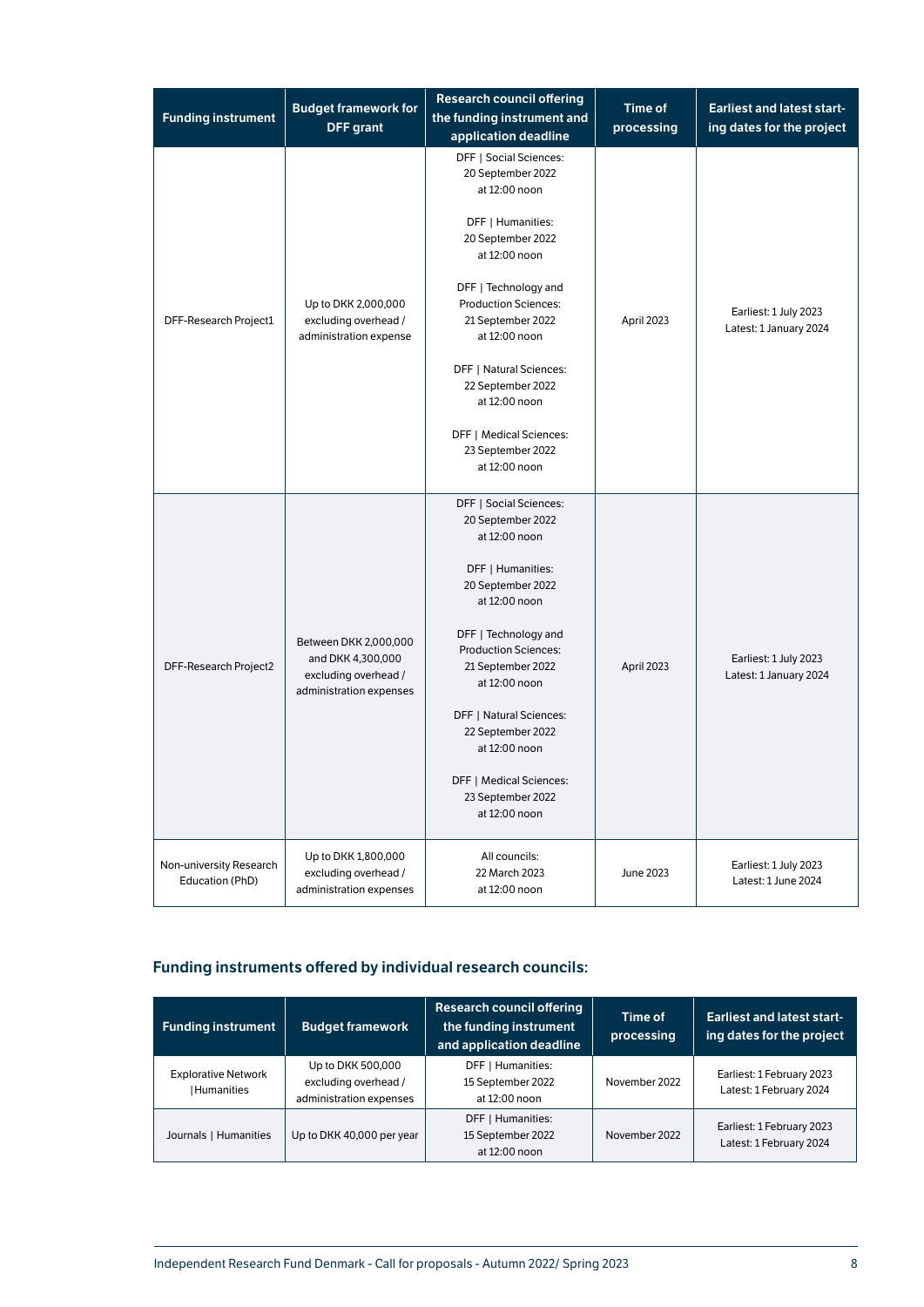<span id="page-9-0"></span>

| <b>Funding instrument</b>                             | <b>Budget framework</b>                                                                                           | <b>Research council offering</b><br>the funding instrument<br>and application deadline                     | <b>Time of</b><br>processing  | <b>Earliest and latest start-</b><br>ing dates for the project                                                                                     |
|-------------------------------------------------------|-------------------------------------------------------------------------------------------------------------------|------------------------------------------------------------------------------------------------------------|-------------------------------|----------------------------------------------------------------------------------------------------------------------------------------------------|
| International research<br>stay   Social Sciences      | Up to DKK 200,000<br>excluding overhead /<br>administration expenses                                              | <b>DFF   Social Sciences:</b><br>15 September 2022<br>at 12:00 noon<br>And<br>22 March 2023 at 12:00 noon  | November 2022<br>and May 2023 | Applied autumn 2022<br>Earliest: 1 February 2023<br>Latest: 1 December 2023<br>Applied spring 2023<br>Earliest: 1 July 2023<br>Latest: 1 May 2024  |
| Clinician scientist<br>position   Medical<br>Sciences | Funding for 20-50% of<br>salary for a period of 1-3<br>years - see description<br>under the funding<br>instrument | <b>DFF   Medical Sciences:</b><br>15 September 2022<br>at 12:00 noon                                       | November 2022                 | Earliest: 1 February 2023<br>Latest: 1 January 2024                                                                                                |
| Pre-graduate<br>scholarship   Medical<br>Sciences     | Up to DKK 120,000<br>excluding overhead /<br>administration expenses                                              | <b>DFF</b>   Medical Sciences:<br>15 September 2022<br>at 12:00 noon<br>and<br>21 March 2023 at 12:00 noon | November 2022<br>and May 2023 | Applied autumn 2022<br>Earliest: 1 February 2023<br>Latest: 1 July 2023<br>Applied spring 2023<br>Earliest: 1 July 2023<br>Latest: 1 February 2024 |

#### Council-specific conditions

**DFF | Social Sciences** is the only council to receive urgent applications. Urgent applications for DFF | Social Sciences can only be applied for within the framework of DFF-Research Project1 or DFF-Research Project2. Urgent applications can only be developed on the basis of a pre-authorised urgency factor, which must be scientifically backed up by exceptional, external and unpredictable events. The pre-authorisation is determined by DFF | Social Sciences and takes place following an enquiry to the secretariat.

## 2.3 FUNDING INSTRUMENTS OFFERED BY ALL COUNCILS

#### <span id="page-9-1"></span>2.3.1 DFF-International Postdoctoral Grant

#### 2.3.1.1 Objective

DFF-International Postdoctoral Grant aims to strengthen the international mobility of younger talented researchers, as well as to develop the competencies of researchers in the beginning of their research career. The intention is to enable the grant recipient to consolidate their individual research profile by independently managing a concrete research project at a research institution outside of Denmark. The grant amounts to a total of up to DKK 1,350,000, excluding overhead/administration expenses over a 2-year period.

#### <span id="page-9-2"></span>2.3.1.2 Applicant requirements

You must have obtained a PhD degree, expect to submit your thesis for defence within 12 months after the application deadline, or have obtained equivalent qualifications, e.g., a positive assistant professor assessment ("adjunktbedømmelse"), in order to apply for a DFF-International Postdoctoral Grant. Your PhD degree must have been obtained from a Danish institution.

As a PhD student, you may apply if you attach a declaration from your supervisor stating that your PhD thesis will be submitted for defence within 12 months after the application deadline. If you are awarded a DFF-International Postdoctoral Grant, but subsequently fail to submit your PhD thesis within the given deadline, the grant will be annulled. Please note that your PhD diploma must be submitted to DFF before the first instalment of the grant can be made.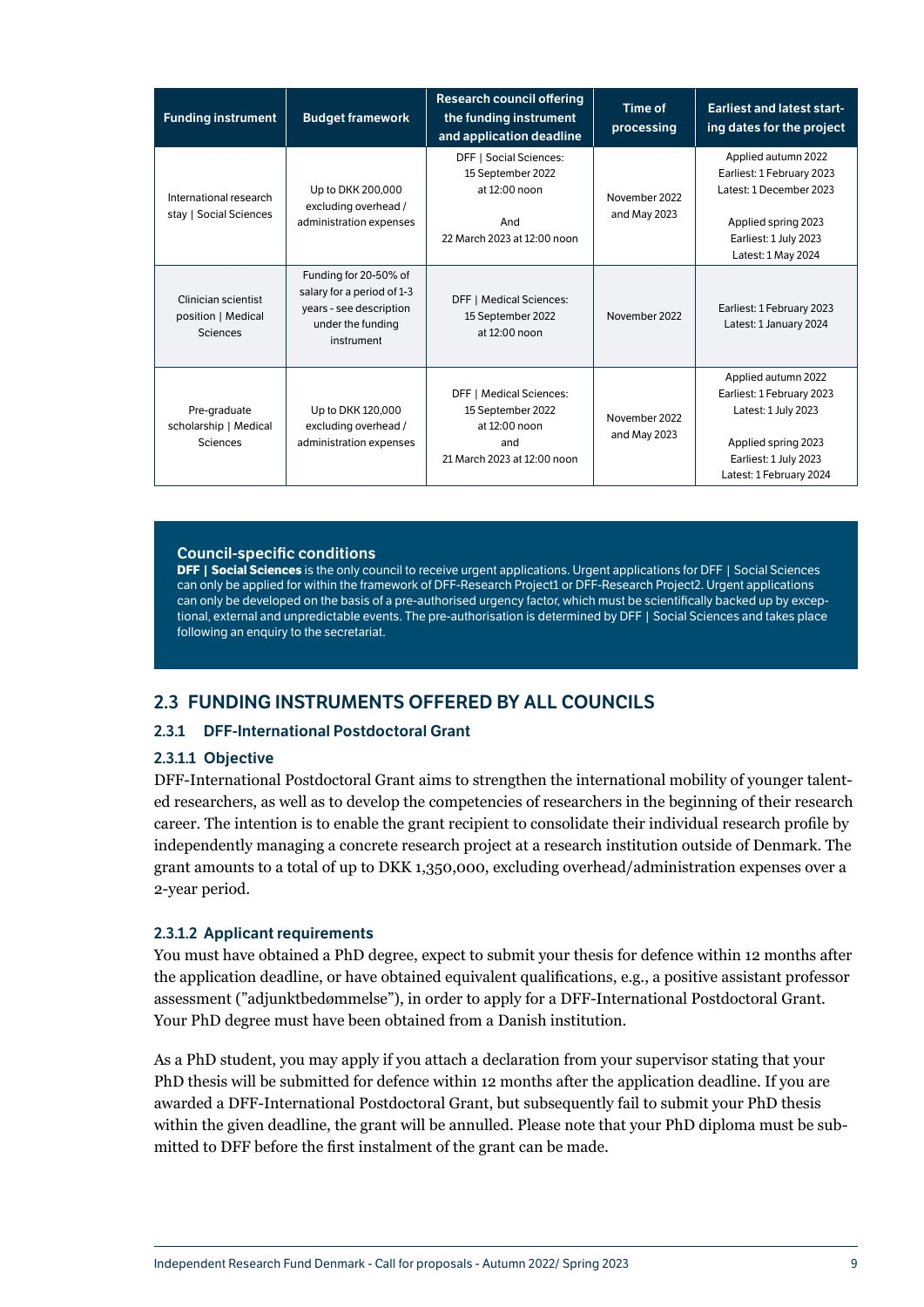DFF places emphasis on the fact that you, as an applicant, are in the beginning of your research career, and therefore your PhD age must not exceed 3 years at the expiration of the application deadline. The exact date of obtaining the PhD degree, as it appears on the PhD diploma, must be stated in the application form in e-grant (see [section 4.3.5](#page-31-1) concerning calculation of the PhD age with regard to maternity/paternity leave, etc.).

You must develop and submit the application yourself.

As an applicant, you cannot apply for funding for a stay at a foreign research institution where you have stayed for a total of 12 months or more within the last 3 years at the time of the application deadline.

#### <span id="page-10-0"></span>2.3.1.3 The application

A DFF-International Postdoctoral Grant must be of 2 years' duration.

Council-specific conditions If you apply for **DFF | Natural Sciences,** it is a requirement that you spend the entire 2-year project period abroad at one specific research institution. If you apply for **DFF | Social Sciences, DFF | Technology and Production Sciences, DFF | Medical Sciences**, or **DFF | Humanities**, it is a requirement that you spend at least 12 consecutive months abroad. You may spend up to 6 months at the beginning and/or up to 12 months at the end of the project period at a Danish research institution.

Your application must clearly demonstrate how your project forms a concrete, binding collaboration with researchers at the host institution. The application must include a declaration from the foreign host institution, stating that the project can be carried out at the location in question, including a short comment on the content of the cooperation and the most important activities.

You are responsible for drawing up an agreement with the foreign institution concerning the research activities as well as potential questions regarding intellectual property rights and any equipment that will be used in connection with the grant.

DFF-International Postdoctoral Grants are paid out to and administered by a Danish research institution. The administrating institution may receive overhead/administration expenses, see [section](#page-36-0)  [4.3.7.10.](#page-36-0)

As an applicant, you are expected to take up residence during your stay abroad in the country where the foreign research institution is located.

#### 2.3.1.4 Project description

The project description must illustrate the project's scientifically innovative quality as well as how the project contributes to the further development of your competencies. Moreover, the project description must include a description of the scientific environment in which the project will be carried out, including an account of why the chosen environment is well suited to the proposed activities. The project description must also outline the nature of the concrete, binding collaboration.

The project description must not exceed 5 A4 pages (including figures, tables, etc.). The 5 A4 pages must not exceed 15,000 characters including spaces, figure captions, formulas, etc. (see also [section](#page-29-1)  [4.3.3](#page-29-1)). References/ bibliography must be uploaded as a separate appendix. Please note that the overview of appendices ([section 4.3.1](#page-26-1)) offers a complete list of the appendices that *must* be attached.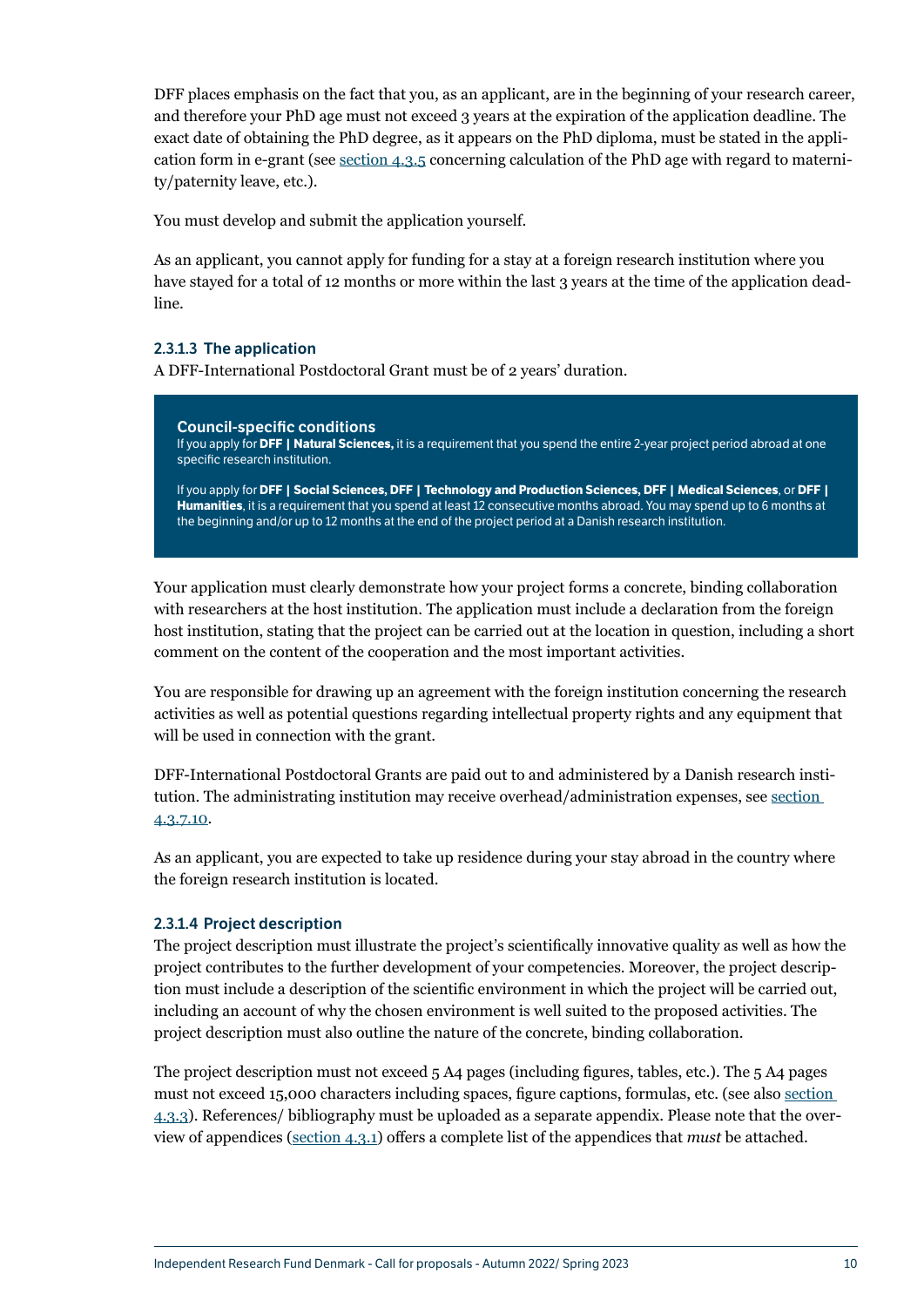#### <span id="page-11-0"></span>2.3.1.5 Budget

In order for your application to be evaluated by DFF, you must prepare a budget – see [section 4.3.7](#page-32-1).

You can apply for up to DKK 1,350,000 excluding overhead/administration expenses. As a part of your budget, you can apply for funds to cover one outbound and one inbound journey for yourself as an applicant within the margin of expenditure. In addition, you may apply for the coverage of bench fees within the margin of expenditure. You may apply for an increase of your grant of DKK 55,000 per child and for your partner per year for the period during which they stay with you abroad. This grant increase is expected to cover out-bound and inbound journey for accompanying children/partner.

As a general rule, it is not possible to apply for funding for salaries for technical/administrative staff as it is expected that you will carry out your postdoctoral project independently. If you believe that a technical/administrative staff is essential for the completion of the project, you must argue for this. It is not possible to apply for funding for transport of household effects or coverage of housing costs.

#### 2.3.2 Sapere Aude: DFF-Starting Grant

#### 2.3.2.1 Objective

In order to promote the education of researchers and strengthen internationalisation, DFF offers the funding instrument Sapere Aude (i.e., "dare to know"). The objective of this initiative is to develop the qualifications and competencies of the best research talents, both nationally and internationally. Sapere Aude: DFF-Starting Grant is aimed at Danish as well as non-Danish researchers. You can apply for a Sapere Aude: DFF-Starting Grant of up to 4 years' duration and a maximum amount of DKK 4,300,000, excluding overhead/administration expenses.

Sapere Aude: DFF-Starting Grant is aimed at providing excellent younger researchers, i.e., researchers who have carried out top class research in their field, with the opportunity to develop and strengthen their research ideas as well as their competencies as independent research leaders of other researchers. The funding instrument also aims at promoting careers, the mobility internationally as well as nationally among research environments, as well as to strengthen networks. Sapere Aude: DFF-Starting Grants are targeted at top researchers who intend to gather a group of researchers and/or research students to carry out a research project at a high, international level. Sapere Aude: DFF-Starting Grant furthermore strengthens the possibility for excellent younger researchers to return to a Danish research institution after a research stay abroad.

DFF expects that a Sapere Aude: DFF-Starting Grant prepares the grant recipient to apply for an ERC funding instrument, or a similar international programme.

It is expected that DFF will award approx. 35 grants in 2023.

#### <span id="page-11-1"></span>2.3.2.2 Applicant requirements

Sapere Aude: DFF-Starting Grant is aimed at younger, very talented researchers, who at the time of the application deadline, and within the last 8 years, have obtained their PhD or achieved equivalent qualifications, e.g., a positive assistant professorship evaluation ("adjunktbedømmelse"), and who have demonstrated the ability to carry out original research at a high, international level. The exact date on which you were awarded your PhD degree, as stated on your PhD diploma, must be stated in the application form in e-grant (see [section 4.3.5](#page-31-1) for calculation of PhD age in relation to maternity/paternity leave, etc.). Previous management experience and mobility will be counted positively in the assessment of your application.

If the applicant is not an associate professor and has not been awarded a positive associate professor assessment ("lektorbedømmelse") and the project involves the education of researchers, it must be stated in the application how the relevant supervision will be provided, and how the scientific connection of the research students to the project will be ensured.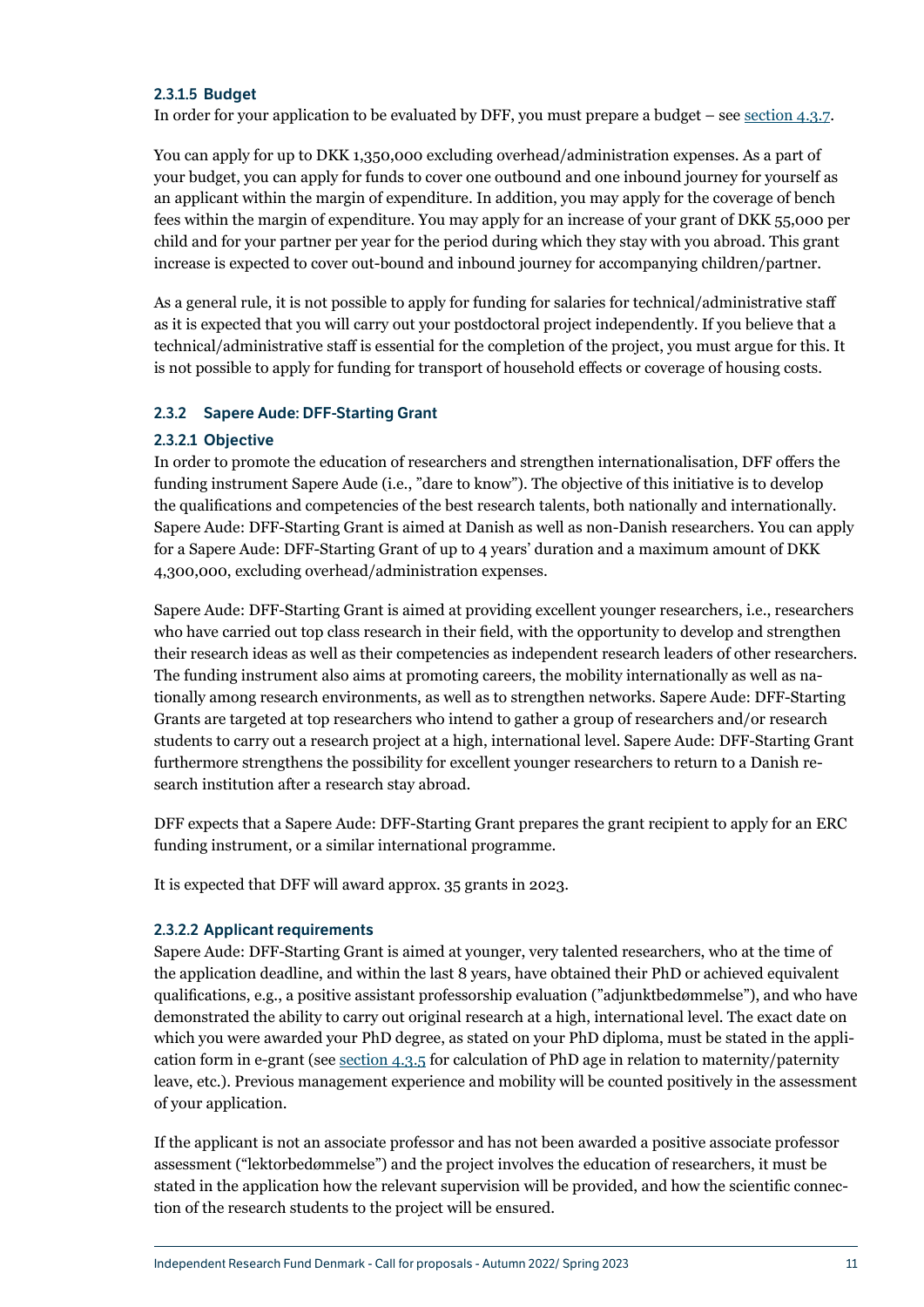<span id="page-12-0"></span>If DFF finds your application to be amongst the very best, the final evaluation will consist in an interview with you as applicant wherein you will be asked to present your project. In addition to DFF's assessment criteria (see [section 3\)](#page-21-1), the interview will be used to evaluate your ability to present your project in a clear and comprehensible manner, including to researchers who are not experts within your scientific field.

#### 2.3.2.3 Application requirements

In connection with your application, the fund considers it very important that you have made plans for participating in international research activities, where relevant. Please describe the international activities planned in your application. These may be in the form of research stays abroad, collaboration with foreign research groups, hosting or participating in international conferences, invitation of foreign visiting researchers, etc.

You need to draw up an ambitious and realistic research plan, which clearly shows how a Sapere Aude grant will contribute to boosting your research leadership competencies and your research career with an excellent international profile.

You can apply for funding for PhD and postdoctoral scholarships, if these serve a clear independent function within, and form an integral part of, the research project. Postdoctoral candidates must have obtained their PhD or achieved equivalent qualifications, e.g., a positive assistant professorship evaluation ("adjunktbedømmelse"), within the last 4 years at the time of the DFF-application deadline (see [section 4.3.5](#page-31-1) for calculation of the PhD age in relation to maternity/paternity leave, etc.). If a named post-doctoral candidate is a PhD student at the time of application, a declaration from the student's supervisor must be enclosed, stating that the student is expected to submit the PhD thesis within 6 months after the application deadline.

When applying for research funding for PhD scholarships, there must be a sufficiently balanced relationship between the contribution of senior researchers and PhD students to the project, so that all registered participants serve a concrete role in the project work. An account of the proposed recruitment process must be provided if the application includes requests for funding for unnamed PhD students and/or unnamed postdoctoral participants.

#### Council-specific conditions

**DFF | Medical Sciences** does not require that postdoctoral candidates have obtained their PhD within the last 4 years at the time of the application deadline.

The project description must not exceed  $7 \text{ A}4$  pages (including figures, tables, etc.). The  $7 \text{ A}4$  pages must not exceed 21,000 characters including spaces, figure captions, formulas, etc. (see also [section](#page-29-1)  [4.3.3](#page-29-1)). References/ bibliography must be uploaded as a separate appendix. Please note that the overview of appendices ([section 4.3.1](#page-26-1)) offers a complete list of the appendices that *must* be attached.

#### 2.3.3 DFF-Research Project1

#### 2.3.3.1 Objective

To advance the quality of Danish research, DFF offers funding for research projects within an economic framework of up to DKK 2,000,000, excluding overhead/administration expenses. A DFF-Research Project1 is characterised by having a clear and well-defined research question, where the research activities are expected to be of a high, international level of quality. The duration of a DFF-Research Project1 is typically 3 years, but it is possible to apply for a project of up to 4 years' duration if a PhD student is involved in the project.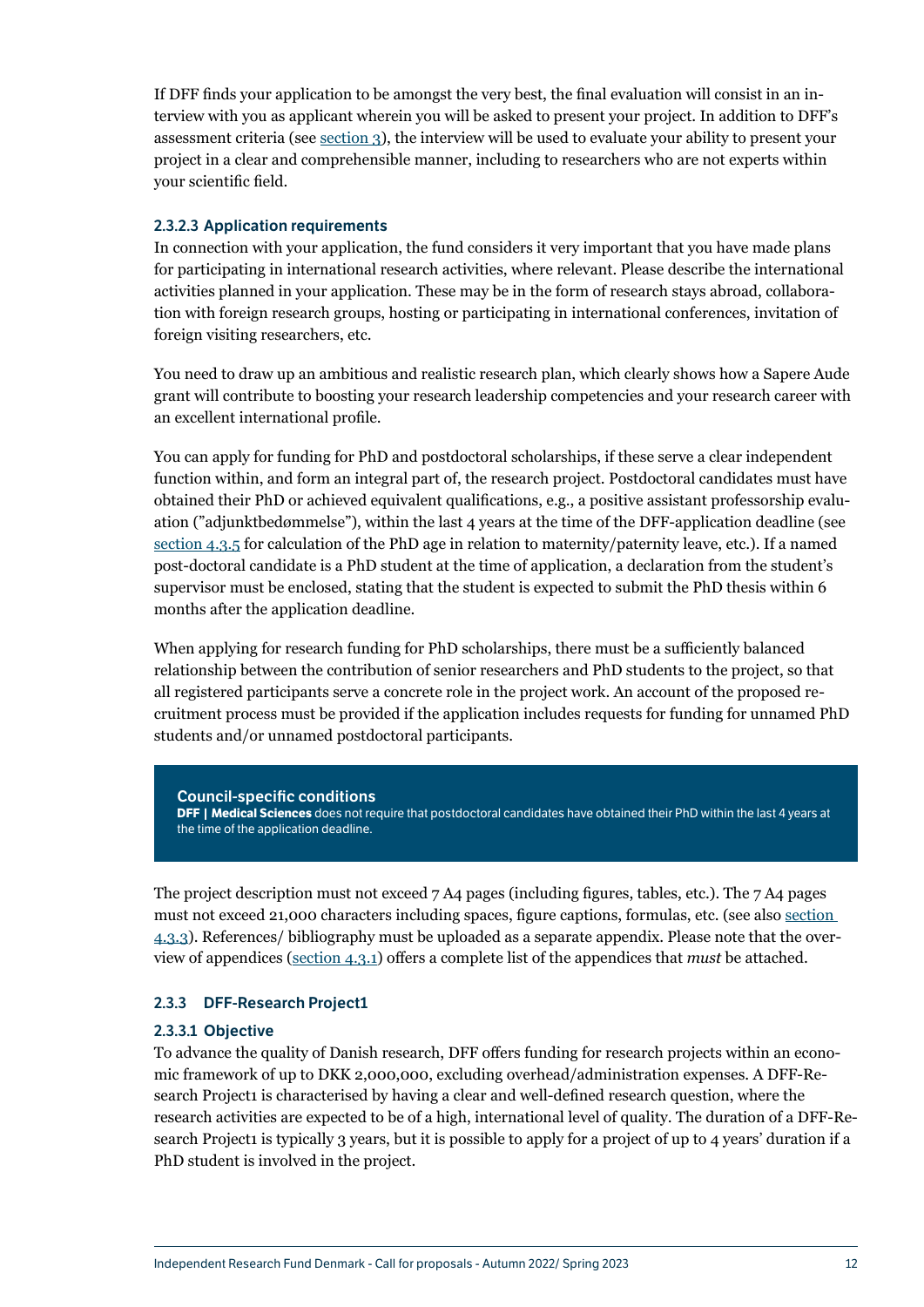#### <span id="page-13-0"></span>2.3.3.2 Applicant requirements

You must be able to document independent research experience typically corresponding to 3 years or more after having obtained a PhD degree (or similar qualifications). Your previous results will be assessed in relation to your career path (see [section 4.3.4](#page-30-1) and [section 4.3.6](#page-31-2)), and in relation to the scientific challenges of the project applied for. If the applicant is not an associate professor and has not been awarded a positive associate professor assessment ("lektorbedømmelse") and the project involves the education of researchers, it must be stated in the application how the relevant supervision will be provided, and how the scientific connection of the research students to the project will be ensured.

#### 2.3.3.3 Application requirements

DFF emphasises that the project description should contain a description of any sub-projects, including PhD and postdoctoral projects. You can apply for funding for PhD and postdoctoral scholarships, if these serve a clear independent function within, and form an integral part of, the research project. Postdoctoral candidates must have obtained their PhD or achieved equivalent qualifications, e.g., a positive assistant professorship evaluation ("adjunktbedømmelse"), within the last 4 years at the time of the application deadline (which for technical calculation purposes is fixed at 20 September 2022) (see [section 4.3.5](#page-31-1) for calculation of the PhD age in relation to maternity/paternity leave, etc.). If a named postdoctoral candidate is a PhD student at the time of application, a declaration from the student's supervisor must be enclosed, stating that the student is expected to submit the PhD thesis within 6 months after the application deadline.

Council-specific conditions If you apply for **DFF | Medical Sciences** it is not a requirement that postdoctoral candidates have obtained their PhD within the last 4 years at the time of the application deadline.

The role of all listed project participants (scientific/academic staff, technical/administrative staff, and whether funded or not) must be sufficiently balanced and the concrete role of the participants must be described and justified.

An account of the proposed recruitment process must be provided if the application includes requests for funding for unnamed PhD students and/or unnamed postdoctoral participants.

The project description must not exceed 5 A4 pages (including figures, tables, etc.). The 5 A4 pages must not exceed 15,000 characters including spaces, figure captions, formulas, etc. (see also [section](#page-29-1)  [4.3.3](#page-29-1)). References/ bibliography must be uploaded as a separate appendix. Please note that the overview of appendices ([section 4.3.1](#page-26-1)) offers a complete list of the appendices that *must* be attached.

#### 2.3.4 DFF-Research Project2

#### 2.3.4.1 Objective

To advance the quality of, and develop collaboration within Danish research, DFF offers funding for research projects carried out by multiple researchers (including postdoctoral candidates and PhD students) of up to 4.5 years in duration within a budget framework of between DKK 2,000,000 to DKK 4,300,000, excluding overhead/administration expenses. A DFF-Research Project2 is often characterised by a coordinated and mutually binding collaboration featuring a well-defined, joint research question. However, it may also be a project formulated by a single researcher, which is to be carried out in a research team, when it can be argued that the project is particularly ambitious and resource demanding, and that the research objective cannot be obtained through a DFF-Research Project1. The research activities must establish synergy among any sub-projects, involve an international level of collaboration (if relevant) and be of a high, international standard.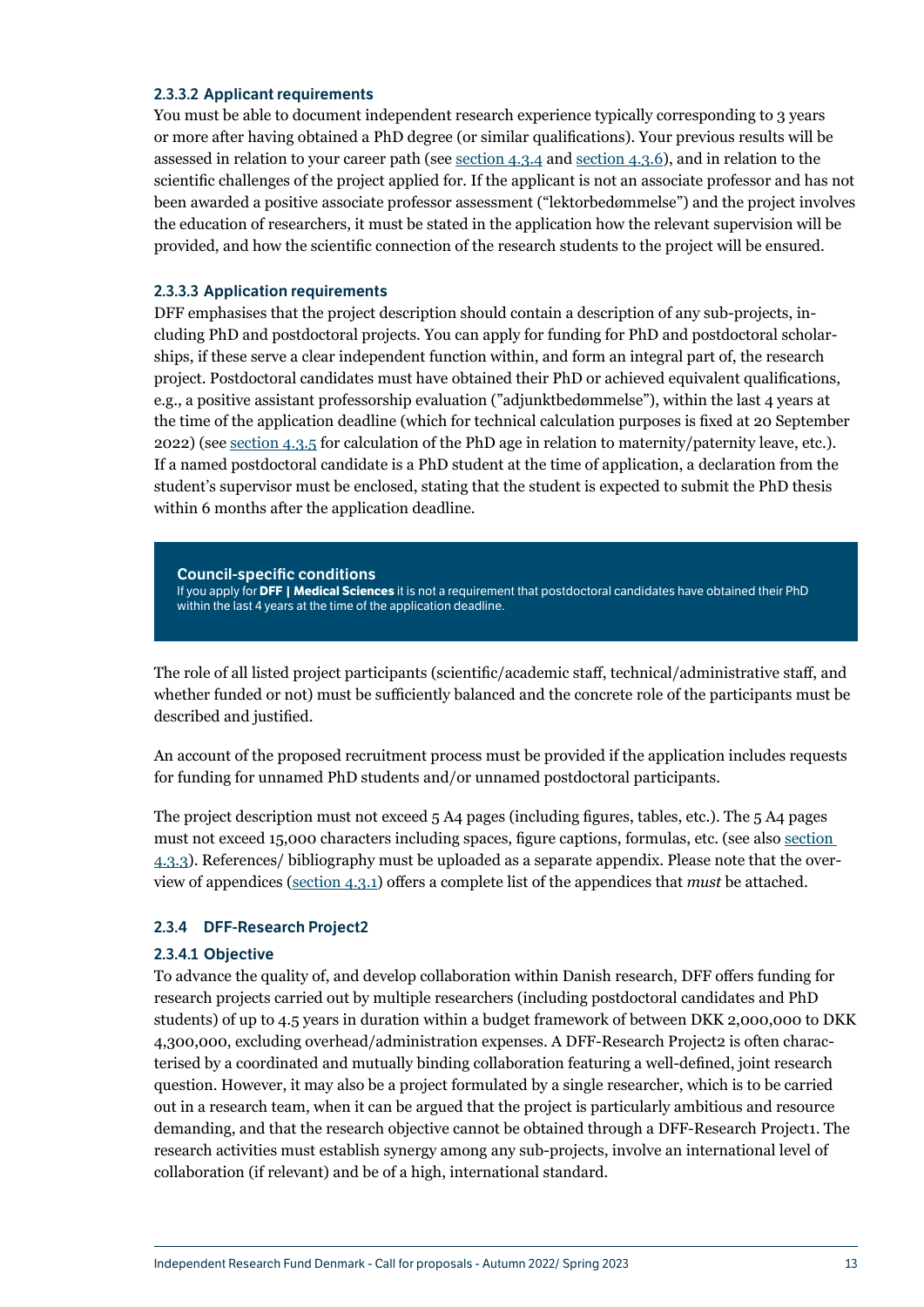#### <span id="page-14-0"></span>Council-specific conditions

**DFF | Medical Sciences** only funds DFF-Research Project2 in special instances where it has been persuasively argued that the objective cannot be reached through a DFF-Research Project1.

#### 2.3.4.2 Applicant requirements

You must be able to document considerable, independent research experience at a high, international level typically corresponding to 5 years or more after having obtained a PhD degree (or similar qualifications). Your previous results will be assessed in relation to your career path (see [section 4.3.4](#page-30-1) and [section 4.3.6](#page-31-2)) and in relation to the scientific challenges of the project applied for. If the applicant is not an associate professor and has not been awarded a positive associate professor assessment ("lektorbedømmelse") and the project involves the education of researchers, it must be stated in the application how the relevant supervision will be provided, and how the scientific connection of the research students to the project will be ensured.

#### 2.3.4.3 Application requirements

DFF emphasises that the project description should account for the synergy between any sub-projects, the project management and organisational structure, as well as plans for publishing results. All sub-projects, including PhD and postdoctoral projects, should be described within the project description.

You can apply for funding for PhD and postdoctoral scholarships if they serve a clear independent function within, and form an integral part of, the research project. Postdoctoral candidates must have obtained their PhD or achieved equivalent qualifications, e.g., a positive assistant professorship evaluation ("adjunktbedømmelse"), within the last 4 years at the time of the application deadline (which for technical calculation is fixed at 20 September 2022) (see [section 4.3.5](#page-31-1) for calculation of the PhD age in relation to maternity/paternity leave, etc.). If a named postdoctoral candidate is a PhD student at the time of application, a declaration from the student's supervisor must be enclosed, stating that the student is expected to submit the PhD thesis within 6 months after the application deadline.

Council-specific conditions If you apply for **DFF | Medical Sciences**, it is not a requirement that postdoctoral candidates have obtained their PhD within the last 4 years at the time of the application deadline.

The role of all listed project participants (scientific/academic staff, technical/administrative staff, and whether funded or not) must be sufficiently balanced and the concrete role of the participants must be described and justified.

An account of the proposed recruitment process must be provided if the application includes requests for funding for unnamed PhD students and/or unnamed postdoctoral participants.

The project description must not exceed 7 A4 pages (including figures, tables, etc.). The 7 A4 pages must not exceed 21,000 characters including spaces, figure captions, formulas, etc. (see also [section](#page-29-1)  [4.3.3](#page-29-1)). References/ bibliography must be uploaded as a separate appendix. Please note that the overview of appendices ([section 4.3.1](#page-26-1)) offers a complete list of the appendices that *must* be attached.

#### 2.3.5 Non-university Research Education (PhD)

#### <span id="page-14-1"></span>2.3.5.1 Objective

DFF receives funds under the Danish National Budget, which are earmarked for the education of researchers at public non-university research institutions. In 2023, these funds are expected to amount to approx. DKK 22 million, corresponding to approx. 8-9 grants. The maximum amount per grant will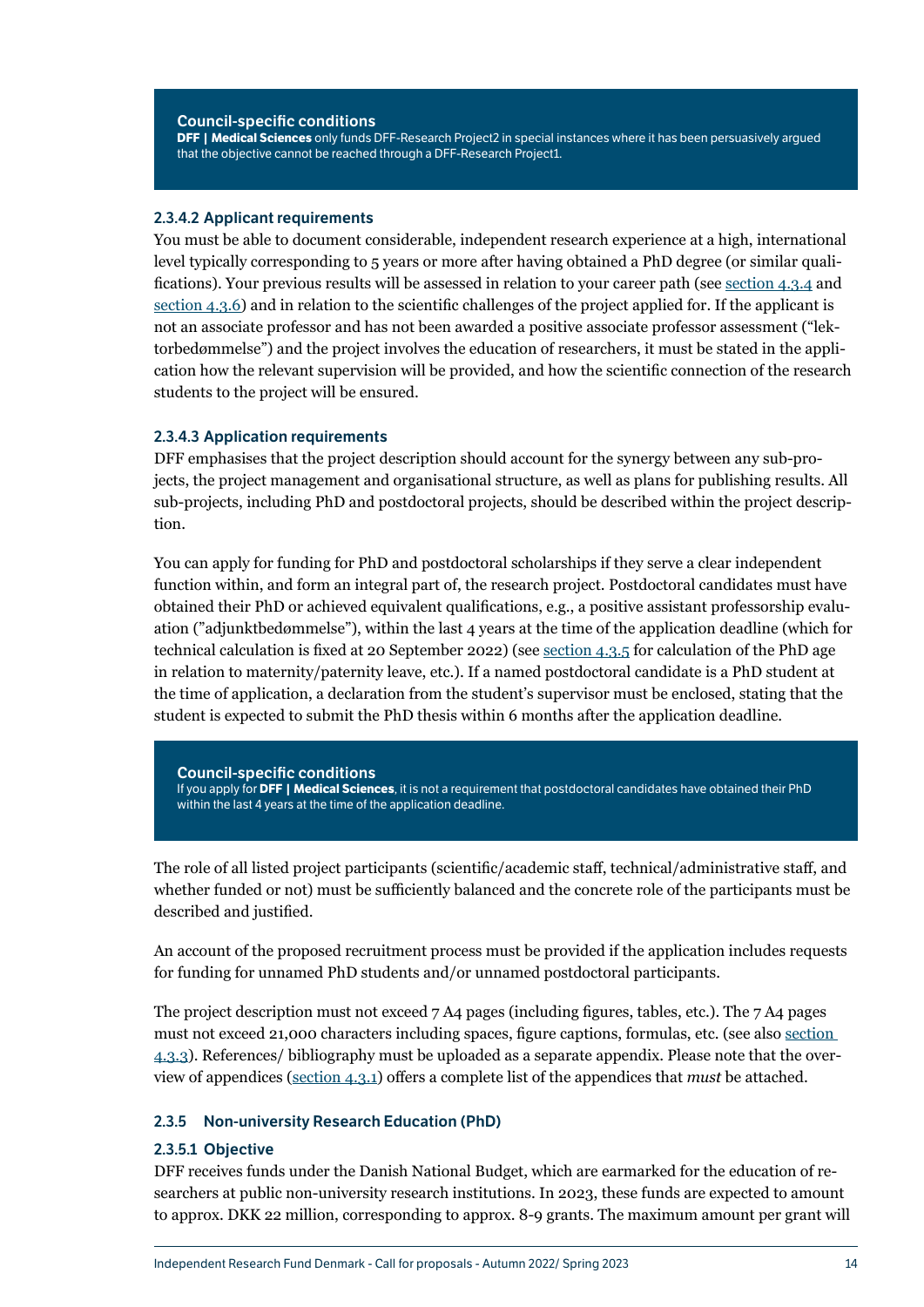be DKK 1,800,000, excluding overhead/administration expenses. Please note that DFF does not generally offer support for individual PhD scholarships. For this reason, you cannot apply for an individual PhD grant to be carried out at a university.

The purpose of the PhD grants under this call is to strengthen the education of researchers at public, Danish, non-university research institutions. The funding instrument covers national non-university research institutions, sector research institutions, university colleges, business academies as well as state archives, libraries, museums, etc. However, the funding instrument does not cover state approved museums, Advanced Technology Group (GTS) institutes, hospitals, and others.

The funding instrument only covers the national research institutions which are authorised to carry out grant-funded research activities. Authorisation to carry out grant-funded research activities is specifically obtained by budgeting on a separate subsidiary account according to the guidelines of The Ministry of Finance, Section 2.6.10.1. As an example, the authorisation may appear from the fact that subsidiary account 95 grant-funded research activity is mentioned in the section of the research institution in the Danish Finance Act.

#### <span id="page-15-0"></span>2.3.5.2 Applicant requirements and confirmation from hosting institution concerning supervision (max 3 per institution)

You can apply for a PhD grant if you have a Master's degree or equivalent qualifications as well as confirmation from an institution covered by this funding instrument, stating that it is willing to host your project if you are awarded a grant. Each institution may issue a maximum of three letters of confirmation to applicants applying for this funding instrument. The institution's acceptance to host a project is provided by signing the budget confirmation (see [section 4.3.8](#page-37-1)). It is up to the individual institution to decide which three candidates it consents to hosting.

If the hosting institution does not award PhD degrees independently, you must be enrolled at a Danish institution with an accredited PhD programme and be affiliated to such a PhD programme at the institution in question. Grants are awarded on the condition that you become enrolled in a PhD programme, and that a collaboration agreement is drawn up between you as applicant, the hosting institution and the degree-awarding institution. The application must include a signed letter of intent for collaboration between the three parties. Your main PhD supervisor must be a recognised researcher employed at the degree-awarding institution at which you will be enrolled. Only the hosting institution can function as grant administrator – including if the PhD education takes place at a university or another accredited degree-awarding institution.

#### 2.3.5.3 Application requirements

You can apply for a salary level corresponding to the collective agreement for PhDs employed by Danish state institutions. In addition to the regular vacation allowance, a supplementary allowance calculated as 2.5 % of your salary may be earmarked for paid extra days off. It is not possible to apply for funding to cover any form of merit pay ("kvalifikationstillæg"). If relevant, you may apply for salary expenses for a secondary supervisor, but as a general rule, you cannot apply for funding to cover technical/administrative salaries, as you will be expected to carry out your PhD project on your own accord. If you find the hiring of a technical/administrative assistant essential for carrying out the project, you must argue for this. You can apply for bench fee (see [section 4.3.7.8](#page-35-0)).

The project description must not exceed 5 A4 pages (including figures, tables, etc.). The 5 A4 pages must not exceed 15,000 characters including spaces, figure captions, formulas, etc. (see also [section](#page-29-1)  [4.3.3](#page-29-1)). References/ bibliography must be uploaded as a separate appendix. Please note that the overview of appendices ([section 4.3.1](#page-26-1)) offers a complete list of the appendices that *must* be attached. The application must be written in Danish or English.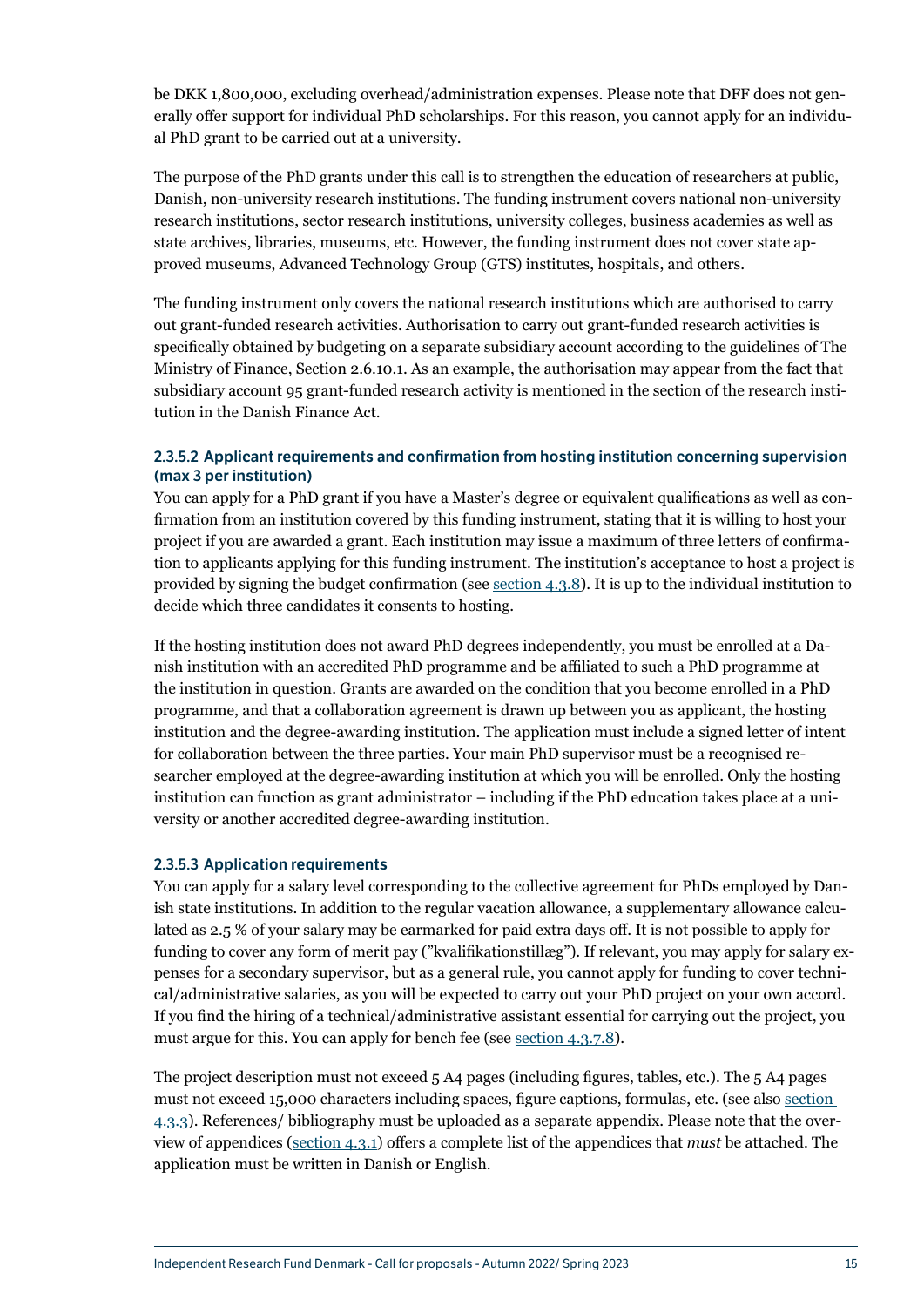## <span id="page-16-0"></span>2.4 FUNDING INSTRUMENTS OFFERED BY INDIVIDUAL RESEARCH COUNCILS

## 2.4.1 Explorative Network | Humanities

## 2.4.1.1 Objective

This funding instrument is only offered by **DFF | Humanities**. The objective of Explorative Network | Humanities is to strengthen a broadly based collaboration between different Danish and, ideally, international research environments. The network is expected to facilitate the exploration of new opportunities across institutions, research traditions and scientific fields, though with the main emphasis on the fields that fall within the scope of DFF | Humanities.

In the assessment of applications, emphasis is placed on the originality of the conceptual idea and the network's potential for scientific innovation.

Funding will not be provided for actual research projects.

## 2.4.1.2 Applicant requirements

As an applicant, you must as a minimum be a researcher at associate professor/senior researcher level. The management of the network may be divided between several parties. However, the members of the network must appoint one project manager in advance as the applicant and thus as the person responsible to the council for the grant. Funding will only be provided for the establishment of new networks.

#### 2.4.1.3 Application

The network is expected to include a broad and diverse circle of participants, potentially encompassing open activities. The application must account for the network's conceptual foundation, scientific ambition and concrete activities. Furthermore, the application must account and argue for the network's choice of participating research environments. An Explorative Network | Humanities grant can be of maximum DKK 500,000 (excluding overhead/administration expenses) and of maximum 3 years' duration. It is possible to apply for funding for the organisation of workshops, conferences, shorter research network stays, etc. It is possible to apply for a combined maximum of 3 months of scientific/ academic salaries for the purpose of network management and scientific assistance. The application must account for the concrete organisation of the network, including the organisation of academic tasks within the network.

The project description must not exceed 3 A4 pages (including figures, tables, etc.). The 3 A4 pages must not exceed 9,000 characters including spaces, figure captions, formulas, etc. (see also [section](#page-29-1)  [4.3.3](#page-29-1)). References/ bibliography must be uploaded as a separate appendix. Please note that the overview of appendices ([section 4.3.1](#page-26-1)) offers a complete list of the appendices that *must* be attached.

## 2.4.2 Journals | Humanities

#### 2.4.2.1 Objective

This funding instrument is offered only by **DFF | Humanities**. In order to support the dissemination of humanistic research through digital scientific journals, DFF | Humanities offers funding to established as well as new journals of a high scientific value that strive for an international level of circulation. However, the council does take into consideration that certain areas of humanistic research will primarily be targeted at a Danish readership, and that this might influence how the internalisation is realized. Grants for journals are awarded as a deficit guarantee. Funding for Journals | Humanities must be applied for without overhead/administration expenses.

#### 2.4.2.2 Applicant requirements

As the applicant, you must be editor-in-chief of the journal and have associate professor/senior researcher level qualifications as a minimum. It is a further requirement that the editorial board or committee must be comprised of active researchers from at least two different academic institutions in Denmark.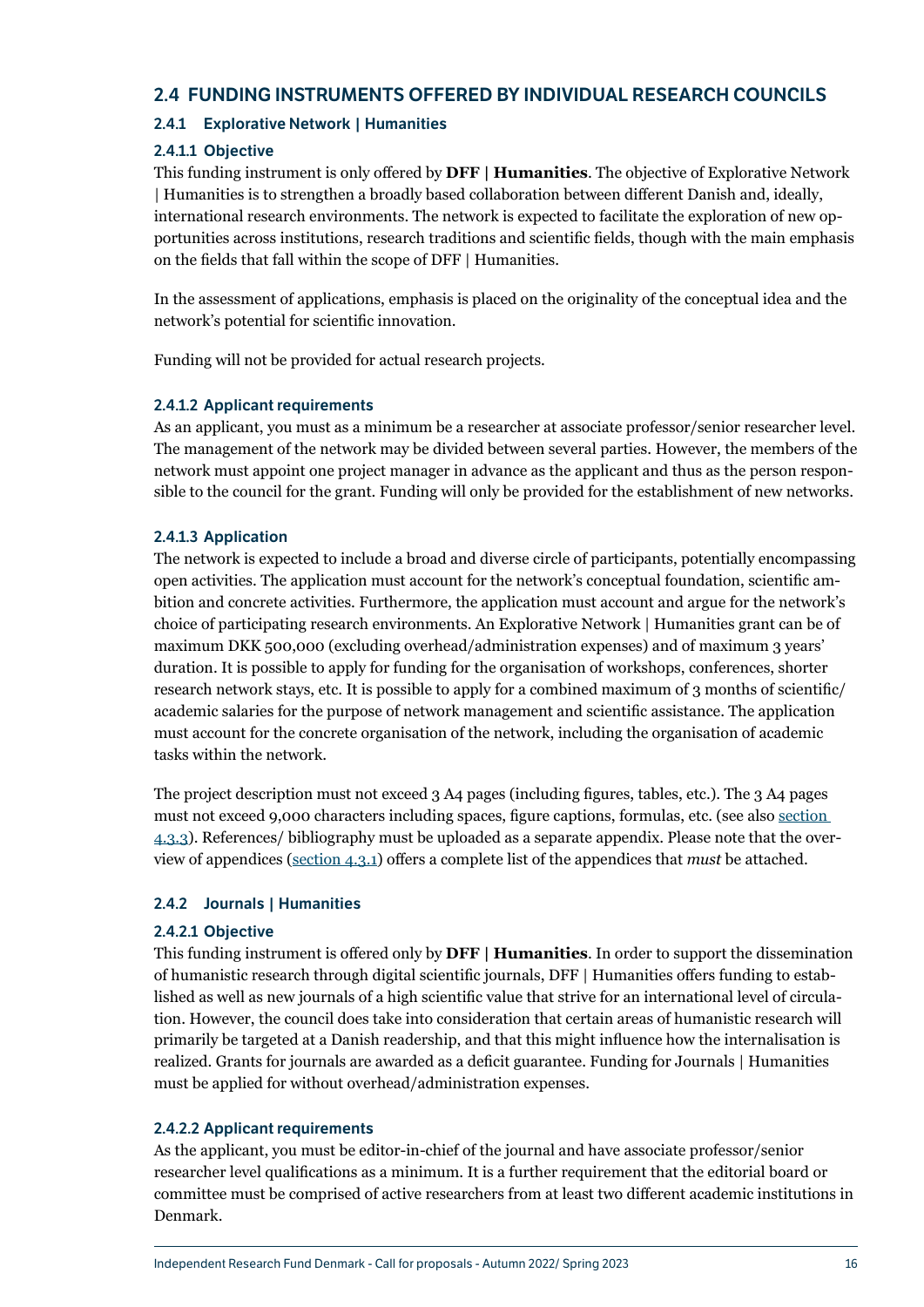#### <span id="page-17-0"></span>2.4.2.3 Journal requirements

In order to be eligible for support, the journal must use external peer review to assess the scientific quality of articles submitted to the journal. In order to be awarded funding for an established journal, the journal must have a reasonable circulation within the relevant field of science. The dissemination, extent and scientific weight of the journal are the most important assessment criteria when awarding funding. Only journals that accompany all their articles with an abstract written in an international language (English, German, French or Spanish) will be considered. Furthermore, funding can only be offered to journals that do not offer author fees. The council does not support popularised science journals.

#### 2.4.2.4 Open Access

The journal must be free of charge and freely available on the internet. This means that the journal must have a website where articles can be accessed in electronic form, without limitations and free of charge, no later than 1 year after the volume was published, cf. the joint [Open Access policy](https://dff.dk/en/about-us/goals-and-policies/open-access-policy) for public research funds and foundations in Denmark. It is a requirement that the journal is indexed in an internationally recognised system. This means that it must be possible to search for and find the journal's articles through Google/Google Scholar and similar search engines. The council prefers that the journal seeks to be included in several indexes and that the articles are given a [DOI](https://www.doi.org/).

#### 2.4.2.5 Application requirements

Applications for Journals | Humanities cover a period of 3 years at a time. The application must be submitted in Danish or English. Grant applications for new journals must account for similar, already existing journals, and explain how the new journal will differ from these.

You may apply for an amount of up to DKK 40,000 per year to fund operating expenses for digital journals. You may apply for funding to cover editorial and production expenses. You cannot apply for funding to cover printing and shipping expenses.

Only the applicant may have the role of administrator.

Please note, that the application form must account for the journal's scientific profile and objectives (max 2,400 characters), the journal's strategy for the grant period (max 2,400 characters including spaces), and the journal's organisation and review process (max 2,400 characters including spaces).

Please note that the overview of appendices ([section 4.3.2\)](#page-28-1) offers a list of the appendices that *must* be attached.

#### <span id="page-17-1"></span>2.4.3 International Research Stays | Social Sciences

#### 2.4.3.1 Objective

This funding instrument is offered only by **DFF | Social Sciences**. In order to promote the internationalisation of social sciences research, DFF | Social Sciences provides funding for research stays at a foreign research institution for consecutive periods of at least 3 months. The research stay should be based on specific research activities within the field of social sciences and contribute to those activities through strengthened international collaboration or networks and collection of data. You may apply for an amount of up to DKK 200,000 excluding overhead/administration expenses, but you cannot apply for funding for scientific/academic salaries, or non-research related expenses such as traveling and housing expenses for accompanying spouse and children, child care expenses, schooling expenses, etc.

#### 2.4.3.2 Applicant requirements

The application must be submitted by the researcher taking part in the proposed research stay. You must have obtained a PhD degree or achieved equivalent qualifications through your research. You must be employed at a research institution in Denmark.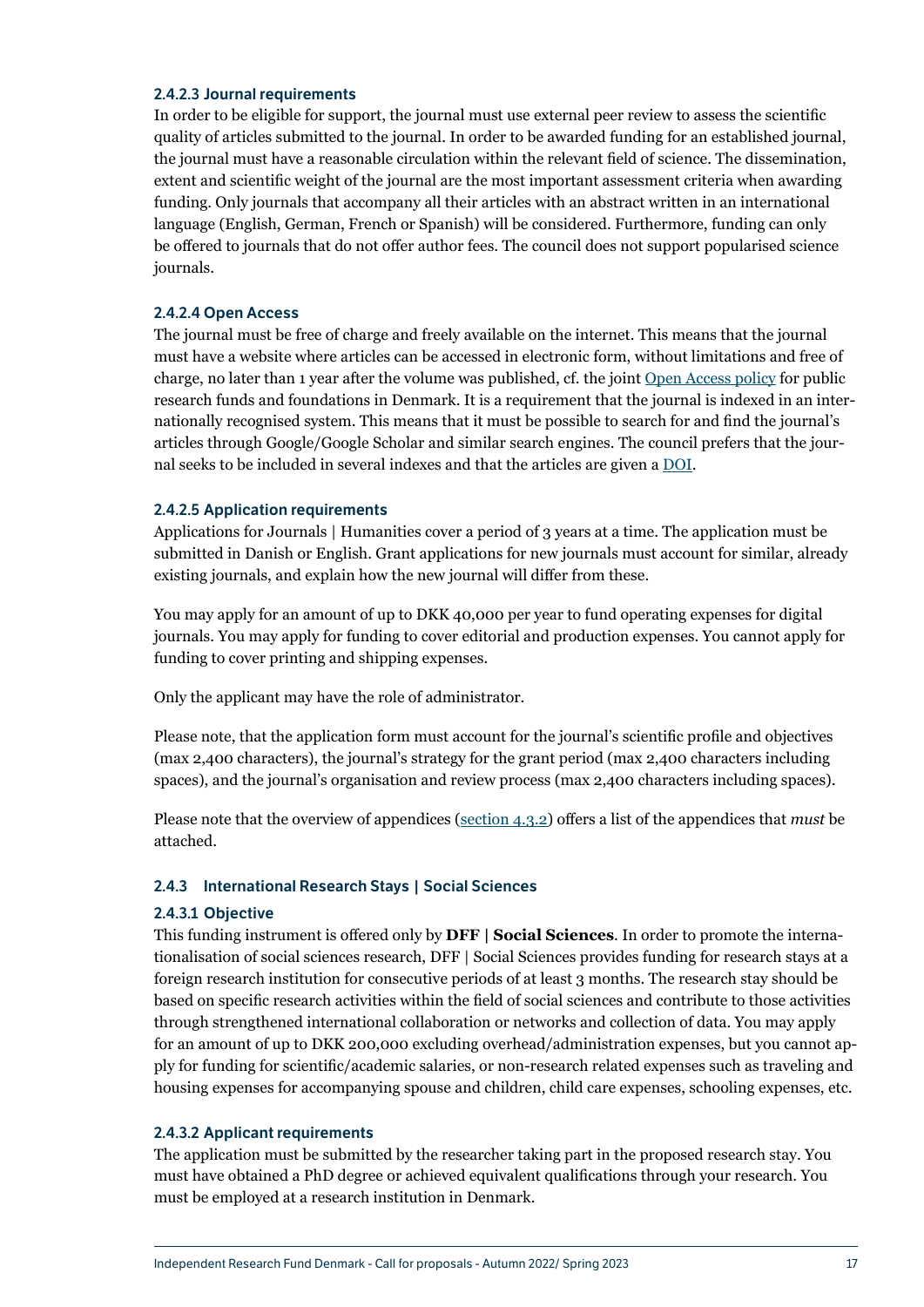#### <span id="page-18-0"></span>2.4.3.3 Application requirements

The council only provides funding for research stays for a consecutive period of minimum 3 months to carry out research activities at a foreign research institution. The research stay should be uninterrupted unless exceptional family related or institutional circumstances prevent this.

You may apply for funding, if the purpose of your research stay is to enter into a binding and concrete research collaboration with foreign partners, or to gain access to archives, libraries, institutions, etc. The application must account for the significance of the research stay for the formation of collaborations and networks, as well as how these collaborations will contribute to the advancement of Danish research.

In its assessment of the application, the council will first and foremost place emphasis on the application presenting relevant internationalisation of well-founded research activities.

#### 2.4.3.4 Project description

The project description must not exceed 3 A4 pages (including figures, tables, etc.). The 3 A4 pages must not exceed 9,000 characters including spaces, figure captions, formulas, etc. (see [section 4.3.3](#page-29-1)) and should thoroughly describe the stay, its content, and output. The project description must include the academic grounds for a research stay at the specific institution as well as a description of the concrete and binding research collaboration, access to archives and libraries or the data collection facilitated by the stay.

The reference list/bibliography must be uploaded as a separate appendix.

Please note that the overview of appendices ([section 4.3.2\)](#page-28-1) offers a list of the appendices that *must* be attached.

#### 2.4.4 Clinician Scientist Positions | Medical Sciences

#### 2.4.4.1 Objective

This funding instrument is offered only by **DFF | Medical Sciences**. The funding instrument ensures buy-out from a clinician scientist position (including from residency position) so that  $20 - 50 \%$  of the yearly duty hours are dedicated to research for a period of up to 3 years, while the remaining time is spent in a clinical position remunerated by the employing institution. It is a requirement that the grant recipient is employed in a clinical position at least 50 % of the time during the entire span of the funding period.

#### 2.4.4.2 Applicant requirements

The application must be submitted by the person who wishes to be awarded the clinician scientist position.

Funding is primarily awarded to medical doctors, dentists and veterinarians who, at the time of the application deadline, have obtained a PhD degree or equivalent qualifications through their research. At the time of employment, applicants must be employed in a clinical position that offers no possibility of carrying out research during working hours. Please note that the council prioritises applications where the applicant's clinical position involves patient treatment.

The research activity does not necessarily have to be carried out in the employing clinical department, but the council requires the grant to be administered by the institution at which the clinical work takes place.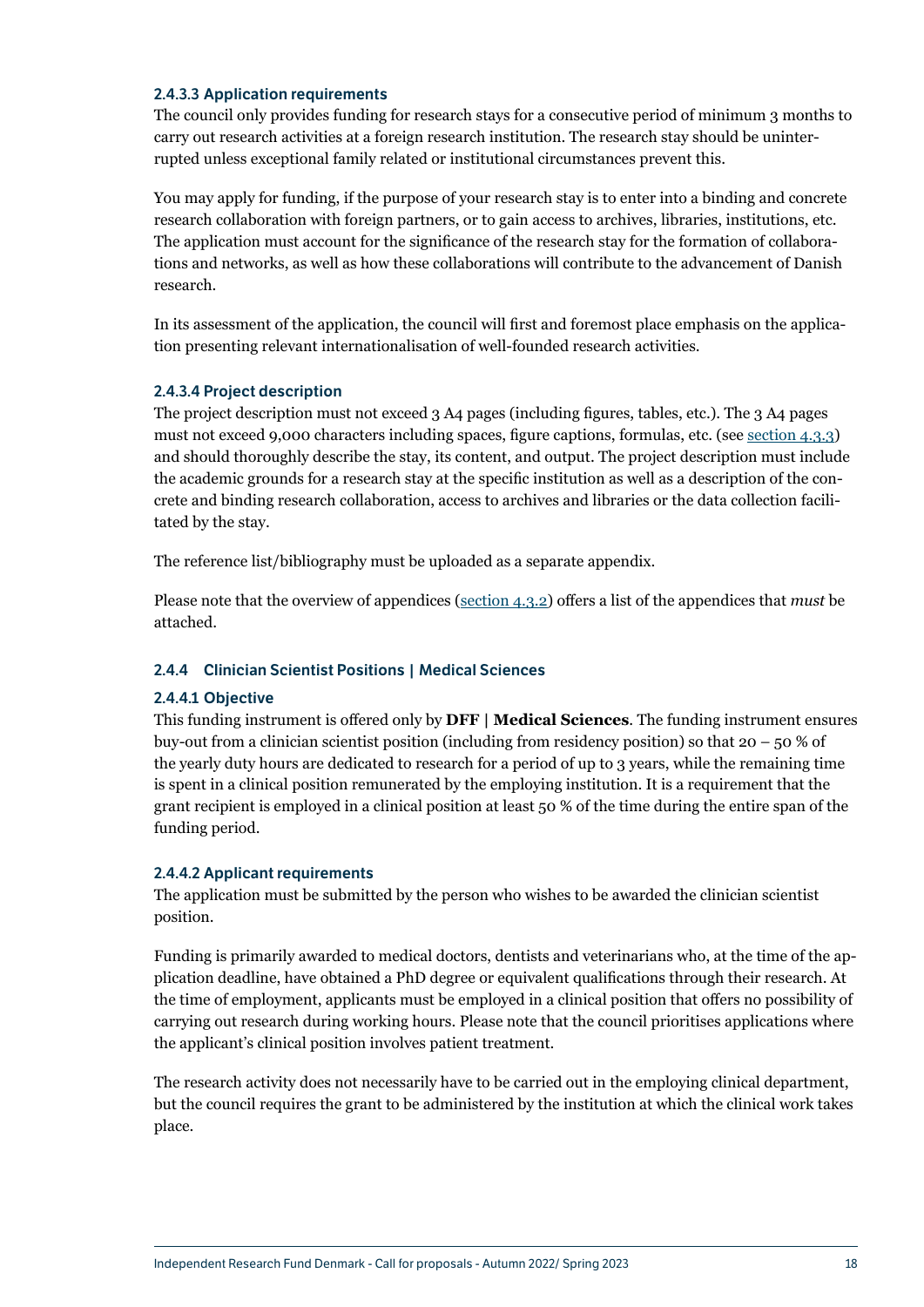#### <span id="page-19-0"></span>2.4.4.3 Application requirements

You may apply for funding for a total period of at least 1 year and for a maximum of 3 years. The total funding period cannot exceed 3 years. Your application can only cover funding of your personal salary during  $20 - 50$  % of your annual hours of duty during which you work on the research project. This means that the council covers all salary expenses during the time of research. You cannot apply for funding for equipment and operating expenses. Please note that you must still attach a complete budget.

You must have secured funding for your clinical position in advance. Your salary will be financed by the council and based on applicable collective agreements. The remuneration will be equivalent to the salary for the clinical position, with the exception of special supplements for clinical functions (e.g. oncall supplements) and special academic functions (PhD supplement, supervisor supplement, etc.).

Please note that you can only apply for overhead/administration expenses to the administrating institution, which is the place of employment in the clinical position.

The project description must not exceed 5 A4 pages (including figures, tables, etc.). The 5 A4 pages must not exceed 15,000 characters including spaces, figure captions, formulas, etc. (see also [section](#page-29-1)  [4.3.3](#page-29-1)). References/ bibliography must be uploaded as a separate appendix. Please note that the overview of appendices ([section 4.3.2](#page-28-1)) offers a list of the appendices that *must* be attached.

#### 2.4.5 Pre-graduate Scholarships | Medical Sciences

#### 2.4.5.1 Objective

This funding instrument is offered only by **DFF | Medical Sciences**. The council funds pre-graduate scholarships for a duration of 6-12 months with the purpose of providing the most talented BA and MA students with at least 2 years' education (finalized with evaluation) from educations with no more than 6 months' time allowed for the completion of their thesis, with the opportunity to undertake scientific work and strengthening their interest in pursuing a scientific career. A maximum amount of up to DKK 120,000 (excluding overhead/administration expenses) can be awarded.

#### <span id="page-19-1"></span>2.4.5.2 Applicant requirements

Applications for Pre-graduate Scholarships | Medical Sciences must be submitted by the student's academic supervisor. As a supervisor, you must have obtained a PhD degree or achieved equivalent qualifications through your research. The council places emphasis on you having an independent research profile and that you can find the time to undertake the supervision.

The council strives to distribute the Pre-graduate Scholarship grants among different research environments in order to achieve a broad recruitment to health science research. For this reason, the council will only fund one Pre-graduate Scholarship per supervisor at a time, to ensure that there is no overlap between multiple students under the same supervisor during the part of the grant period funded by the council.

#### <span id="page-19-2"></span>2.4.5.3 Application requirements

It is possible to apply for funding for a Pre-graduate Scholarship of 6-12 months' duration. It is a requirement that the student completes a research project of 2 semesters' duration, during which it is expected that the student be on leave or in an education-free semester with research as its main focus. If exceptional circumstances prevents the student from taking leave for a semester, this must be explained in the application. There is no requirement as to when the 2-semester period is placed as part of the student's overall course framework. Students enrolled in courses that do not offer the option of research semesters are still eligible to apply for a scholarship. In this case, it is likewise expected that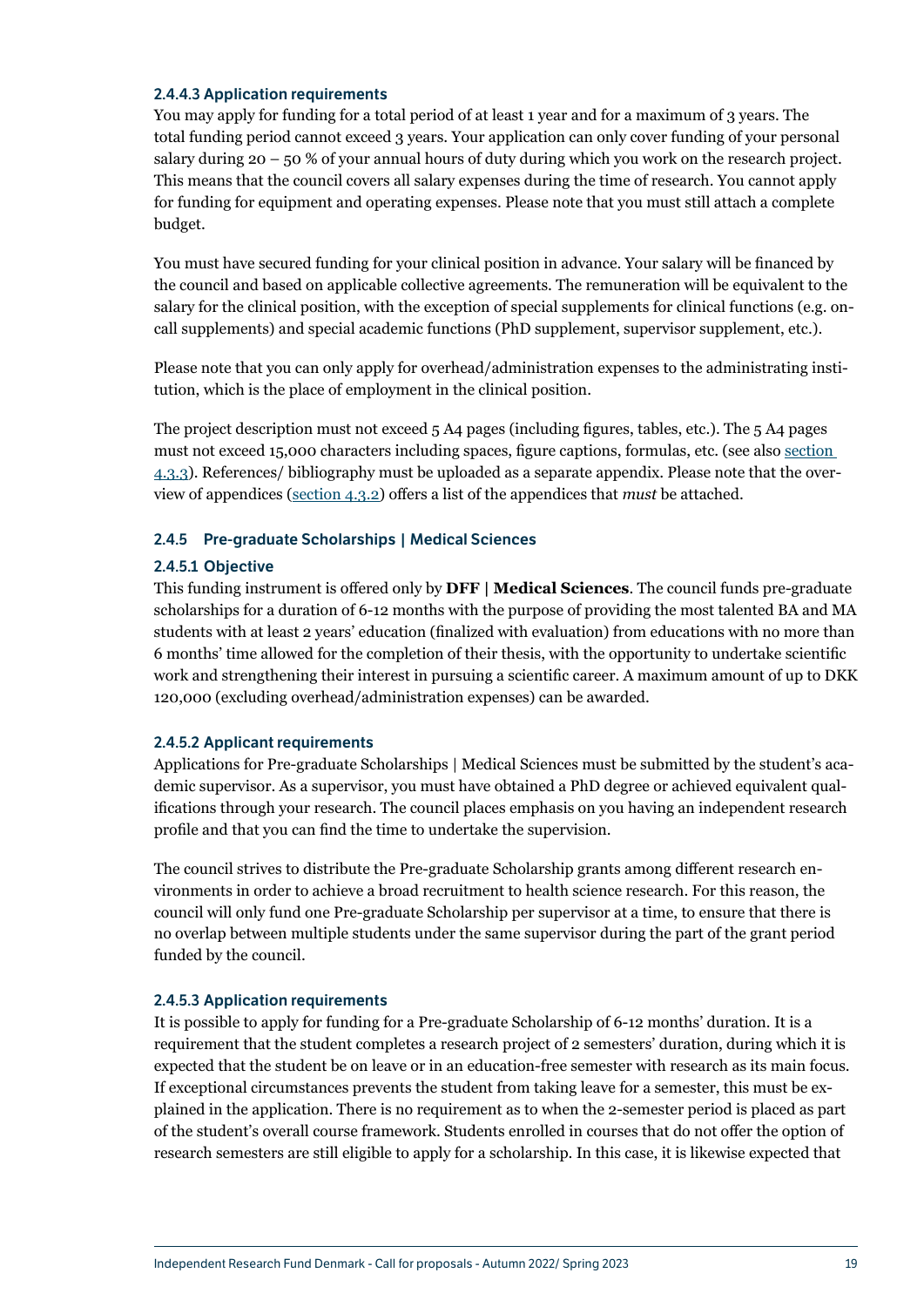the student takes leave from his/her studies during the one-semester scholarship period, and that the research project takes place over a total of two semesters. If necessary, the council is willing to accept that the project stretches over a three-semester period.

## Students enrolled in an education that allows more than 6 months for the completion of the master thesis (regardless of whether this option is utilised) are not eligible for Pre-graduate Scholarships.

The pre-graduate scholar cannot simultaneously be actively engaged in his/her normal course of studies, as the council stipulates that the scientific work is a full-time undertaking for the prospective pre-graduate scholar. The council will, however, accept that the student has other paid work, corresponding to a total of 100 hours per year during the period funded by the council. The council may, in exceptional cases and on the basis of a specific application, permit a prospective pre-graduate scholar to undertake other paid work in excess of 100 hours.

The grant covers the scholarship for the pre-graduate scholar as well as other operating expenses, and these must be accounted for in the budget. The grant can be used in the entire approved period. For budgetary purposes, a pre-graduate scholarship counts as a contribution to the supervisor's research activities. Thus, the scholar is neither a scientific/academic employee nor a technical/administrative employee or project participant. For that reason, the expenses for the stipend should not be listed as salary but as an operating expense in the budget form. How the funding is distributed between the student's stipend and other operating expenses should be noted in the free text part of the budget item. The council prioritises applications which include financing of operating expenses for Pre-graduate Scholarships over applications that only apply for financing of other operating expenses.

In its assessment of the application, the council places emphasis on the student's qualifications (especially his/her grades) as well as the student's role and work tasks in relation to the project. The tasks must form part of an innovative research project and not merely constitute practical routine tasks in support of a larger project. The intention is that a Pre-graduate Scholarship project constitutes an independent project under guidance from the supervisor, and with the aim of the student publishing his/her contribution. The council does not offer support to pre-graduate scholarships that have already received full or partial funding of the student's salary from other sources.

The project description must not exceed 3 A4 pages (including figures, tables, etc.) and maximum 9,000 characters including spaces, figure captions, formulas, etc. (see also [section 4.3.3\)](#page-29-0). References/ bibliography must be uploaded as a separate appendix. Please note that the overview of appendices ([section 4.3.2](#page-28-0)) offers a list of the appendices that *must* be attached.

As a Pre-graduate Scholarship is tied to the specific pre-graduate scholar listed in the application, it is not possible for grant recipients to transfer the grant to another student.

You cannot apply for funding for Pre-graduate Scholarships within the framework of the council's other funding instruments.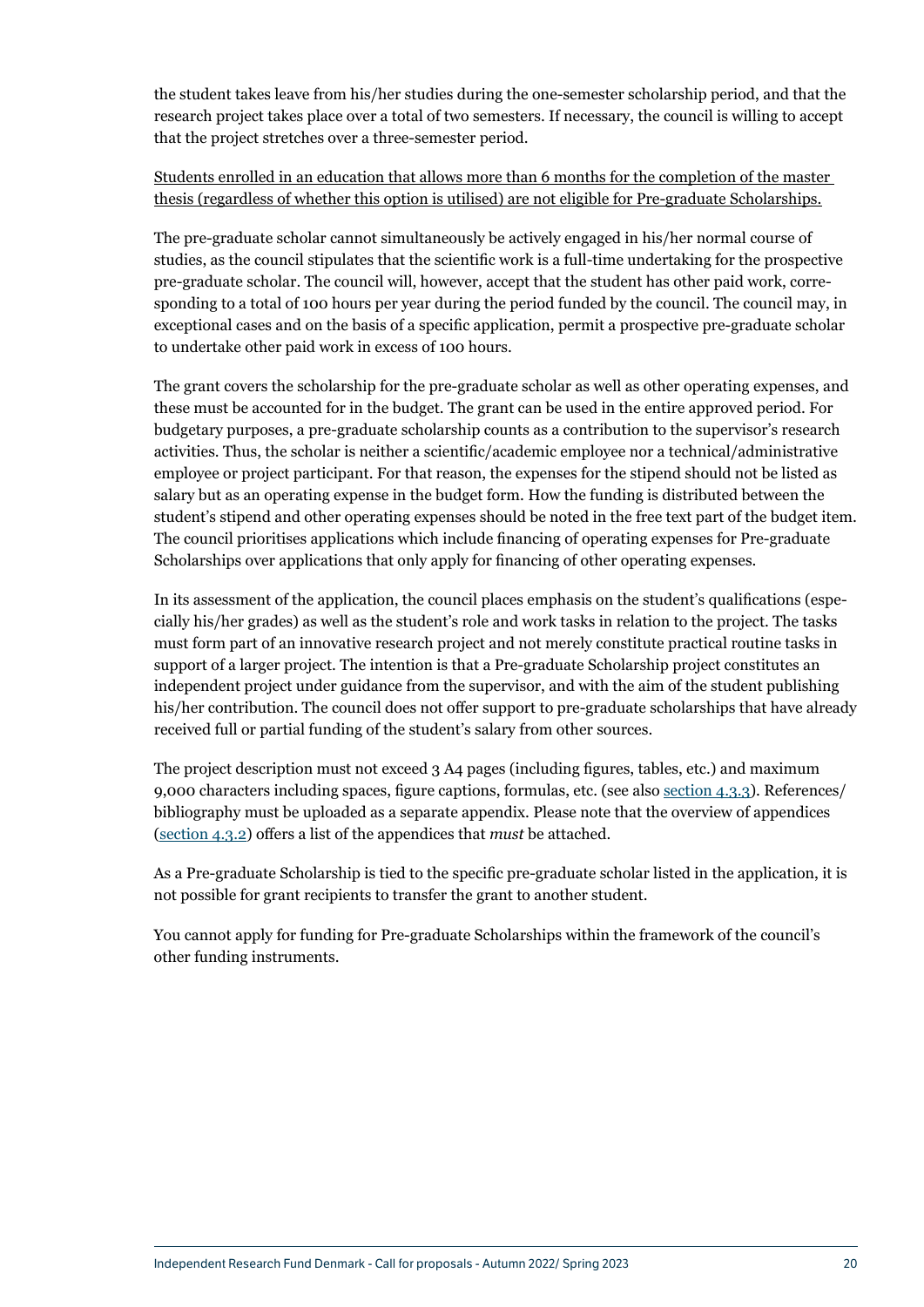<span id="page-21-0"></span>

## <span id="page-21-1"></span>**3** DFF ASSESSMENT AND ASSESSMENT CRITERIA

In the assessment of the application, DFF will take the criteria below into account, of which the project's quality and the applicant's qualifications are the two most significant assessment criteria.

As part of the assessment, DFF emphasises that the individual criteria should be met to the greatest extent possible. For the individual councils, there will always be a concrete, overall evaluation, where individual criteria can be met to a greater or lesser extent. Thus, not all criteria will be relevant to all applications. Because of competition between applications, it is not a given that meeting the criteria will result in a grant.

In every case, DFF will assess your application based on whether the project in question benefits Danish research.

For funding instruments in this call, DFF is using the following criteria:

#### Achieving the objective of the funding instrument:

• Are the described objectives of the funding instrument (see [section 2](#page-7-1)) sufficiently met?

#### Scientific quality:

- Does the project description render it probable that the project contains potential for scientific progress, innovation and originality (theoretical, methodical and empirical)?
- Does the project display innovative research as opposed to expanding on already ongoing research?
- Does the project description render it probable that the project contributes to internationalisation of Danish research?
- Does the project description contain:
	- a clear and well-defined research question and objective?
	- a description of *state of the art* and/or the scientific challenges within the project's research area, and the project's potential related contribution?
	- consistent and suitable hypotheses?
	- an account of the theoretical and/or methodological foundation, including an argumentation for the relevance of proposed activities in relation to this foundation?
- If relevant to the project: Is there an argument for the correlation between the project's hypothesis, theory and method?
- If relevant to the project: Is there a sufficient description of the project's empirical material or data foundation, including any pilot projects and/or any preliminary data?
- If relevant: Is there sufficient synergy between the individual parts of the project?

#### Council-specific conditions

For applications to **DFF | Technical and Production Sciences**, a further special criterion is applicable: Is the project motivated by a desire to solve a specific problem, or does the project have a clear application perspective?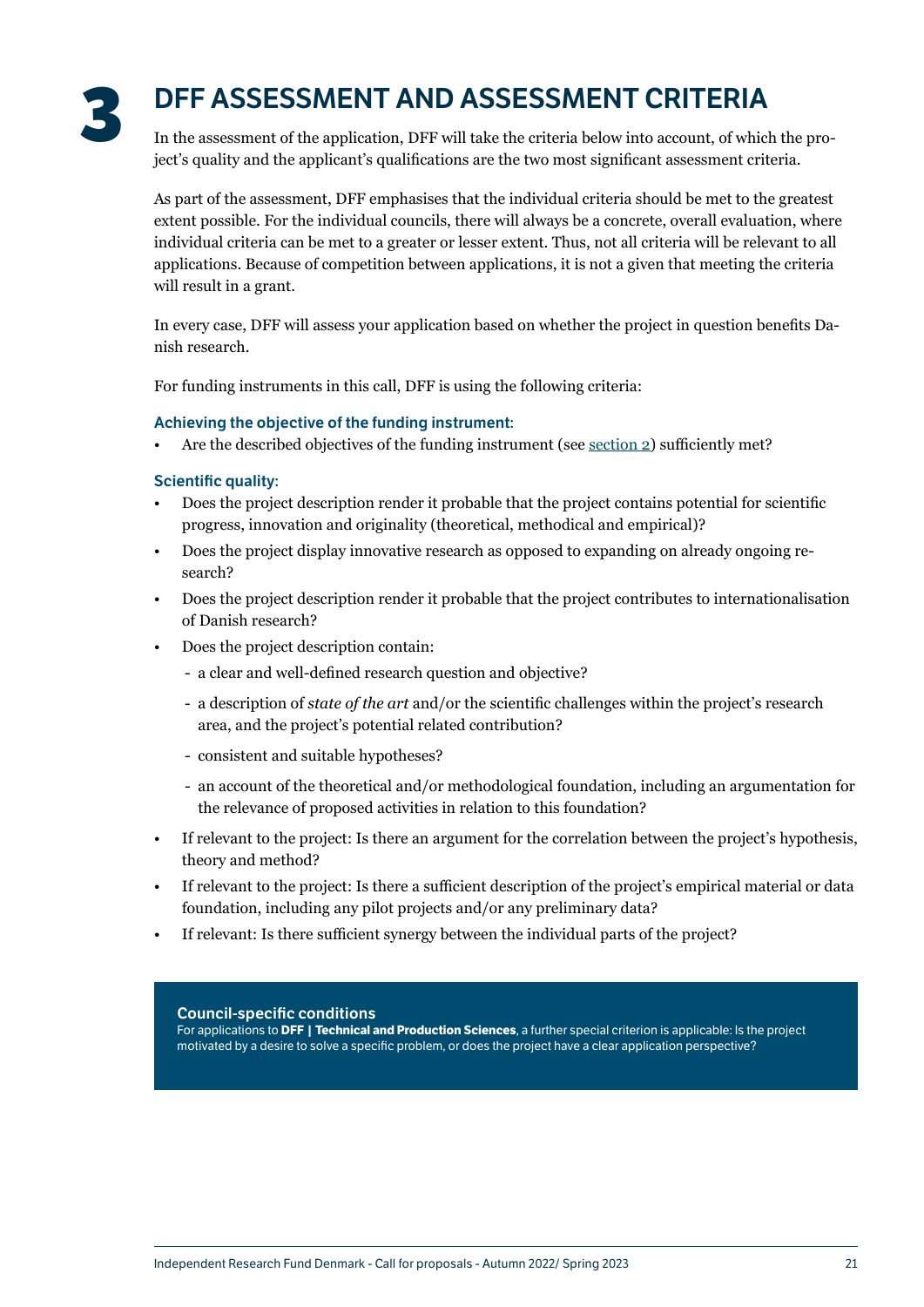#### Applicant's qualifications:

- Has the applicant documented
	- scientific qualifications to an extent that is necessary for the project's completion?
	- scientific qualifications at a level corresponding to the target group for the funding instrument applied to?
	- scientific production at a level corresponding to the applicant's career path and seniority?
	- qualifications as a research leader at a level corresponding to the applicant's career path and seniority?
- Have the other project participants documented scientific qualifications at a level corresponding to their career paths and seniority, and do they have the qualifications necessary for the project's completion?
- Are relevant local and international researchers contributing, and if relevant, is there sufficient contribution from public institutions or business partners?
- Is there a strategy for the organisation and management of the project, including an account of the division of labour between the researchers involved and a plausibility of the applicant being able to handle the project applied for at the same time as the applicant's other research and management tasks?
- Are potential PhD students or postdoctoral candidates an integral part of the project, and do they have a clear function in it?

#### Feasibility:

- Have sufficient resources been allocated to the project, including the research framework, personnel, and access to necessary facilities and equipment?
- Has a realistic work- and time-frame been presented for the project, which also takes the recruitment of any unnamed participants into account, as well as disseminating project results?
- Does the project description account for the project's milestones and success criteria, and are these realistic?
- Is there proportionality between the project's costs and the expected scientific output?
- Is there proportionality between the proposed activities and the proposed budget? Does this include a good correlation between what the requested funding will finance, how the funding will be used, as well as which tasks and people will be financed?
- Are potential ethical aspects satisfactorily highlighted where relevant?

#### Publishing and dissemination of results:

- Are the collective considerations for publishing/disseminating/patenting of the project's results described in a satisfactory manner?
- If relevant: Have the likelihood and plans for patents in the proposed project been accounted for?

#### Other:

- Do the activities benefit Danish research?
- Does the project/activity include education of researchers in a relevant manner?
- Does the project/activity contribute to improving researcher mobility nationally/internationally and – if relevant – between research institutions/companies?

In addition to the general assessment criteria, which are common to all research councils in DFF, there are some assessment criteria that are specific to individual councils/funding instruments. Please see the respective section in [section 2](#page-7-1).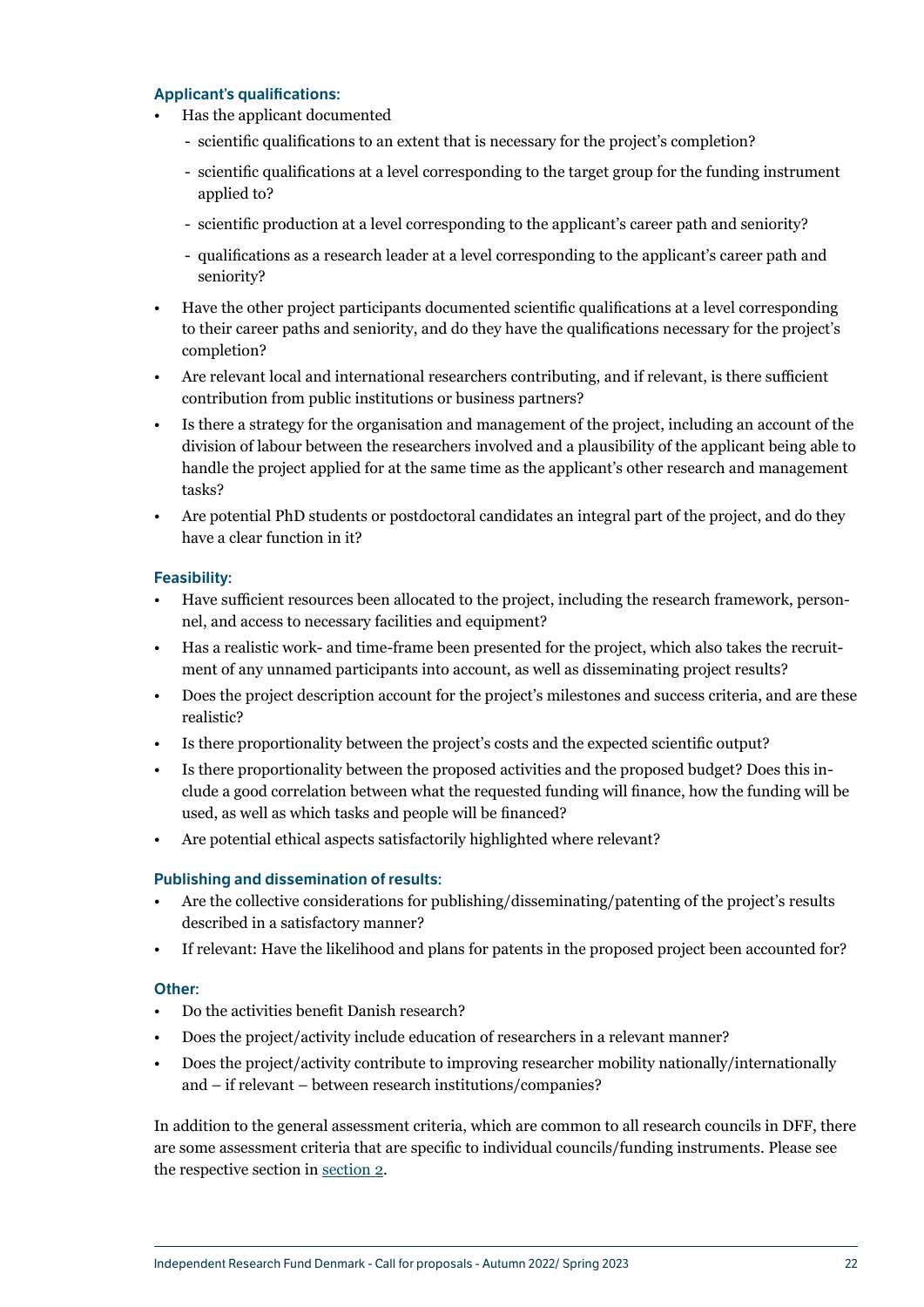## <span id="page-23-0"></span>**4** GENERAL APPLICATION REQUIREMENTS

## 4.1 LANGUAGE AND APPLICANT REQUIREMENTS

## <span id="page-23-2"></span>4.1.1 Language

The project description, relevant CV's and publication lists must be written in English, unless otherwise stated in the description of the specific funding instrument. Additional appendices can be attached in English or one of the Scandinavian languages, although English is preferable. Appendices attached in other languages will not be considered in the application process.

## 4.1.2 Applicant's qualifications

As a minimum, you must have obtained a PhD degree or equivalent qualifications in order to be able to apply for funds from Independent Research Fund Denmark. However, if you apply for Non-university Research Education (PhD), the requirement is a completed master's degree, and if you apply for DFF-International Postdoctoral grant, you must have a PhD degree or expect to submit your thesis for defence within 12 months after the application deadline.

## 4.1.3 Other requirements for applicant

DFF has the objective of advancing and strengthening Danish research, understood in a broad sense. Therefore, DFF has no requirements as to applicants' citizenship, the location of research institutions, or the specific geographic location where the research activities in question will be carried out, (although it is a condition that the DFF-International Postdoctoral Grant and International Research Stay | Social Sciences are carried out at a foreign research institution, see <u>section 2.3.1</u> and [section 2.4.3](#page-17-1)).

The fund does not require employment prior to applying for or obtaining a grant.

DFF sees diversity as a resource, and encourages all candidates to apply, regardless of their age, gender, religion, nationality, ethnicity, or political persuasion.

DFF does not accept applications from applicants, who in the 2 years prior to sending an application, have been found guilty of research misconduct by the Danish Committee on Research Misconduct, cf. [Act 383](https://www.retsinformation.dk/eli/lta/2017/383) of 26 April 2017 on research misconduct, etc.

## 4.1.4 Who should submit the application

The application must be submitted by the researcher responsible for the project and responsible to DFF in relation to the submitted project (applicant).

## <span id="page-23-1"></span>4.2 APPLICATION FORM

When you have determined the most appropriate funding instrument for your research idea and whether you meet the requirements in the call for proposals, you may begin preparing your application to DFF. Applications must be sent through the e-grant website [www.e-grant.dk.](https://login.e-grant.dk/?wa=wsignin1.0&wtrealm=urn%3aTilskudsPortal&wctx=https%3a%2f%2fwww.e-grant.dk%2f_layouts%2f15%2fAuthenticate.aspx%3fSource%3dhttps%3a%2f%2fwww.e-grant.dk%2f)

To submit an application to DFF, you must first register as a user on e-grant. To access the application form, choose the specific council under DFF that you wish to submit an application to in the "Search possibilities" tab (see [section 1.8](#page-5-1) and [section](#page-5-2) 1.9). If you wish the application to be assessed by several research councils, you can highlight this when filling in your application, see [section 5.3.](#page-39-1) After you have chosen the appropriate council, you can choose the funding instrument you wish to apply for.

When filling in the application form, you have to go through a series of steps, where you must provide various types of information in relation to your application. These steps vary depending on which funding instrument you are applying for. For this reason, we strongly urge you to open the application form in good time in order to get an overview of the information that must be included.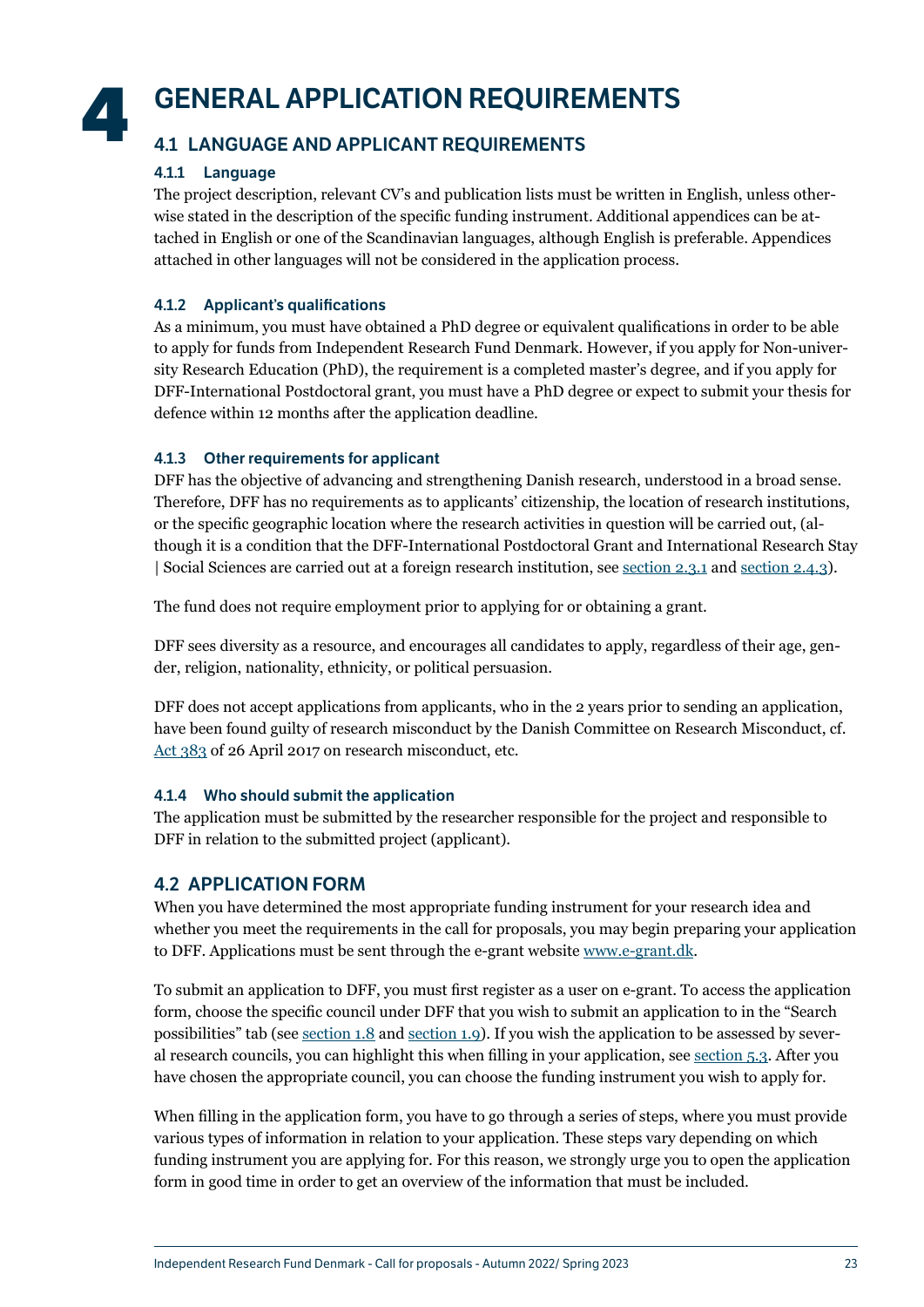<span id="page-24-0"></span>It is possible to re-open and re-submit your application up until the deadline. If you have already submitted your application, subsequently made corrections and not managed to submit these corrections before the deadline, DFF will process the most recently submitted application received before the application deadline.

### 4.2.1 Special fields that must be completed in the application form in e-grant

The table below offers an overview of the major fields that must be completed in the application form in e-grant. The table is not an exhaustive list of fields that must be completed in the application form, which also includes fields for information about the applicant, place of employment, etc. You are advised to register your application and read the detailed description of the fields in e-grant. The stated number of characters includes spaces.

| Field                                   | <b>Description</b>                                                                                                                                                                                                                                                                                                                                                                                                                                                                                     | Read<br>more in<br>section | DFF-International Postdoctoral<br>grant | grant<br>Aude: DFF-Starting<br>Sapere Aude: DFF-Start<br>DFF-Research Project1<br>DFF-Research Project2 | Non-university Research<br>Education (PhD) | Journals   Humanities | <b>cientist Positions</b><br>national research stay<br><b>Scholarships</b><br>ces<br>٤ē<br>ഉ<br>"히 | Explorative Network<br>Humanities |
|-----------------------------------------|--------------------------------------------------------------------------------------------------------------------------------------------------------------------------------------------------------------------------------------------------------------------------------------------------------------------------------------------------------------------------------------------------------------------------------------------------------------------------------------------------------|----------------------------|-----------------------------------------|---------------------------------------------------------------------------------------------------------|--------------------------------------------|-----------------------|----------------------------------------------------------------------------------------------------|-----------------------------------|
| Applicant                               | Give an account of your most significant contributions to science (max<br>1,000 characters).                                                                                                                                                                                                                                                                                                                                                                                                           |                            |                                         | X                                                                                                       |                                            |                       |                                                                                                    |                                   |
|                                         | Brief scientific summary in English (abstract) (max 1,000 characters).                                                                                                                                                                                                                                                                                                                                                                                                                                 | 4.2.1.1                    | Χ                                       | Χ                                                                                                       | Χ                                          | X                     | Χ                                                                                                  | Χ                                 |
|                                         | Popularised description of the scientific content in Danish (max 1,500<br>characters).                                                                                                                                                                                                                                                                                                                                                                                                                 | 4.2.1.1                    | Χ                                       | Х                                                                                                       | Χ                                          | Χ                     | Х                                                                                                  | Χ                                 |
|                                         | Scientific keywords (max 5) and classification codes (OECD) (max 5).                                                                                                                                                                                                                                                                                                                                                                                                                                   | 4.2.1.2                    | X                                       | Χ                                                                                                       | X                                          | X                     | X                                                                                                  | X                                 |
| Application                             | For statistical purposes only: If relevant, indicate an estimate in per-<br>centages of the extent to which the project falls within the following set<br>of politically defined themes (this information will not be visible to the<br>committee members when they assess your application)                                                                                                                                                                                                           |                            | X                                       | X                                                                                                       | X                                          | X                     | Х                                                                                                  | Χ                                 |
| Ethical issues                          | Ethical issues: Does your research raise any ethical issues that should<br>be dealt with (Animal testing, human participation or biological material,<br>other)?<br>If yes: Provide a brief description of the ethical issues raised by your<br>project and how you plan to address the ethical dilemmas that may arise<br>(max 1,500 characters).<br>If no: If no ethical issues are identified in your project, please provide a<br>brief account in which you justify this (max. 1,500 characters). |                            | X                                       | X                                                                                                       | X                                          |                       | Х                                                                                                  | X                                 |
|                                         | Does your project involve gathering or purchase of quantitative or<br>qualitative data – or a combination of these - within the research areas<br>social sciences, medical sciences, the humanities, natural sciences, or<br>technology and production sciences?:<br>If yes: Please provide a brief description of the data gathered or pur-<br>chased (max 300 characters).                                                                                                                           |                            | X                                       | X                                                                                                       | х                                          |                       | X                                                                                                  | X                                 |
| composition<br>Gender                   | Description of the gender composition in the project<br>(max 1,000 characters).                                                                                                                                                                                                                                                                                                                                                                                                                        | 1.4                        |                                         | X                                                                                                       |                                            |                       |                                                                                                    | X                                 |
| ćÍS<br>₽<br>Submission<br>several counc | State for each research council, the reason for applying to that<br>particular council (max 250 characters).                                                                                                                                                                                                                                                                                                                                                                                           | 4.2.1.3                    | X                                       | X                                                                                                       | X                                          |                       |                                                                                                    |                                   |
| applications<br>Other                   | Is this application a resubmission?<br>If yes: Provide title, year of application and case number of the previous<br>version of the submission. Moreover, describe any changes made in the<br>resubmission (max 1,000 characters).                                                                                                                                                                                                                                                                     |                            | Χ                                       | X                                                                                                       | Χ                                          | X                     | X                                                                                                  | X                                 |
|                                         | Have you applied for funding activities covered by this application from<br>other sources? If yes: Provide source, applied amount, submission date<br>and expected decision date.                                                                                                                                                                                                                                                                                                                      |                            | Χ                                       | X                                                                                                       | Χ                                          | X                     | X                                                                                                  | X                                 |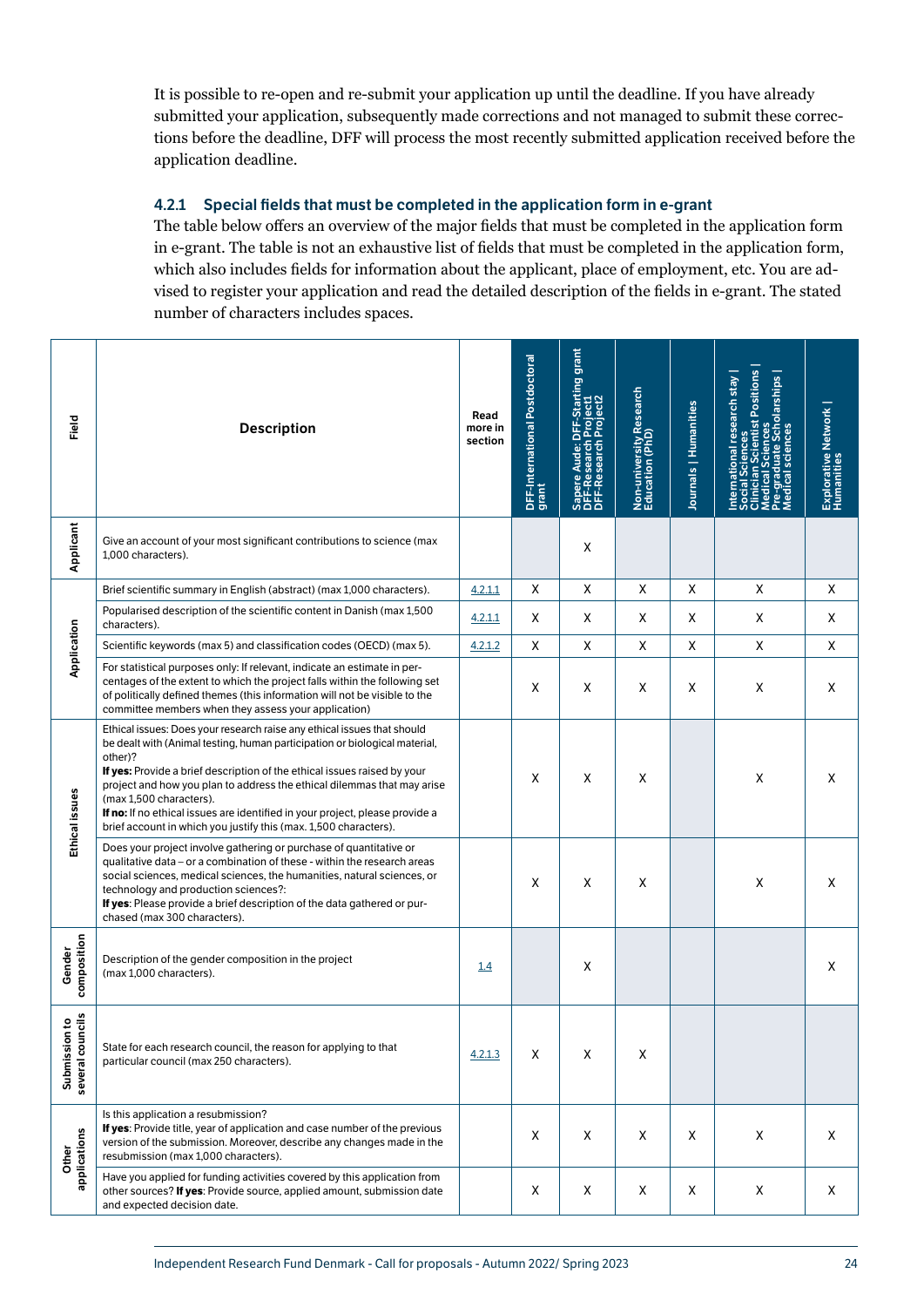| Field                        | <b>Description</b>                                                                                                                                                                                                                                                                                                                            | Read<br>more in<br>section | DFF-International Postdoctoral<br>grant | Sapere Aude: DFF-Starting grant<br>DFF-Research Project1<br>DFF-Research Project2 | Non-university Research<br>Education (PhD) | Journals   Humanities | cientist Positions<br>nternational research stay<br>iences<br>ite Scholarships  <br>iences<br>នី<br><u>ia</u><br><u>ical</u> | Explorative Network<br>Humanities |
|------------------------------|-----------------------------------------------------------------------------------------------------------------------------------------------------------------------------------------------------------------------------------------------------------------------------------------------------------------------------------------------|----------------------------|-----------------------------------------|-----------------------------------------------------------------------------------|--------------------------------------------|-----------------------|------------------------------------------------------------------------------------------------------------------------------|-----------------------------------|
| Previous grants              | Have you as a PI within the last 5 years received any funding over DKK<br>1 mil. from DFF or other sources for activities related to the present<br>application?<br>If yes: Specify grants over DKK 1 mil. (max 10 grants). Describe the results<br>of the grant and the grant's relation to the proposed project (max 1,000<br>characters).  |                            | X                                       | X                                                                                 |                                            |                       | X                                                                                                                            | X                                 |
|                              | Have you as a PI within the last 5 years received any funding over DKK 1<br>mil. from DFF or other sources for the activities not related to the present<br>application?<br>If yes: specify grants over DKK 1 mil. (max 10). Describe the results of<br>the grant and the grant's relation to the proposed project (max 1,000<br>characters). |                            | Χ                                       | X                                                                                 |                                            |                       | X                                                                                                                            | X                                 |
|                              | If yes to previous grants: Account for your strategy for managing the pro-<br>ject in relation to your current projects by explaining how you will manage<br>the DFF project in relation to time and your other research management<br>tasks.                                                                                                 |                            | x                                       | X                                                                                 |                                            |                       | X                                                                                                                            | X                                 |
| Excluding<br>reviewers       | Provide contact information and explain why each named researcher (ex-<br>ternal reviewer) should not review your application (max 500 characters).                                                                                                                                                                                           | 5.6                        | X                                       | X                                                                                 |                                            |                       |                                                                                                                              |                                   |
| Supplementary<br>information | Additional information regarding the application can be added (max<br>1,000 characters).                                                                                                                                                                                                                                                      |                            | x                                       | X                                                                                 | X                                          | X                     | X                                                                                                                            | X                                 |

## <span id="page-25-0"></span>4.2.1.1 Popularised scientific description and abstract

You must write a scientific abstract and a popularised description in the "Title and scientific content" section of the application form.

The scientific abstract must be written in English, and written with research peers, who will evaluate the application, in mind. It should therefore be written in a way that makes it clear to research peers if they are qualified to evaluate the project.

The popularised scientific description should be written with a view to public release, e.g., at the DFF website and in the Danish media. It should therefore be written in a way that makes the project accessible and understandable to a non-research audience. The description must be written in Danish.

## <span id="page-25-1"></span>4.2.1.2 Listing the relevant Fields of Science classification code(s) for the project

In the "Title and scientific content" section of the application form, you must list up to five Fields of Science classification codes (OECD Classification Codes) in order of priority, according to the scientific field or fields that are most relevant to your project. The OECD-codes must reflect the project's scientific discipline(s). You must use the scientific codes on "Level 2" or "Level 3" from the subdivision provided in the DFF overview of scientific codes, which you will find at the [DFF website.](https://dff.dk/en/application/forms-for-application) The codes are used for, e.g., identifying relevant reviewers for your application, so it is important that you exercise caution when selecting the codes.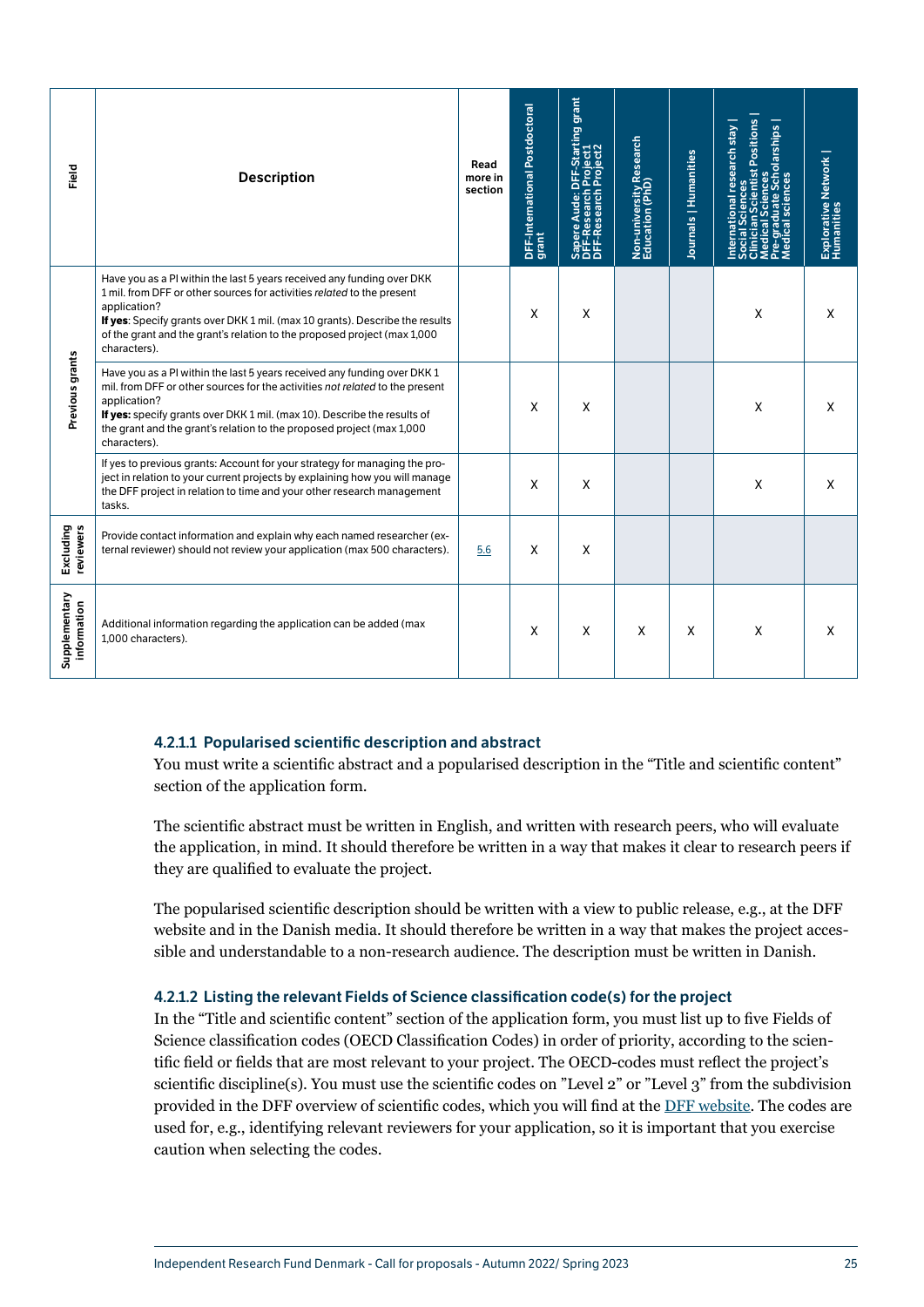<span id="page-26-0"></span>The codes in the overview are standard codes and their division into disciplines (Level 1) does not necessarily correspond to the delimitations between DFF's research councils in [section 1.9](#page-5-2) For this reason, DFF may transfer your application to another scientific area than the one selected by you.

You also have the opportunity to list up to five keywords of your choosing, that describe the scientific content of your project in a prioritised order corresponding to the codes most relevant to the project applied for.

#### <span id="page-26-2"></span>4.2.1.3 If you want assessment in several councils

In the section of the application form "Submission to several councils", you must answer "Yes" to the question: "Do you request your application also to be assessed initially by another of DFF 's research councils?" if you want your application to be assessed in several councils. Here, you must tick the box next to the research councils you wish your application to be processed by.

For each research council (including the main council) applied to, you must state your reasons for applying to that particular council, see [section 5.3.](#page-39-1)

## 4.3 OVERVIEW OF APPENDICES TO THE APPLICATION

There are a number of mandatory appendices that *must* be attached to the application (X) and a number of appendices that must be attached *if* they are relevant (\*). The overview below shows the appendices in question.

You should also pay attention to special conditions as listed in the descriptions of individual funding instruments in [section 2](#page-7-1). In the section after the appendix overview, you can read more about the individual appendices.

Appendices which do not appear in the overview will not be considered in the assessment process.

**Please note**: In order for the applications to be subsequently filed by the Danish National Archives, the submitted appendices must meet the PDF/A standard as a minimum.

| Appendix                                                                                                                                                                                                                                                                                                                                                                                                                                                          | DFF-International<br>Postdoctoral Grant | Grant<br>Aude:<br>Sapere Aude:<br>DFF-Starting | DFF-Research Project1 | DFF-Research Project2 | Non-university Research<br>Education (PhD) |
|-------------------------------------------------------------------------------------------------------------------------------------------------------------------------------------------------------------------------------------------------------------------------------------------------------------------------------------------------------------------------------------------------------------------------------------------------------------------|-----------------------------------------|------------------------------------------------|-----------------------|-----------------------|--------------------------------------------|
| <b>B10: Project description.</b> It is recommended that this is written in the DFF project<br>description template (see section 4.3.3) including figures, tables, etc. Excluding list of<br>references/bibliography (must be uploaded as a separate appendix B11). If the project<br>description exceeds the maximum characters or pages, as outlined under each funding<br>instrument, the application will not be given active consideration (see section 5.1). | X                                       | X                                              | X                     | X                     | X                                          |
| <b>B11: List of references/bibliography</b> for the project description.                                                                                                                                                                                                                                                                                                                                                                                          | X                                       | X                                              | X                     | X                     | X                                          |
| <b>Budget:</b> Must be completed in the DFF mandatory budget template (see section 4.3.7)<br>and uploaded to e-grant as a separate file. Pledge of actual financial support from<br>other sources for the project's completion must be included in the budget.                                                                                                                                                                                                    | X                                       | X                                              | X                     | X                     | X                                          |
| <b>B20:</b> Applicant's $CV$ – max 2 pages (see section 4.3.4). If the 2 A4 pages exceed the<br>allowed 6,000 characters, including spaces, figure texts, formulas, etc., the application<br>will not be given active consideration (see section 5.1).                                                                                                                                                                                                            | X                                       | X                                              | X                     | X                     | X                                          |
| <b>B21: List of publications</b> for the applicant (see section 4.3.6).                                                                                                                                                                                                                                                                                                                                                                                           | X                                       | X                                              | X                     | X                     | $\star$                                    |

#### <span id="page-26-1"></span>4.3.1 Appendix overview: Funding instruments offered by all councils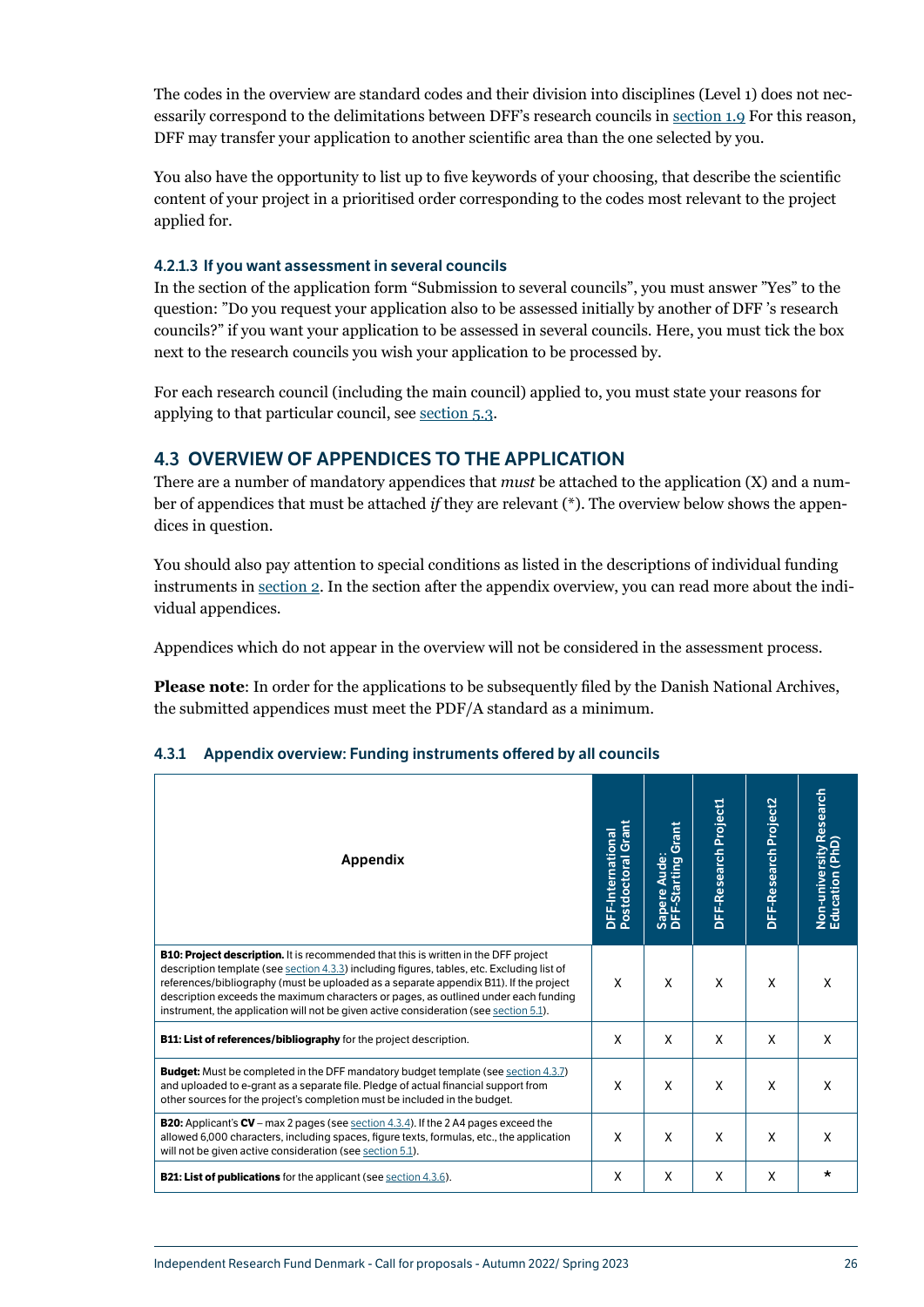| <b>Appendix</b>                                                                                                                                                                                                                                                                                                                                                                                                                                                                                                                                                                               | DFF-International<br>Postdoctoral Grant | Sapere Aude:<br>DFF-Starting Grant | DFF-Research Project1 | DFF-Research Project2 | Non-university Research<br>Education (PhD) |
|-----------------------------------------------------------------------------------------------------------------------------------------------------------------------------------------------------------------------------------------------------------------------------------------------------------------------------------------------------------------------------------------------------------------------------------------------------------------------------------------------------------------------------------------------------------------------------------------------|-----------------------------------------|------------------------------------|-----------------------|-----------------------|--------------------------------------------|
| <b>B22: PhD diploma</b> or secondary documentation showing either: a) that the thesis has<br>been accepted for defence, b) positive assistant professorship evaluation ("adjunkt-<br>bedømmelse"), c) qualifications corresponding to PhD level achieved in another manner<br>or, d) declaration from supervisor on expected submission of PhD thesis within 12<br>months of the application deadline (PhD students).<br>*Please note council-specific requirements for DFF   Humanities.                                                                                                     | X                                       |                                    |                       |                       |                                            |
| <b>B23: PhD diploma</b> for the applicant or secondary documentation showing qualifications<br>corresponding to PhD level achieved in a different manner.                                                                                                                                                                                                                                                                                                                                                                                                                                     |                                         | X                                  |                       |                       |                                            |
| <b>B24: Exam results</b> and complete transcripts for the entire period of studies from both<br>Bachelor and Master's education programmes.                                                                                                                                                                                                                                                                                                                                                                                                                                                   |                                         |                                    |                       |                       | X                                          |
| <b>B30:</b> Confirmation from main supervisor.                                                                                                                                                                                                                                                                                                                                                                                                                                                                                                                                                |                                         |                                    |                       |                       | X                                          |
| <b>B31:</b> CV and list of publications for the main supervisor (max 2 pages in total).                                                                                                                                                                                                                                                                                                                                                                                                                                                                                                       | *                                       | *                                  | *                     | *                     | X                                          |
| <b>B40:</b> CV and list of publications (max 2 pages in total per person) for all named <b>parti-</b><br>cipants and collaborators (see section 4.3.4 and section 4.3.6). However, this does not<br>apply to funded PhD students or postdocs (see B41 and B42 for individual requirements).                                                                                                                                                                                                                                                                                                   | *                                       | *                                  | *                     | $\star$               | *                                          |
| <b>B41: Named PhD students.</b> In the case of PhD scholarships for named individuals, the<br>following appendices must be attached: transcripts/exam certificate, CV (max 1 page),<br>and any list of publications.                                                                                                                                                                                                                                                                                                                                                                          |                                         | *                                  | *                     | *                     |                                            |
| <b>B42: Named postdocs:</b> In the case of postdoctoral grants for named individuals, the<br>following appendices must be attached: CV (max 1 page), list of publications, and PhD di-<br>ploma. Or secondary documentation showing either: a) that the thesis has been accept-<br>ed for defence, b) positive assistant professorship evaluation ("adjunktbedømmelse"), c)<br>qualifications corresponding to PhD level achieved in another manner or, d) declaration<br>from supervisor on expected submission of PhD thesis within 6 months of the application<br>deadline (PhD students). |                                         | *                                  | *                     | *                     |                                            |
| <b>B50:</b> You may attach <b>recommendations</b> (max 1 page per recommendation).                                                                                                                                                                                                                                                                                                                                                                                                                                                                                                            | *                                       |                                    |                       |                       |                                            |
| <b>B51:</b> In cases where significant parts, or all, of the project are taking place at <b>another</b><br>host institution than the administrating institution, a declaration from the host institution<br>should be attached, stating that the project can be carried out at the location in question,<br>including a short comment on the content of the cooperation and the most important<br>activities.                                                                                                                                                                                 |                                         | *                                  |                       |                       |                                            |
| <b>B52: Collaboration/support letters.</b> If the project involves collaboration with<br>organisations, companies or other users, or foreign partners of the results, collaborative<br>statements/letters of support <b>must</b> be enclosed from the project's collaborators in<br>the form of confirmation(s) of collaboration and its form/content (max 1 page from each).<br>Re. DFF-Sapere Aude: Statements of support from the department, where the applicant<br>is employed/will be employed may be attached.                                                                         | *                                       | *                                  | *                     | *                     |                                            |
| <b>B55: Declaration</b> from the <b>foreign host institution</b> , stating that the project can be carried<br>out at the location in question, including a short comment on the content of the coopera-<br>tionand the most important activities.                                                                                                                                                                                                                                                                                                                                             | X                                       |                                    |                       |                       |                                            |
| <b>B59:</b> Signed letter of intent for collaboration between you as an applicant, the host<br>institution, and the PhD degree-awarding institution.                                                                                                                                                                                                                                                                                                                                                                                                                                          |                                         |                                    |                       |                       | X                                          |
| <b>B60:</b> Documentation for purchase of a single piece of <b>apparatus</b> for more than DKK<br>500,000 excluding overhead/administration expenses, preferably in the form of a quote.                                                                                                                                                                                                                                                                                                                                                                                                      |                                         | *                                  | *                     | *                     | *                                          |
| <b>B61:</b> Documentation for the <b>salary level</b> of the applicant and any named participants, if<br>the salary level is different from the collective agreement.                                                                                                                                                                                                                                                                                                                                                                                                                         |                                         | *                                  | *                     | *                     |                                            |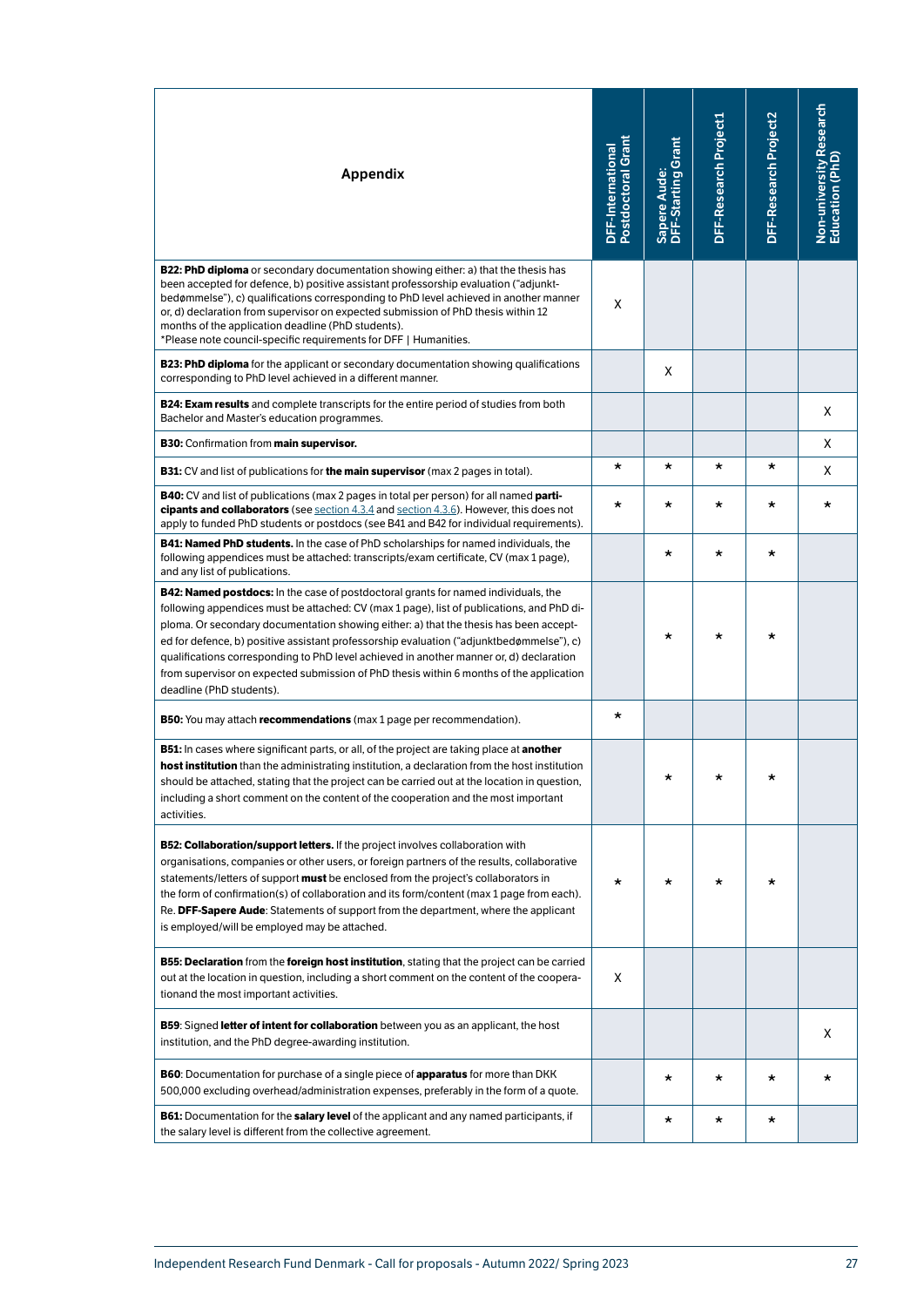<span id="page-28-0"></span>

| Appendix                                                                                                                                  | Grant<br>DFF-International<br>Postdoctoral Grar | Grant<br>Aude:<br>Sapere Aude:<br>DFF-Starting | DFF-Research Project1 | DFF-Research Project2 | Non-university Research<br>Education (PhD) |
|-------------------------------------------------------------------------------------------------------------------------------------------|-------------------------------------------------|------------------------------------------------|-----------------------|-----------------------|--------------------------------------------|
| <b>B62:</b> Documentation for the sub-contractor costs.                                                                                   |                                                 | $\star$                                        | $\star$               | $\star$               |                                            |
| <b>B63: De minimis declarations (see section 4.3.7.9).</b>                                                                                |                                                 | $\star$                                        | $\star$               | $\star$               |                                            |
| B90: Budget confirmation. Administrator's confirmation of budget and hosting in<br>the DFF budget signatory template (see section 4.3.8). | Χ                                               | X                                              | X                     | X                     | χ                                          |

#### Council-specific conditions

*DFF-International Postdoctoral Grant:*

If you are applying to **DFF | Humanities**, you must attach your PhD diploma (or declaration from your supervisor onexpected submission of PhD thesis within 12 months of the application deadline) as well as your PhD assessment. If you have not received a PhD assessment, attach a résumé of your thesis (1-2 A4 pages) (appendix B22).

#### <span id="page-28-1"></span>4.3.2 Appendix overview: Funding instruments offered by individual research councils

| Appendix                                                                                                                                                                                                                                                                                                                                                                                                                                                          | Explorative Network<br>Humanities | Journals   Humanities | International Research Stays<br>Social Sciences | <b>Clinician Scientist Positions<br/>Medical Sciences</b> | Pre-graduate Scholarships<br>Medical Sciences |
|-------------------------------------------------------------------------------------------------------------------------------------------------------------------------------------------------------------------------------------------------------------------------------------------------------------------------------------------------------------------------------------------------------------------------------------------------------------------|-----------------------------------|-----------------------|-------------------------------------------------|-----------------------------------------------------------|-----------------------------------------------|
| <b>B10: Project description.</b> It is recommended that this is written in the DFF project<br>description template (see section 4.3.3) including figures, tables, etc. Excluding list of<br>references/bibliography (must be uploaded as a separate appendix B11). If the project<br>description exceeds the maximum characters or pages, as outlined under each funding<br>instrument, the application will not be given active consideration (see section 5.1). | X                                 |                       | X                                               | X                                                         | X                                             |
| B11: List of references/bibliography for the project description.                                                                                                                                                                                                                                                                                                                                                                                                 | X                                 |                       | X                                               | X                                                         | Χ                                             |
| B12: A statement of the student's roles and work tasks in relation to the project.                                                                                                                                                                                                                                                                                                                                                                                |                                   |                       |                                                 |                                                           | X                                             |
| <b>B17: DFF   Humanities Economy template.</b> Can be downloaded from the DFF website.                                                                                                                                                                                                                                                                                                                                                                            |                                   | X                     |                                                 |                                                           |                                               |
| <b>Budget:</b> Prepared in the DFF mandatory budget template (see section 4.3.7) and upload-<br>ed to e-grant as a separate file. Pledge of actual financial support from other sources for<br>the project's completion must be included in the budget.                                                                                                                                                                                                           | X                                 |                       | X                                               | X                                                         | X                                             |
| <b>B20:</b> Applicant's $CV$ – max 2 pages (see section 4.3.4). If the 2 A4 pages exceed the<br>allowed 6,000 characters, including spaces, figure texts, formulas, etc., the application<br>will not be given active consideration (see section 5.1).                                                                                                                                                                                                            | X                                 | X                     | X                                               | X                                                         | X                                             |
| <b>B21: List of publications</b> for the applicant (see section 4.3.6).                                                                                                                                                                                                                                                                                                                                                                                           | X                                 |                       | X                                               | X                                                         | X                                             |
| B35: Clear, official, complete transcripts for the student.                                                                                                                                                                                                                                                                                                                                                                                                       |                                   |                       |                                                 |                                                           | X                                             |
| <b>B36: CV</b> and, if relevant, publication list for the pre-graduate scholar (max 2 pages in<br>total).                                                                                                                                                                                                                                                                                                                                                         |                                   |                       |                                                 |                                                           | X                                             |
| B37: For students on other education programmes than Master of Medicine: A clipping<br>from the study programme for the education programme that the student is registered<br>on, to document that the person in question does not have the opportunity to use more<br>than 6 months/30 ECTS on their dissertation.                                                                                                                                               |                                   |                       |                                                 |                                                           | X                                             |
| <b>B40:</b> CV and list of publications (max 2 pages in total per person) for all <b>named partici-</b><br><b>pants and collaborators</b> (section 4.3.4 and section 4.3.6).                                                                                                                                                                                                                                                                                      | X                                 | X                     | $\star$                                         | *                                                         | *                                             |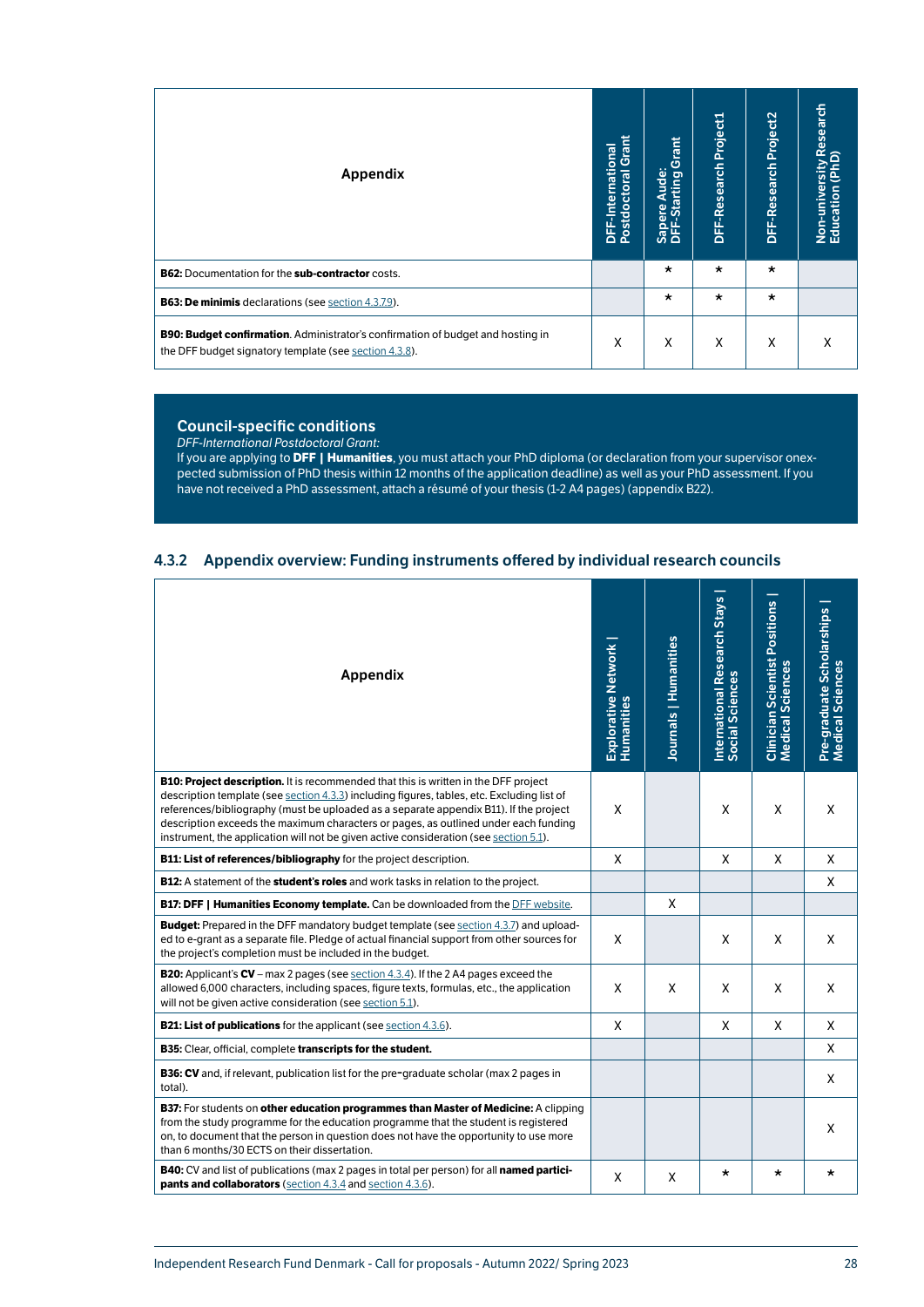<span id="page-29-0"></span>

| Appendix                                                                                                                                                                                                                                                      | Explorative Network  <br>Humanities | Journals   Humanities | International Research Stays<br>Social Sciences | <b>Clinician Scientist Positions<br/>Medical Sciences</b> | Pre-graduate Scholarships<br>Medical Sciences |
|---------------------------------------------------------------------------------------------------------------------------------------------------------------------------------------------------------------------------------------------------------------|-------------------------------------|-----------------------|-------------------------------------------------|-----------------------------------------------------------|-----------------------------------------------|
| <b>B45:</b> The application must include a list of names of the researchers/research environ-<br>ments that have committed to participate in the network.                                                                                                     | X                                   |                       |                                                 |                                                           |                                               |
| <b>B54:</b> Documentation for the <b>binding and specific research collaboration</b> with foreign<br>partners or documentation for access to the archives, libraries, institutes, etc., which are<br>the purpose of the stay.                                 |                                     |                       | X                                               |                                                           |                                               |
| B56: A declaration of support from the institution where the research will be carried out,<br>if the institution is different from the institution where you are employed (the admini-<br>strating institution).                                              |                                     |                       |                                                 | $\star$                                                   |                                               |
| B57: If activities take place partly or completely at a foreign institution, a written accep-<br>tance from the institution must be included, stating that the project can take place at the<br>location in question.                                         |                                     |                       |                                                 |                                                           | X                                             |
| <b>B58:</b> If there are collaborative partners in addition to the network participants, the appli-<br>cation must include a statement that confirms the collaboration and its form/content.                                                                  | X                                   |                       |                                                 |                                                           |                                               |
| <b>B70: Approval from management</b> at the clinical department where you are employed<br>releasing you from work duties, corresponding to the percentage per year that you have<br>received salary funding from the council for research.                    |                                     |                       |                                                 | X                                                         |                                               |
| <b>B82: Documentation</b> for meeting the requirement of digital accessibility (e.g., providing<br>the URL of the journal's website).                                                                                                                         |                                     | X                     |                                                 |                                                           |                                               |
| <b>B83:</b> Documentation for the <b>number of downloads</b> in a clear format stating if the data is<br>per year, per quarter or per month.                                                                                                                  |                                     | X                     |                                                 |                                                           |                                               |
| <b>B84:</b> List over reviewers associated with the journal.                                                                                                                                                                                                  |                                     | X                     |                                                 |                                                           |                                               |
| <b>B85:</b> If the journal has an advisory board, please attach a list of the members.                                                                                                                                                                        |                                     | X                     |                                                 |                                                           |                                               |
| <b>B90: Budget signature.</b> Administrator's confirmation of budget and hosting in the "DFF<br>budget signatory template" (see section 4.3.8).                                                                                                               | X                                   |                       | X                                               |                                                           | X                                             |
| <b>B92:</b> Budget signature. The institution where the <b>clinical position</b> will take place con-<br>firms with its signature on the "DFF budget signatory template" (see section 4.3.8) that<br>costs associated with the clinical position are covered. |                                     |                       |                                                 | X                                                         |                                               |

## <span id="page-29-1"></span>4.3.3 Project description

Your application must always include a project description. It is recommended that you use the DFF project description template, which can be found at DFF's website. The project description must not exceed the maximum number of pages or characters (excluding references/bibliography) as outlined under each funding instrument - no matter whether the description includes figures or not. The number of characters stated under each of the funding instruments includes spaces, figure texts, formulas, etc. You must use the font Times New Roman, font size 12, at least 2 cm margin on the left, right, top and bottom, and line spacing of 1.5. The DFF project description template meets these requirements. Tables and figure texts must be readable by using at least font size 10 and line spacing 1.0. **No** links to external materials may be included.

List of references/bibliography must be uploaded as a separate appendix and only include bibliographic references and no further information in the form of endnotes.

An automatic validation of the length of the submitted project description will be made. If the project description exceeds the specified limitations on the number of pages or characters for the funding instrument applied for, it will be singled out for a manual check. Applications with project descriptions exceeding the specified limitations on the number of pages or characters will receive an administrative rejection (see [section 5.1\)](#page-37-2).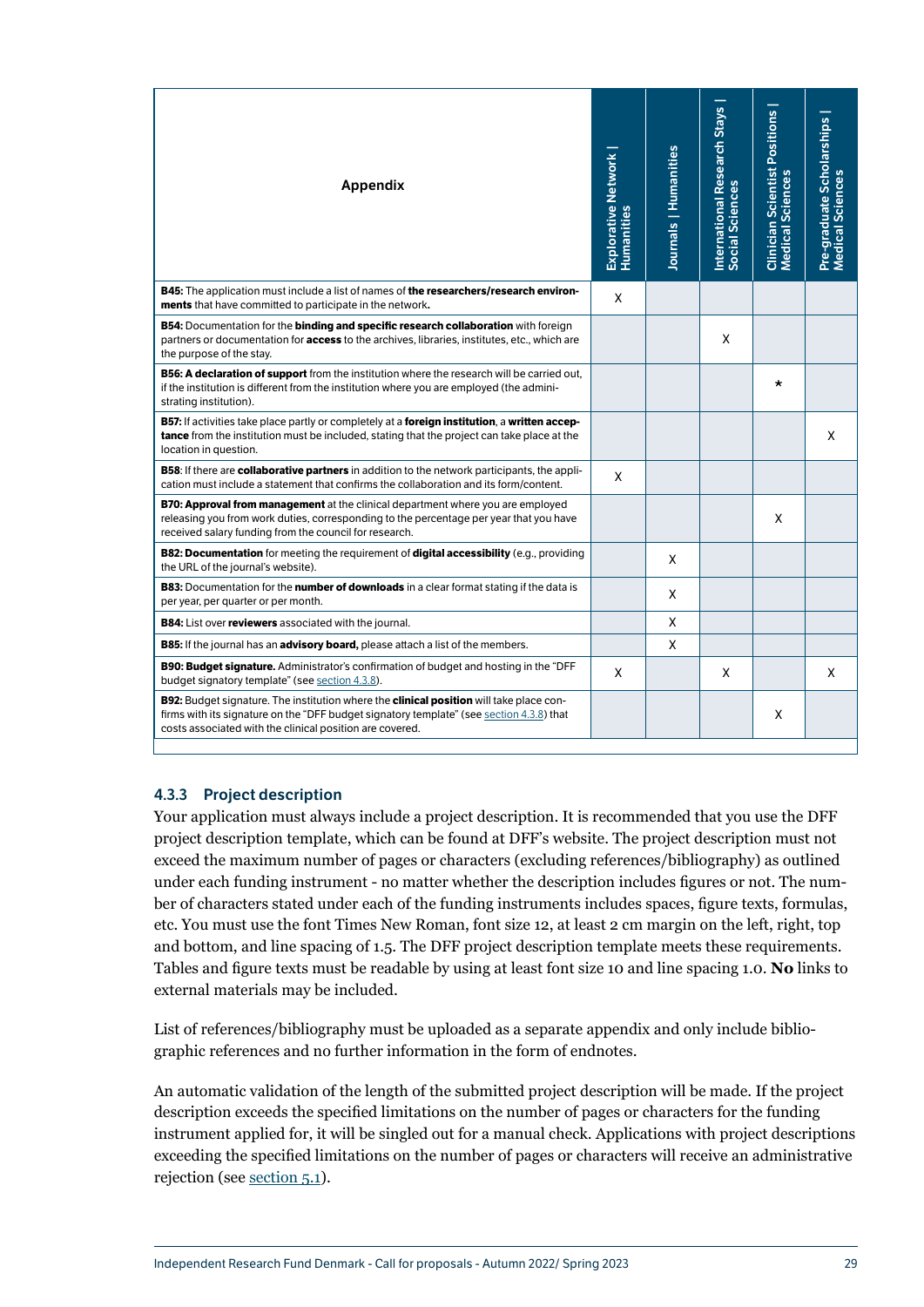<span id="page-30-0"></span>The project description must account for:

- The project's objective, including research question and potential hypotheses.
- The project's scientific and potential societal perspectives and relevance. In addition, it must include an assessment of the anticipated effect of the project results in relation to future research and researcher education in the field.
- The theoretical foundation of the project, its central concepts and the current knowledge/*state of the art* within the area. This must include an account of how your project relates to national and international research, its clear delimitations in relation to current activities in the area, as well as an argumentation for your qualifications and previous achievements in the field.
- If relevant to the application: A substantiation of the choice of method, including how theory and concepts will be used for the analysis.
- If relevant to the application: An account of the project's empirical material.
- A research plan, including an assessment of the feasibility of the project, a work plan and time schedule. It is important that the overall time schedule takes any recruitment of unnamed participants into consideration, as a project extension cannot normally be expected under the terms of the grant.
- The practical framework for the completion of the project (e.g., experimental facilities, staff resources and access to software/databases, etc.).
- Considerations for publishing and dissemination of research results.

Please note that there may be specific requirements for the project description's content, which you will find under each funding instrument in [section 2](#page-7-1). In these cases, your project description must respect *both* the general requirements as outlined above *and* the specific requirements of the funding instrument.

When writing your project description, you must also bear in mind that all the members of the council you apply to will participate in the final assessment and prioritisation of the individual applications. For this reason, the project description should be understandable to all members of the council.

#### <span id="page-30-1"></span>4.3.4 Curriculum Vitae - CV

All applications must include a CV and a separate list of publications for the applicant. The applicant's CV must not exceed 2 A4 pages (including figures, tables, etc.). The 2 A4 pages must not exceed 6,000 characters, including spaces, figure texts, formulas, etc.

An automatic validation of the submitted applicant CV will be made. If the CV exceeds the specified limitations on the number of pages or characters, it will be singled out for a manual check. Applications where the applicant's CV exceeds the size requirements will receive an administrative rejection (see [section 5.1](#page-37-2)).

In addition, a CV and list of publications (max 2 pages in total per person) for all named participants and named collaborators must be included. However, this does not apply to funding for PhD students and postdocs, who may attach a full publication list in addition to a 1-page CV, see [section 4.3.1](#page-26-1).

Links to external materials must **not** be included.

The required structure of the CV and publication list applies to applicant, participants and collaborators.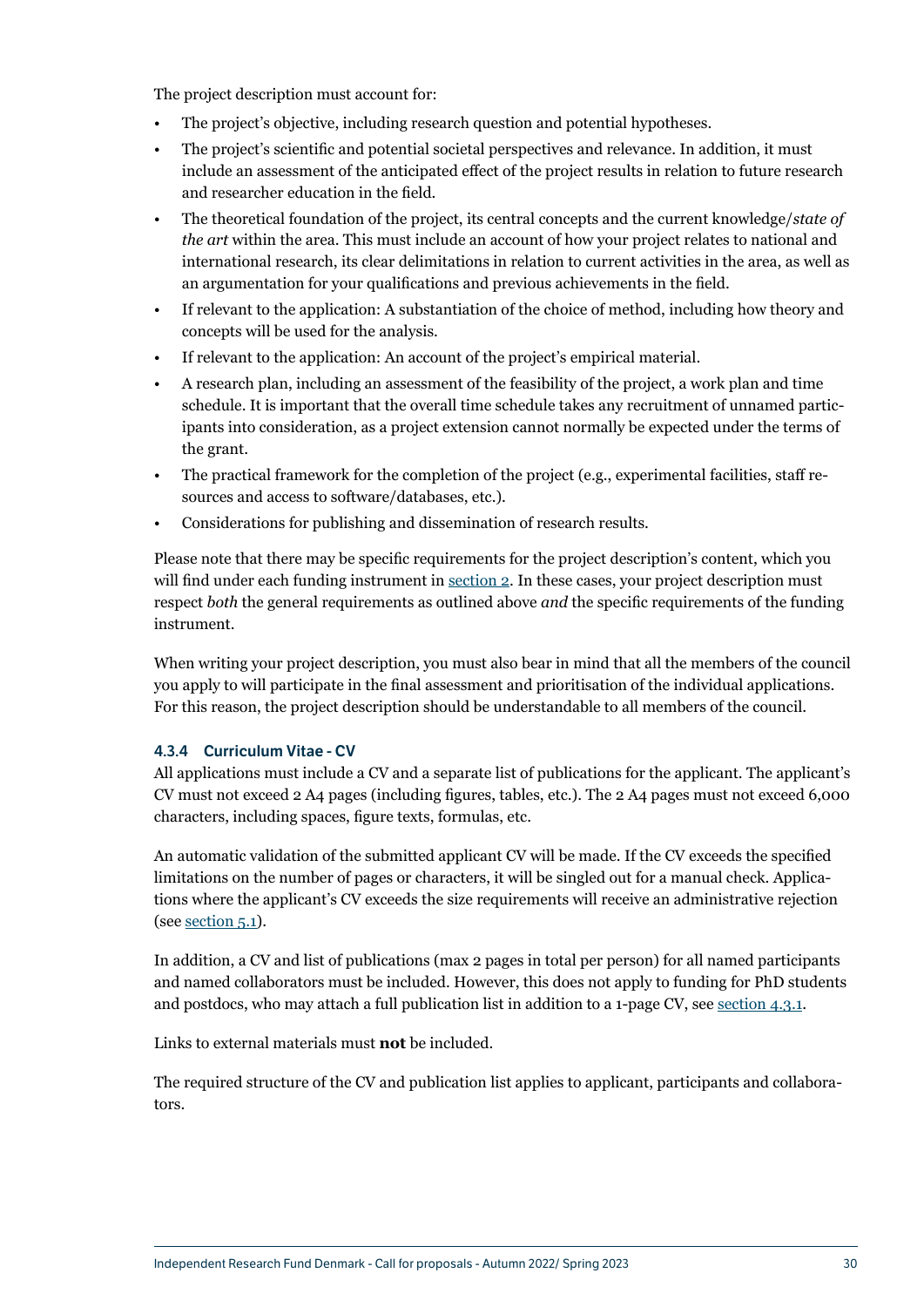<span id="page-31-0"></span>The CV must include the following:

- Personal data: name, address, etc.
- Education (for academic degrees, list the date and year of obtaining the degree).
- Current and most recent employment. In case of temporary employment, state the termination date of the employment contract.
- Any periods of leave (e.g., illness, maternity/paternity/parental leave, family care, bereavement leave, military service, humanitarian aid work). For periods of leave, indicate the cause and state precisely the starting date and end date of the leave period.
- Academic awards and honours.
- Management experience, including experience with project management and leading research projects.
- Scientific focus areas.
- International relations.
- Supervision of students (PhD students and postdocs).
- Other scientific qualifications.

When assessing applicants' research productivity, the applicants' individual career paths will be taken into account. This includes any leaves of absence or employment in private research-driven businesses etc.

DFF considers a high ranking in the international competitions of the European Research Council (ERC) to be important information in relation to the CV. Applicants who have qualified for the second round in ERC's international competitions are therefore encouraged by DFF to state this in their CV.

#### <span id="page-31-1"></span>4.3.5 Calculation of PhD age

DFF does not wish to see young research talents retained in repeated postdoctoral positions without the prospect of permanent employment. Consequently, DFF has introduced fixed criteria concerning PhD age. The PhD age is calculated as the period of time between acquiring the PhD (the date as it appears on the PhD diploma) and the date for the DFF-application deadline (for DFF-Research Project1 and DFF-Research Project2, the applicable date is listed under the description of the individual funding instruments).

Consideration will be given to leaves of absence such as maternity/paternity/parental leave, illness, bereavement or family care leave, military service and humanitarian aid work. It is possible to deduct periods of clinical employment if these constitute a necessary part of the course of an education, but during which the time for research has been very limited.

For applicants who have been on maternity/paternity leave after obtaining their PhD, the actual number of weeks of leave, multiplied by 2, will be deducted from the applicant's PhD age. The period of maternity/paternity leave, including exact starting and ending dates, must be stated in the candidate's CV. However, the maximum amount of weeks that can be deducted are 52 weeks times two per maternity/paternity leave.

#### <span id="page-31-2"></span>4.3.6 List of publications

The list of publications must only include research that has been published or accepted for publication. It is optional whether to submit a full or a selective publication list. In addition, a CV and list of publications (max 2 pages in total per person) for all named participants and collaborators must be included. However, this does not apply to funding for PhD students and postdocs, who may attach a full publication list in addition to a 1-page CV, see [section 4.3.1.](#page-26-1)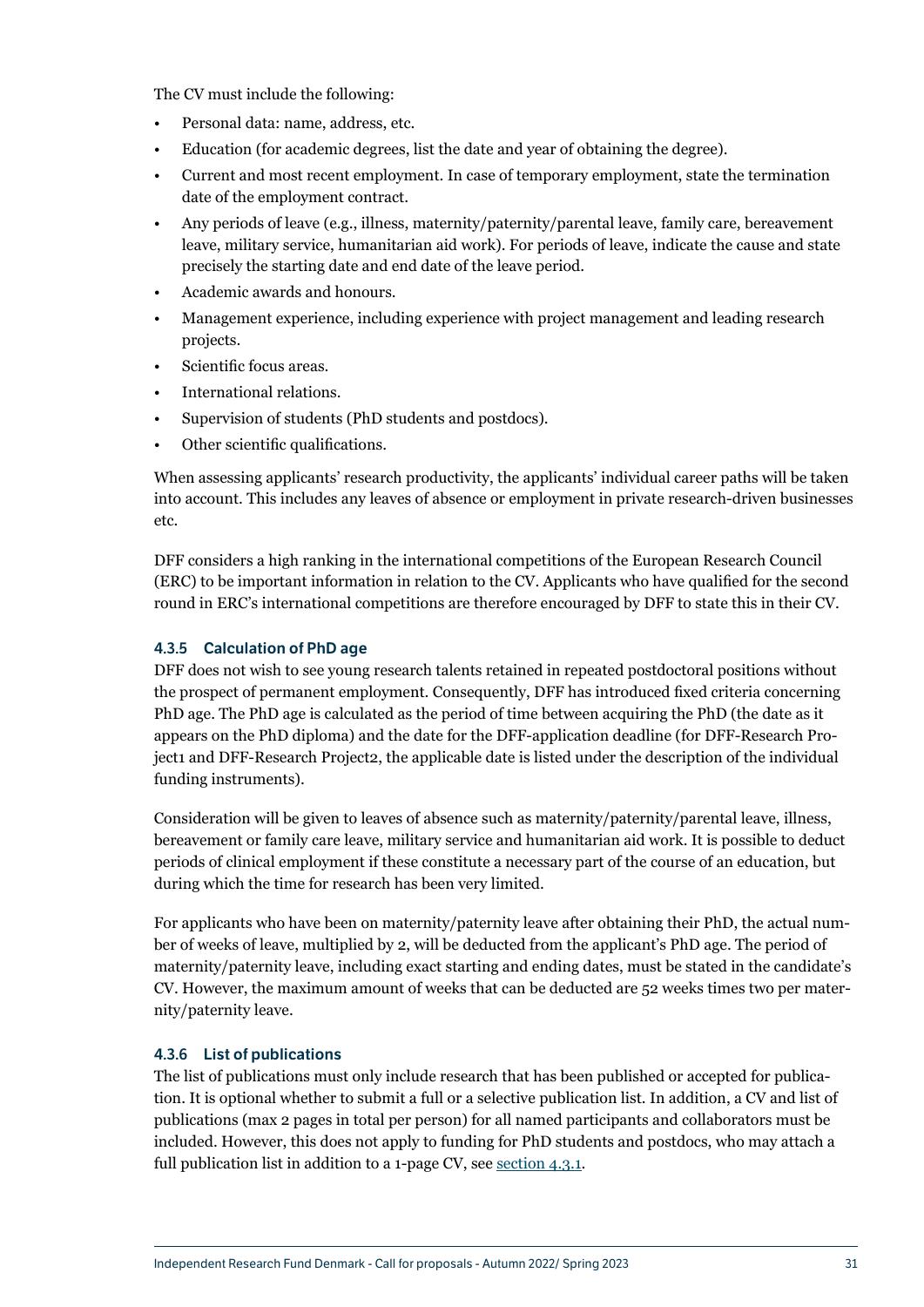<span id="page-32-0"></span>The name of the applicant/other (research/academic) participants must be in bold font in the list of publications. The order of authors must be indicated exactly as listed in the original publication, i.e., for example, that the order of shared first authorships should not be revised from the original. Likewise, all co-authors must be mentioned to the extent possible.

The list of publications must be systematically organised, e.g., chronologically, and divided into the following categories:

- Peer-reviewed publications. State to the extent possible all authors (including the order they are mentioned, e.g., alphabetically or first-to-last author), year of publication, title, place of publication, volume number as well as first and last page number, or article number and number of pages:
	- articles
	- monographs
	- peer-reviewed articles published in conference proceedings
	- book chapters
- Non peer-reviewed publications such as monographs, book chapters, articles, etc. State to the extent possible all authors (including the order they are mentioned, e.g., alphabetically or first-to-last author) year of publication, title, place of publication, volume number as well as first and last page number, or article number and number of pages.
- Patent references for patents obtained or applied for, which are relevant to your research. Any patent references should be included in the list of publications on equal terms with references for scientific articles.

Links to external materials must **not** be included.

If you list your H-index in your list of publications, you must state how you have calculated it.

## <span id="page-32-1"></span>4.3.7 Budget

For your application to be considered by DFF, you must prepare a budget for the entire project period, which describes the activities to be funded. This applies both to the funding of activities at your own institution and to any funding that will go towards participants at other institutions. It is important that the budget includes information about all participants in the project. This also includes participants, who will not receive DFF funding, thus providing an overview of the entire group of participants and the economy of the project.

#### 4.3.7.1 Entering budget information in the application form

You as the applicant must fill in DFF's mandatory budget template for the relevant funding instrument. The correct budget template can be found by registering an application for the selected funding instrument in e-grant, after which the budget template can be downloaded under the "Upload Budget" step in the application form. There you will find the correct template, which should be completed and uploaded to the application.

Start by preparing a complete and comprehensive budget using the budget template, which can be downloaded in the e-application form as described in [section 4.2.](#page-23-1) The budget template is only available in English. When the budget is completed, it must be uploaded to the application form in e-grant under the "Upload Budget" step. Please see "Introduction" in the application form for more details on how to upload the template.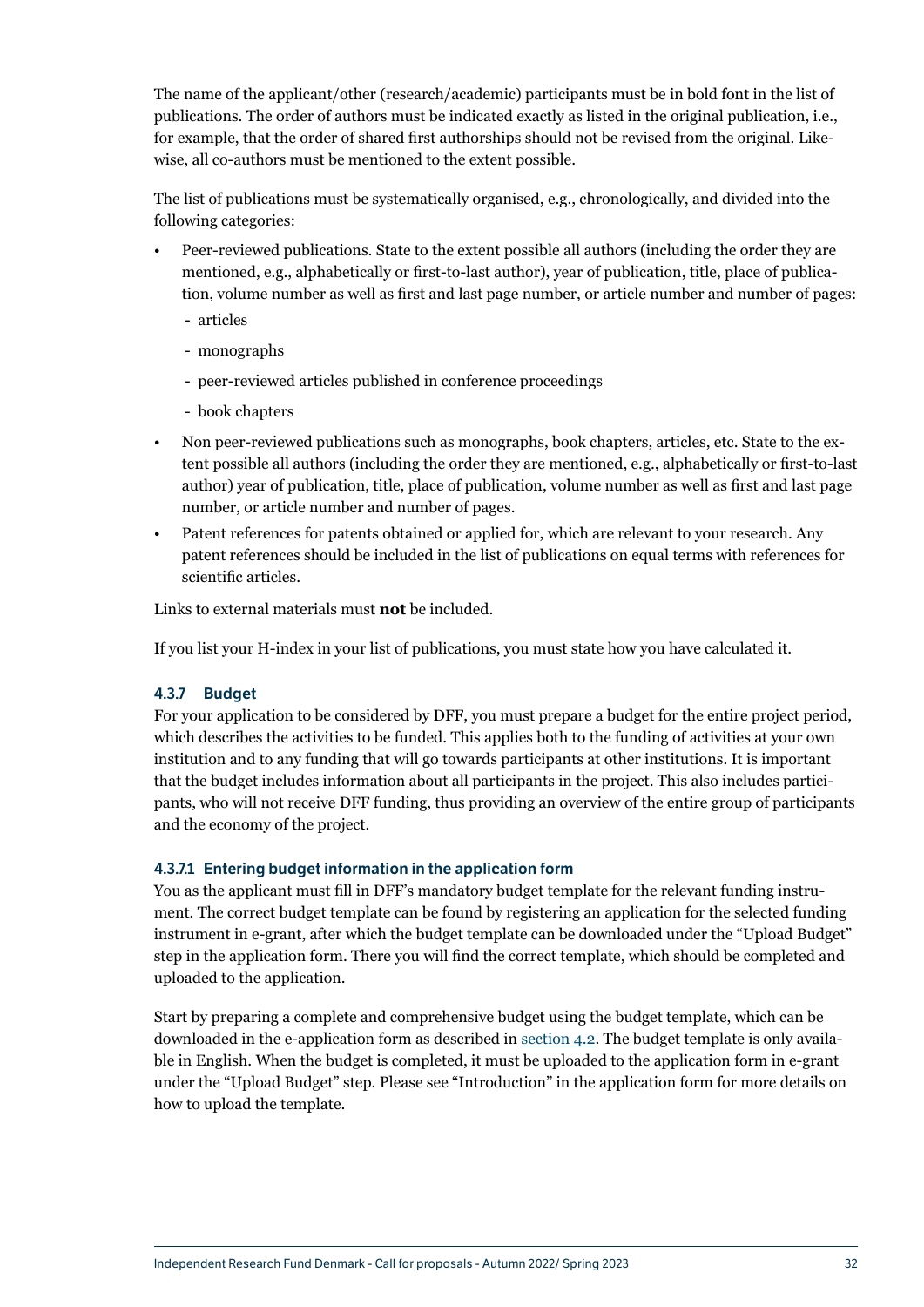#### 4.3.7.2 Preparing the budget

DFF recommends that you seek assistance from the institution responsible for administering the potential grant, when preparing your budget.

You must include all relevant information when completing the budget template.

Please pay attention to the following:

- A certain number of sections in the budget template can only be filled in by selecting a value from the drop-down menu.
	- If your institution does not appear in the dropdown menu, please enter it yourself.
	- If there is a need to add more applicant institutions to the budget than there is room for, please contact the e-grant unit, who can help you (see [section 7.2\)](#page-44-1).
- All expenses must be provided, excluding overhead/administration costs. The overhead amount is automatically calculated from the selected "Overhead percentage".
- For each budget item you must meticulously explain the amount and relevance. It is especially important that you carefully state and explain the number of months and salary levels for scientific/ academic as well as technical/administrative employees. This explanatory information should be entered into the "Description" field.
- When the budget is complete, please ensure that the person who approves the budget on behalf of your institution/organisation/business indicates their approval by using the template ["Independent Research Fund Denmark – Budget confirmation](https://dff.dk/en/application/forms-for-application)", which should be attached as a separate appendix. Please follow the guidelines in [section 4.3.8.](#page-37-1)

Use one row for every budget entry. If there are not enough rows, related budget entries may be combined into the same budget entry.

#### 4.3.7.3 Co-financing and funding from other sources

Any co-financing from your own or other participating institutions must be accounted for in the budget under "co-financing" (green cells).

Any co-financing to the project from sources not actively participating in the project (e.g. other funds) must be accounted for in the budget under "funding from other sources" (orange cells).

Co-financing in the main must be divided into 4 overall budget items: Scientific/academic salaries, technical/administrative salaries, equipment expenses and operating expenses as described in [section](#page-33-0)  [4.3.7.4](#page-33-0). Information about co-financing may also be listed, even if it stems from a participant who is not supported by the grant but is actively participating in the proposed project.

DFF may require Danish state research institutions participating in the application to co-finance the project with a total of up to 10 % of the amount applied for from the fund. In addition, DFF may require co-financing from other types of institutions, to the extent the council deems appropriate. In connection with this call, DFF has decided not to make co-financing a requirement.

#### <span id="page-33-0"></span>4.3.7.4 What research expenses can you apply for?

You may apply for funding to cover all expenses which are directly attributable to the project, and which are relevant and necessary in order to carry out the project. Overhead/administration expenses should be added to this, see [section 4.3.7.10.](#page-36-0)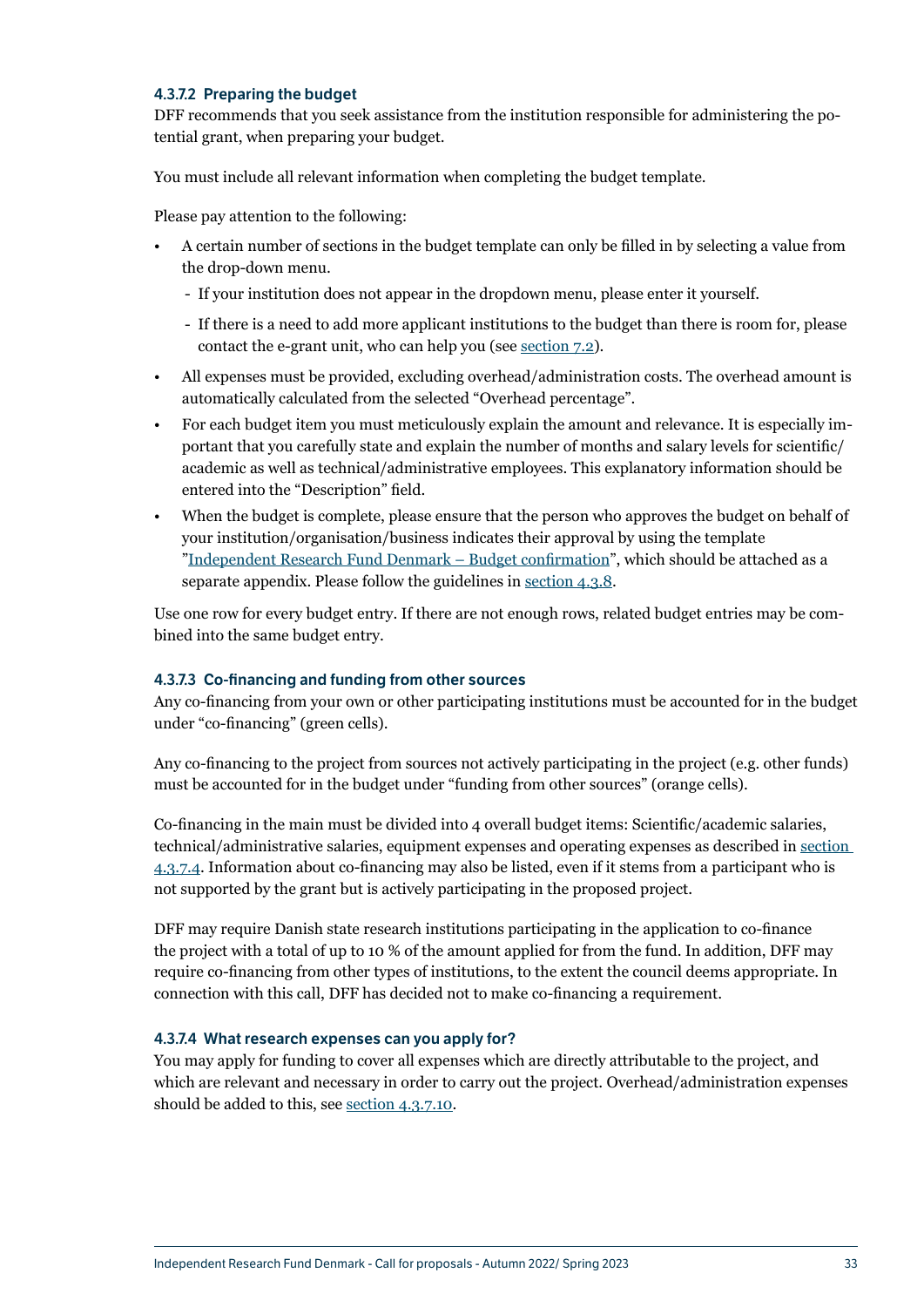The budget must, as a general rule, be divided into the following overall budget items:

- Scientific/academic salaries
- Technical/administrative salaries
- Equipment expenses (exceeding DKK 500,000 excluding overhead/administration expenses)
- Operating expenses (including equipment expenses up to DKK 500,000 excluding overhead/administration expenses)
- Overhead/administration expenses (calculation based on the overhead percentage)

You must prepare the budget according to the actual cost level at the time of the application and take into account expected salary and price increases during the project period.

#### 4.3.7.5 Scientific/academic salaries

DFF may provide funding for salary for scientific/academic participants in the project. These participants may be researchers who are already employed during the project period, whether it is on a temporary or a permanent basis, as well as researchers who are not already employed for the project period in question.

DFF requires that salaries must be calculated according to the provisions, which apply to scientific staff in the collective agreement between the Danish Confederation of Professional Associations (AC) and the Danish Ministry of Finance. Scientific/academic participants whose salaries are paid for by DFF, are covered by the job structure for scientific/academic staff at institutions of higher education, or by the job structure for scientific/academic staff performing research at sector research institutions.

Salary expenses for named scientific participants can thus be calculated on the basis of the actual salary level the employee currently has or will be entitled to at his/her place of employment, including any anticipated increments during the project period. If the salary level exceeds that of the collective agreement, the calculation can be attached, and should be documented as precisely as possible, with reference to current salary levels for researchers in employment at the time of application, or a salary calculation for researchers who are going to be appointed on the basis of funding from DFF. DFF therefore recommends that you contact the administrating institution in order to get a salary calculation, or if you are already employed, to enclose a copy of your most recent salary statement. You must use gross salary expenses (salary, pension, ATP, holiday pay) for participants with permanent positions in the budget. Please note that you should not apply separately for vacation allowances for permanently employed scientific/academic participants. For employees on fixed-term employment contracts, DFF requires that holiday pay from previous employments be deducted from the salary budget for the scientific/academic participants.

Salary expenses for unnamed scientific/academic employees participating at postdoctoral level should normally be calculated based on the salary level for postdoctoral/assistant professors, cf. the collective agreement between the Danish Confederation of Professional Associations (AC) and the Danish Ministry of Finance.

Salary overhead/administration expenses, see [section 4.3.7.10,](#page-36-0) must be calculated based on the type of institution that defrays and registers/pays the salary to a project participant.

#### 4.3.7.6 Technical/administrative salaries

You may apply for funding to cover salaries for non-scientific assistants, including student assistants. In accordance with national regulations, you may not cover salary costs above the professional level that is necessary for carrying out the tasks required.

Salary overhead/administration expenses, see [section 4.3.7.10](#page-36-0) must be calculated based on the type of institution that defrays and registers/pays the salary to a project participant.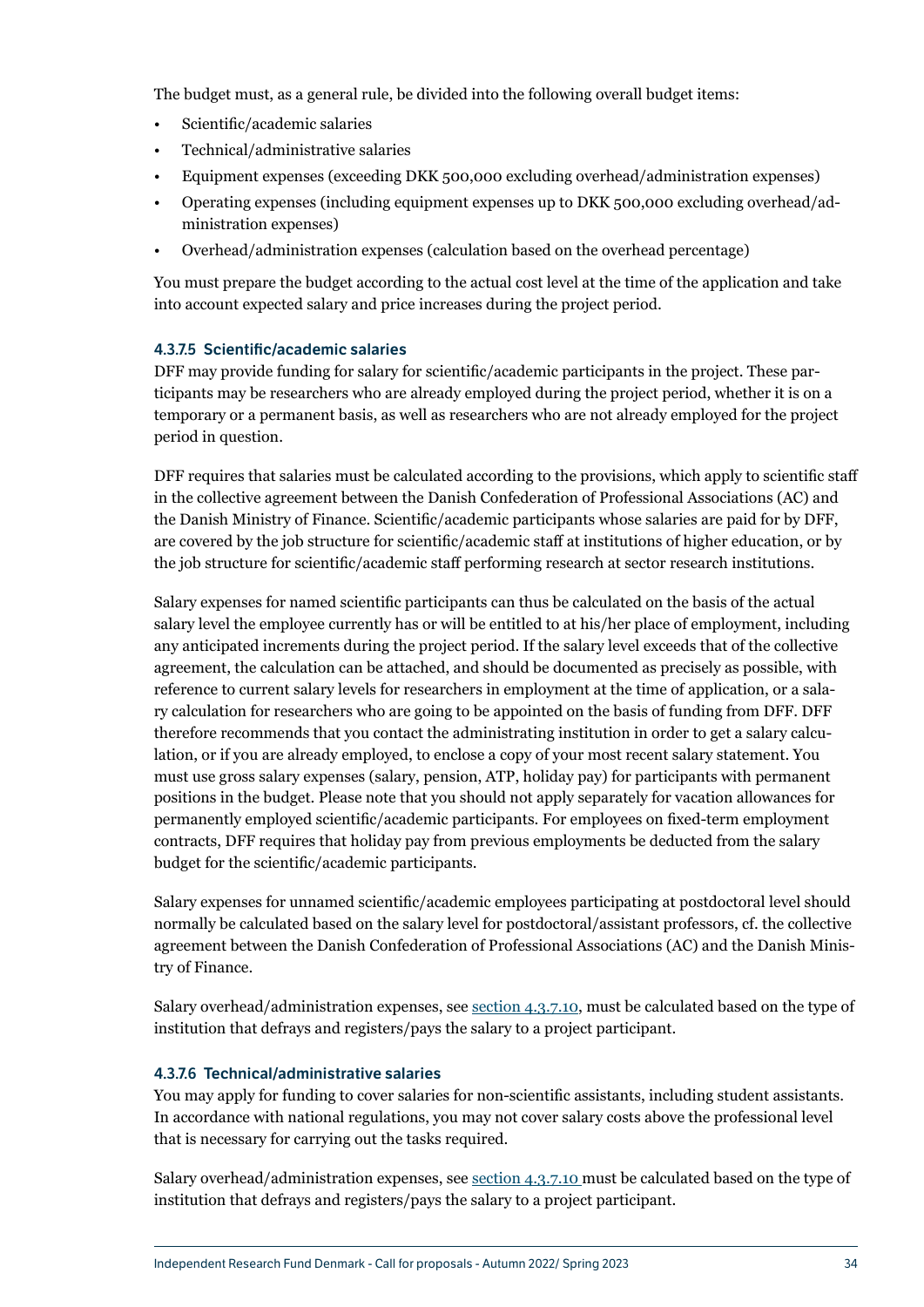#### 4.3.7.7 Equipment (purchase or construction)

You may apply for funding to cover the purchase or construction of equipment which is necessary in order to carry out the specific project. If you apply for funding to cover the purchase of equipment in excess of DKK 500,000, excluding overhead/administration expenses, you must be able to document the expenses, e.g., in the form of a quote, which must be attached as an appendix. After completion of the grant, funded equipment will become the property of the administrator or the institution/business that purchased the equipment per the grant application.

#### <span id="page-35-0"></span>4.3.7.8 Operating expenses

You may apply for funding to cover all operating expenses directly attributable to the project which are relevant and necessary in order to carry out the project.

In the budget template, you must specify which individual operating expenses that make up the total operating budget. Please provide detailed argumentation in connection with considerable operating expenses, accounting for extent, price level and relevance.

Operating expenses that constitute lasting procurements, e.g., purchased books, special software licenses, and similarly, do not become the property of the grant recipient, but of the administrator or the institution/business that purchased the procurements per the grant application.

#### Expenses which are expected to be covered by overhead/administration expenses

DFF expects that expenses for normal work computers, general software and other general work tools be covered by the institutions' overhead/administration expenses. For this reason, DFF does not offer support for these types of expenses. Moreover, DFF expects that access to and use of equipment, facilities, books, databases, etc., which are already available at the host institutions, will be made available at no extra cost for research projects that the institutions agree to host. Unless you can document that special circumstances apply, DFF will not offer support for these types of expenses.

#### Education rates

As part of your operating expenses, you may apply for annual education rates ("uddannelsestakster") in relation to any research education required in conjunction with PhD scholarships financed by DFF. In accordance with an agreement between the research council system and Universities Denmark, DFF uses special education rates. For PhD students enrolled at Danish universities, you may apply for education rates per full project year (max 3 years) corresponding to DKK 50,000 (Humanities and Social Sciences) or DKK 80,000 (Natural Sciences, Medical Sciences and Technical Sciences). This amount will be at the disposal of the host institution and also covers all salary expenses in relation to PhD supervision, PhD defence, etc. For PhD students funded by DFF, the employing or host institution may impose work tasks corresponding to 840 hours over a 3-year PhD course of study.

#### Travel and subsistence expenses

You may apply for funding to cover travel and subsistence expenses. The purpose is to cover actual additional costs related to official journeys. The maximum rates are listed in the Government circular on the official journey agreement ("Statens Cirkulære om Tjenesterejseaftalen") and the associated circular on adjustment of rates ("Cirkulære om Satsregulering"). You can find the relevant agreements and rates at [https://cirkulaere.medst.dk.](https://cirkulaere.medst.dk) If, during a stay abroad, you remain employed at a Danish state-owned research institution, DFF recommends that you find out whether you are covered by state self-insurance and therefore do not need to take out your own personal insurance.

DFF expects that you have checked the real costs of the stay and are able to justify the items of expenditure, e.g. for transport, expected price of rental accommodation, and other living expenses.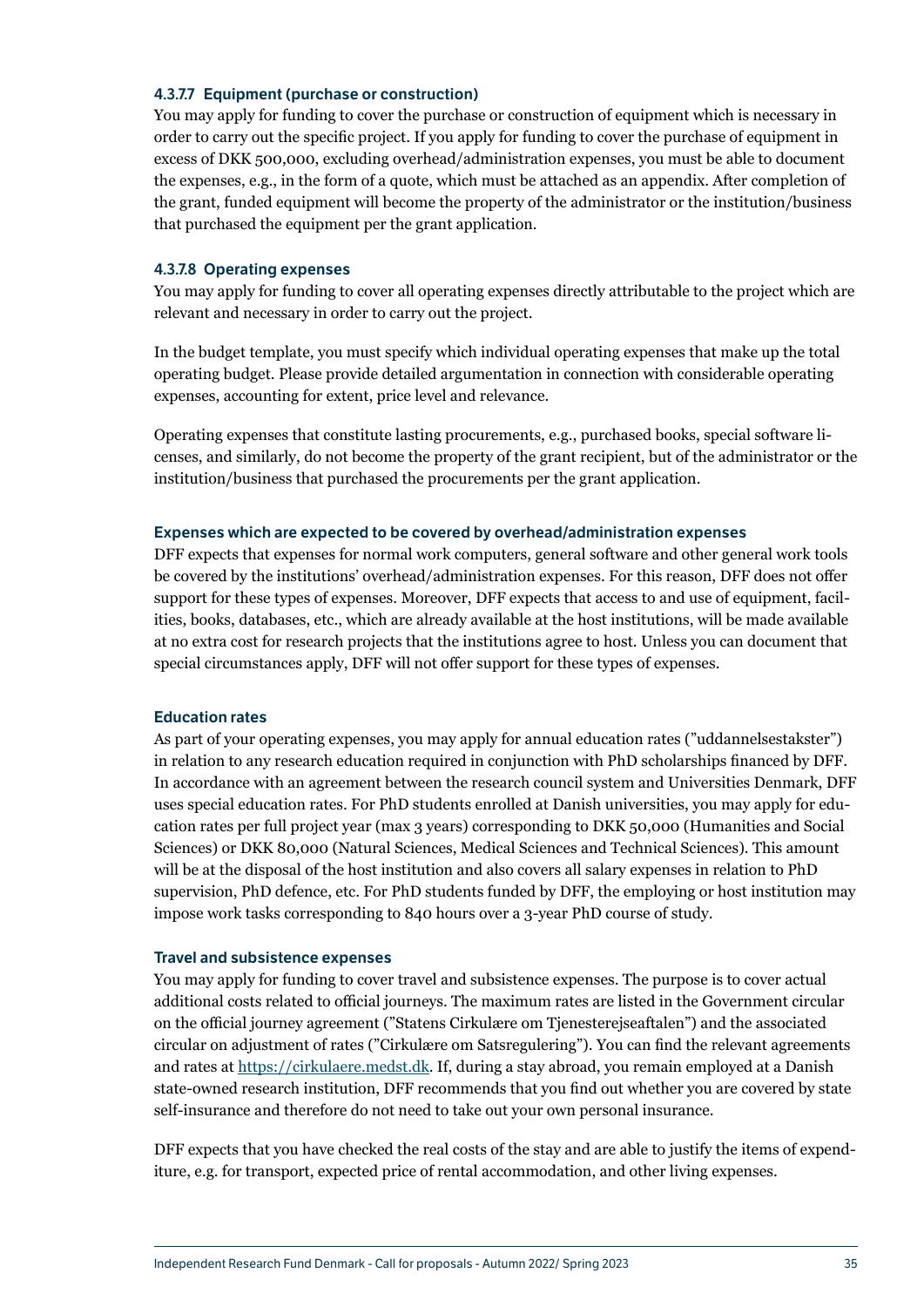You may apply for the following:

- Reimbursement of transport expenses. However, expenses for local transportation during the stay abroad, will not be reimbursed.
- Reimbursement of overnight stay expenses.
- Hourly and daily allowances to cover additional expenses for meals, etc., to the extent that the hourly and daily allowances do not exceed the actual additional expenses.

#### Open Access (not funded)

DFF does not fund expenses associated with Open Access publishing. You can read more about Open Access at the [DFF website.](https://dff.dk/en/about-us/goals-and-policies/open-access-policy)

#### Overhead for operating expenses

The overhead/administration expenses are awarded to the institution defraying and registering the expenses for an operating item, based on the applicable rate for the type of institution in question.

#### <span id="page-36-1"></span>4.3.7.9 Particular conditions for private enterprises

DFF funding to enterprises must be awarded in accordance with EU regulations for state support. For further information please see the [State Support Handbook.](https://em.dk/media/10141/statsstoettehaandbog-2017.pdf)

As a general rule, DFF awards grants to enterprises as so-called *de minimis* aid in accordance with the de minimis regulation<sup>1</sup>. An enterprise can receive no more than EUR 200,000 in total de minimis aid from public grantors over a period of 3 financial years. If the applicant is an enterprise or part of the funding is to be passed on by the applicant to a participant in the form of an enterprise, a declaration of *de minimis* aid must be completed, signed and attached as an appendix to the application.

#### <span id="page-36-0"></span>4.3.7.10 Overhead/administration expenses

DFF grants overhead/administration expenses to cover indirect costs incurred in connection with carrying out the project, but which are not directly attributable to the specific project. This includes, e.g., joint expenses to cover rent, premises, administration, etc.

Overhead/administration expenses are calculated as a fixed percentage of the grant amount that goes towards the project's direct expenses. DFF grants overhead/administration expenses according to the table below.

Please note that, should you be awarded a grant, and DFF is uncertain about which overhead rate your institution is entitled to, DFF will obtain documentation from you. It will not be taken into account which overhead rate the institution in question has previously received in connection with a DFF grant or other grants.

<sup>1</sup> Cf., [Consolidated text: Commission Regulation \(EU\) No 1407/2013 of 18 December 2013 on the application of Articles 107 and 108 of the](https://eur-lex.europa.eu/legal-content/EN/TXT/?uri=CELEX%3A02013R1407-20200727)  [Treaty on the Functioning of the European Union to de minimis aid \(Text with EEA relevance\)Text with EEA relevance](https://eur-lex.europa.eu/legal-content/EN/TXT/?uri=CELEX%3A02013R1407-20200727) and [Commission Reg](https://eur-lex.europa.eu/legal-content/EN/TXT/?uri=celex%3A32020R0972)[ulation \(EU\) 2020/972 of 2 July 2020 amen-ding Regulation \(EU\) No 1407/2013 as regards its prolongation and amending Regulation \(EU\)](https://eur-lex.europa.eu/legal-content/EN/TXT/?uri=celex%3A32020R0972)  [No 651/2014 as regards its prolongation and relevant adjustments \(Text with EEA relevance\)](https://eur-lex.europa.eu/legal-content/EN/TXT/?uri=celex%3A32020R0972)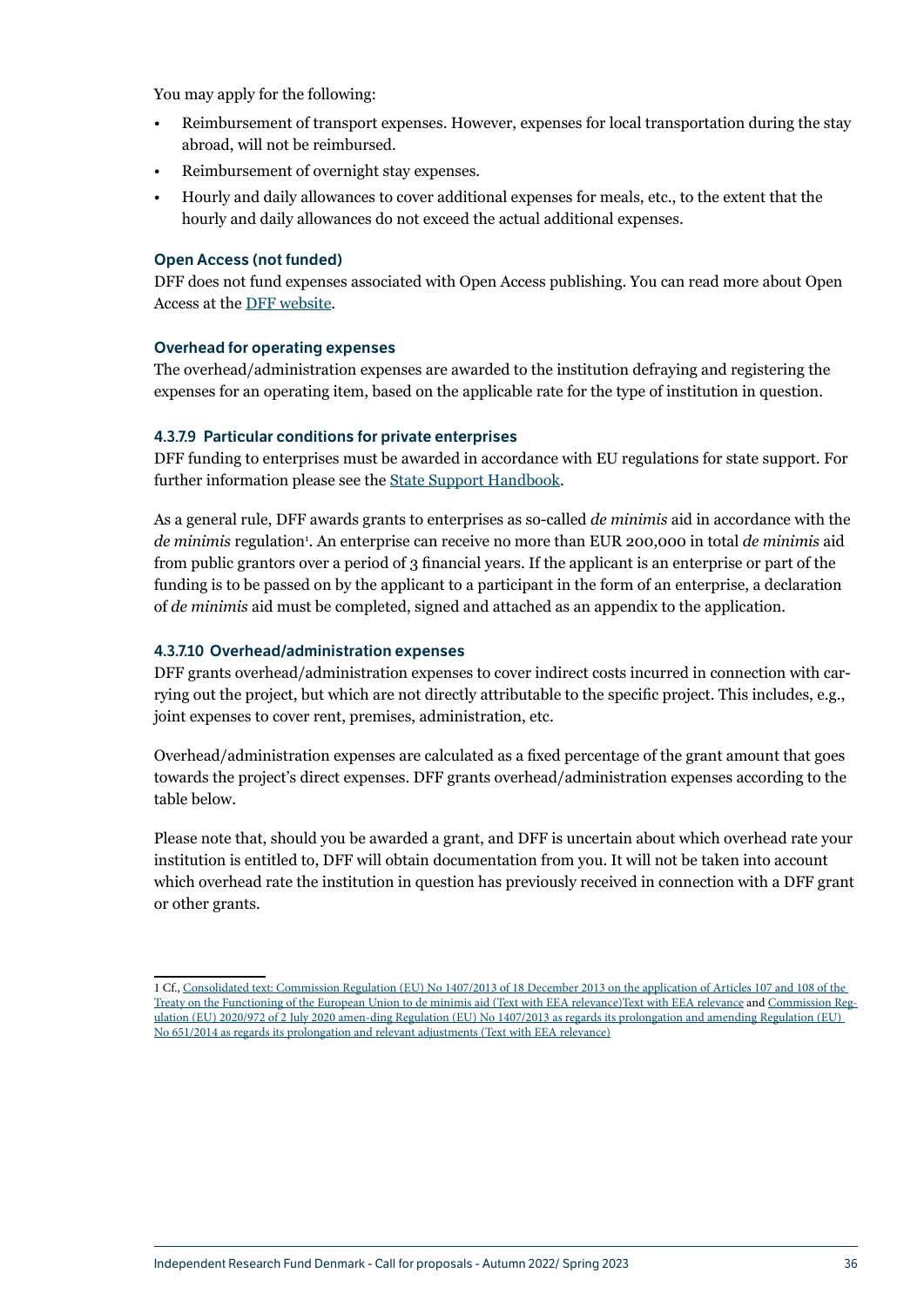<span id="page-37-0"></span>

| Institution type                                                                                                                                                                                                                                                                                     | Overhead/administration expenses |
|------------------------------------------------------------------------------------------------------------------------------------------------------------------------------------------------------------------------------------------------------------------------------------------------------|----------------------------------|
| Danish institutions (including Danish universities and sector research institutes)<br>which are subject to the rules regarding grant-funded research activities in the<br>Danish Ministry of Finance's budget quidelines, and which are authorised to carry<br>out grant-funded research activities. | 44%                              |
| GTS - Advanced Technology Group Institutes (GTS institutes)                                                                                                                                                                                                                                          | 20%                              |
| Danish institutions that meet all of the following criteria:                                                                                                                                                                                                                                         | 20%                              |
| receive and are expected to continue to receive a fixed state subsidy of<br>$\bullet$<br>minimum 25 % (measured in relation to the total annual turnover) for covering<br>operating expenses                                                                                                         |                                  |
| are non-profit institutions which do not seek to generate profit, and where any<br>$\bullet$<br>profit may not be distributed among the owners                                                                                                                                                       |                                  |
| carrying out research must be a central purpose<br>٠                                                                                                                                                                                                                                                 |                                  |
| Public hospitals in Denmark, Greenland and on the Faroe Islands                                                                                                                                                                                                                                      | 3.1%                             |
| State-recognised Danish museums (cf. the Danish Museum Act) and public muse-<br>ums in Greenland and on the Faroe Islands                                                                                                                                                                            | 3.1%                             |
| All other Danish and foreign institutions and companies                                                                                                                                                                                                                                              | 0%                               |

#### 4.3.7.11The principle for calculating differentiated overhead/administration expenses

If your DFF application concerns activities that involve funding of various institutions with different legal status (see the table above), it is necessary to calculate a differentiated overhead for each institution.

For salary expenses, overhead/administration expenses must be calculated on the basis of the institution or business that defrays and registers the salary expenses. As such, it is not crucial if the research activity actually takes place at the institution or enterprise in question. Nor is the principal place of employment of a person or where he/she typically works most hours a decisive factor. If a person is employed by several institutions, these institutions must agree on how the project hours are to be distributed as working hours among them. Each institution will then have to include the salary expenses for its share of the project working hours in the budget. The same principle applies to the division of equipment and operating expenses. The overhead is awarded to the institution(s) defraying and registering the expenses for an operating item, based on the applicable rate for the type of institution in question, see the above table.

#### <span id="page-37-1"></span>4.3.8 Budget confirmation

DFF funding is granted under the condition that the project's budget information in the application is approved, signed and stamped by the management of the administrating institution and signed by the applicant. The administrating institution is defined as the unit, which is responsible for the finance and personnel administration with regard to the project's/applicant's expenses during the project period and ensures administrative legality in connection with terms of employment, accounts, etc.

Stamp and signatures should be provided in the "DFF budget confirmation" template (the appendix must be uploaded to the application as a PDF file). You can find the template on the [DFF website](https://dff.dk/en/application/forms-for-application).

## **5** HOW IS THE APPLICATION PROCESSED AND ASSESSED?

## <span id="page-37-2"></span>5.1 REQUIREMENTS FOR YOUR APPLICATION TO BE GIVEN ACTIVE **CONSIDERATION**

If the application does not meet the requirements listed below, it can be rejected without prior active consideration, cf., §4 and §5 of the [Executive Order no. 1154](https://www.retsinformation.dk/eli/lta/2017/1154) of 16 October 2017 on the Functioning of grants under Independent Research Fund Denmark. In this case, you will receive an administrative rejection.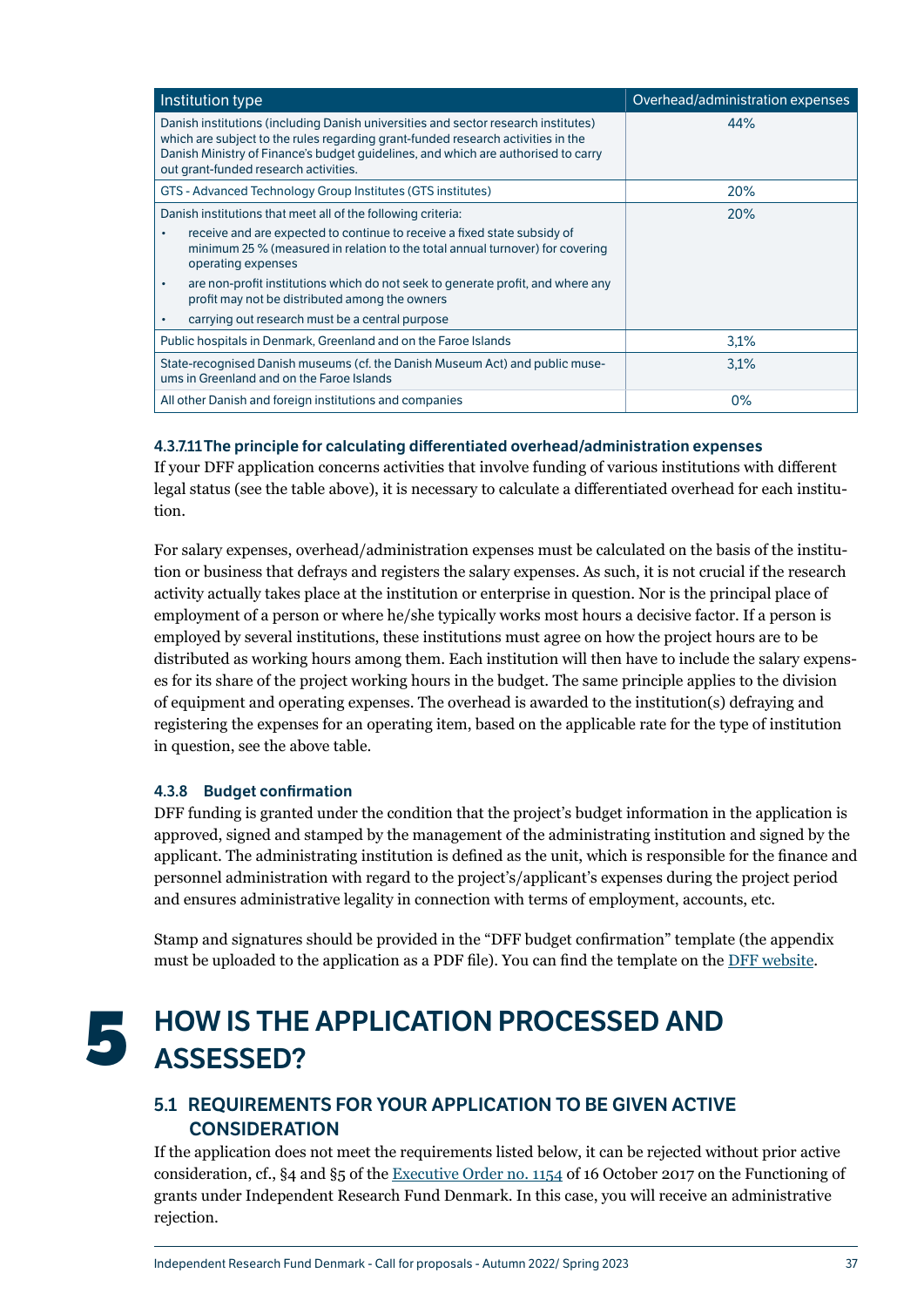- The application must be submitted via e-grant ([www.e-grant.dk\)](https://login.e-grant.dk/?wa=wsignin1.0&wtrealm=urn%3aTilskudsPortal&wctx=https%3a%2f%2fwww.e-grant.dk%2f_layouts%2f15%2fAuthenticate.aspx%3fSource%3dhttps%3a%2f%2fwww.e-grant.dk%2f).
- The application must be received before the application deadline expires.
- The application must be submitted for one of DFF's funding instruments.
- The application must be written in one of the languages specified (see [section 4.1.1\)](#page-23-2).
- The application must include a project description (see [section 4.3.3](#page-29-1)).
- The project description must comply with both the specified maximum amount of characters and pages – as outlined in the section on the funding instrument applied for.
- The application must include the applicant's CV (see <u>section 4.3.4</u>).
- The applicant's CV must not exceed 2 A4 pages (including figures, tables, etc.). The 2 A4 pages must contain no more than 6,000 characters, including spaces, figure texts, formulas, etc.
- The application must include the applicant's list of publications (see <u>section 4.3.6</u>).
- The application must include a budget, using the budget template relevant to the funding instrument ([www.e-grant.dk](https://login.e-grant.dk/?wa=wsignin1.0&wtrealm=urn%3aTilskudsPortal&wctx=https%3a%2f%2fwww.e-grant.dk%2f_layouts%2f15%2fAuthenticate.aspx%3fSource%3dhttps%3a%2f%2fwww.e-grant.dk%2f)).
- The total amount applied for must observe any upper and lower limits that apply to the funding instrument in question.
- The applicant must as a minimum have a PhD degree or equivalent qualifications (does not apply to Non-university Research Education (PhD)).
- For applications to **DFF-International Postdoctoral Grant**, you, as the applicant, must have received your PhD from a Danish institution (see section [section 2.3.1.2\)](#page-9-2).
- Applications for **DFF-International Postdoctoral Grant** must include a host declaration from the foreign host institution (see [section 2.3.1.3\)](#page-10-0).
- You, as the applicant, must meet the given PhD age requirements for **DFF-International Postdoctoral Grant** (see [section 2.3.1.2](#page-9-2)) and **Sapere Aude: DFF-Starting Grant** (see [section](#page-11-1)  [2.3.2.2\)](#page-11-1).
- For applications to **Non-university Research Education (PhD)**, you, as the applicant, must have a Master's degree or equivalent qualifications at the time of application (see [section 2.3.5.2\)](#page-15-0).
- For applications to **Non-university Research Education (PhD)**, the host institution must be a public research institution (see [section 2.3.5.1](#page-14-1)).
- Applications for **Pre-graduate scholarship | Medical Sciences** must be submitted by the principal supervisor (see [section 2.3.5.2](#page-15-0)).
- For applications to **Pre-graduate scholarship | Medical Sciences**, there must be no overlap between two pre-graduate grants. The applicant cannot already be in charge of a pre-graduate grant overlapping a new grant (see [section 2.4.5.2](#page-19-1)).
- Applications for **Pre-graduate scholarship | Medical Sciences** may not include students enrolled in educations that allow more than 6 months for the completion of the master thesis (regardless of whether this option is utilised) (see [section 2.4.5.3](#page-19-2)).

If your application fulfils the above requirements, it will be submitted for active consideration by DFF on the basis of the submitted material. This means that DFF will not request further information from you after the application deadline and during the processing of the application, irrespective of whether your application is incomplete in relation to the requirements listed under each funding instrument in this call for proposals. It also means that **DFF will not accept any supplementary application materials after the application deadline.**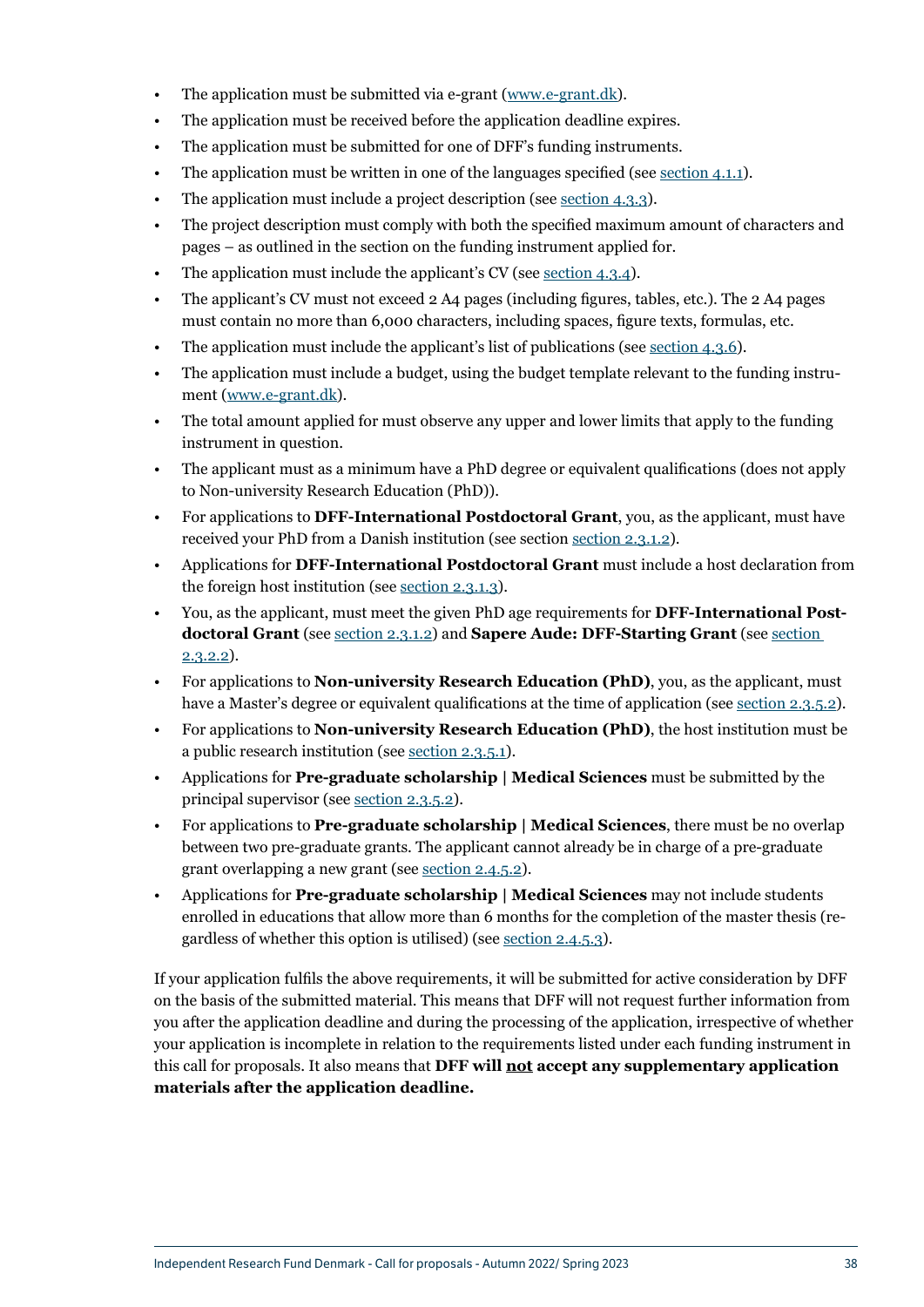## <span id="page-39-0"></span>5.2 HOW TO APPLY TO MORE THAN ONE FUNDING INSTRUMENT IN THE SAME COUNCIL?

If you wish to apply for more than one funding instrument for the same application deadline in the same research council, you must submit a separate, completed application for each instrument. It is possible to submit more than one application for the same funding instrument.

## <span id="page-39-1"></span>5.3 HOW TO APPLY TO MORE DFF RESEARCH COUNCILS?

You may apply for funding for your project from several research councils if you find that your project cannot be delimited to one council, see the description of the delimitations between the various research councils in [section 1.9.](#page-5-2) If you find that, on scientific grounds, your application should be considered jointly by several research councils, you must do the following:

- You must only submit one application, including all mandatory appendices. When you begin working on your application, you must select the research council that you deem to be the central or main council for your application, based on the call's description of the councils' different fields and delimitations, see [section 1.8](#page-5-1) and [section 1.9](#page-5-2).
- In the application form, you must select which additional councils you wish your application to be assessed by, as well as state your reasons for applying to these particular councils, see [section](#page-26-2)  [4.2.1.3](#page-26-2).
- In your project description you must explain how you, as project leader, will ensure involvement of the different scientific fields necessary to the completion of the project.
- Please note that, in a few cases, the requirements with regard to appendices may vary from council to council. For this reason, you should carefully study the requirements concerning appendices listed in the description of each funding instrument in section  $2$ . If you are in doubt about the terms, you may contact the secretariat of Independent Research Fund Denmark (see [section 7.1\)](#page-44-2).

The DFF | Cross-council Committee decides how your application will be processed (see [section 5.5](#page-40-1)).

## <span id="page-39-2"></span>5.4 INDEPENDENT RESEARCH FUND DENMARK'S PROCESSING PROCEDURES

All members of the relevant research councils will be involved in the assessment of all applications. Council members who are deemed disqualified due to a conflict of interest in relation to a particular application will not participate in the processing of that application. Regulations for disqualifications can be found in §2 of the [Executive Order no. 1154](https://www.retsinformation.dk/eli/lta/2017/1154) of 16 October 2017 on the Functioning of grants under Independent Research Fund Denmark.

You application will be processed in one of the following ways:

#### **Applications without external review:**

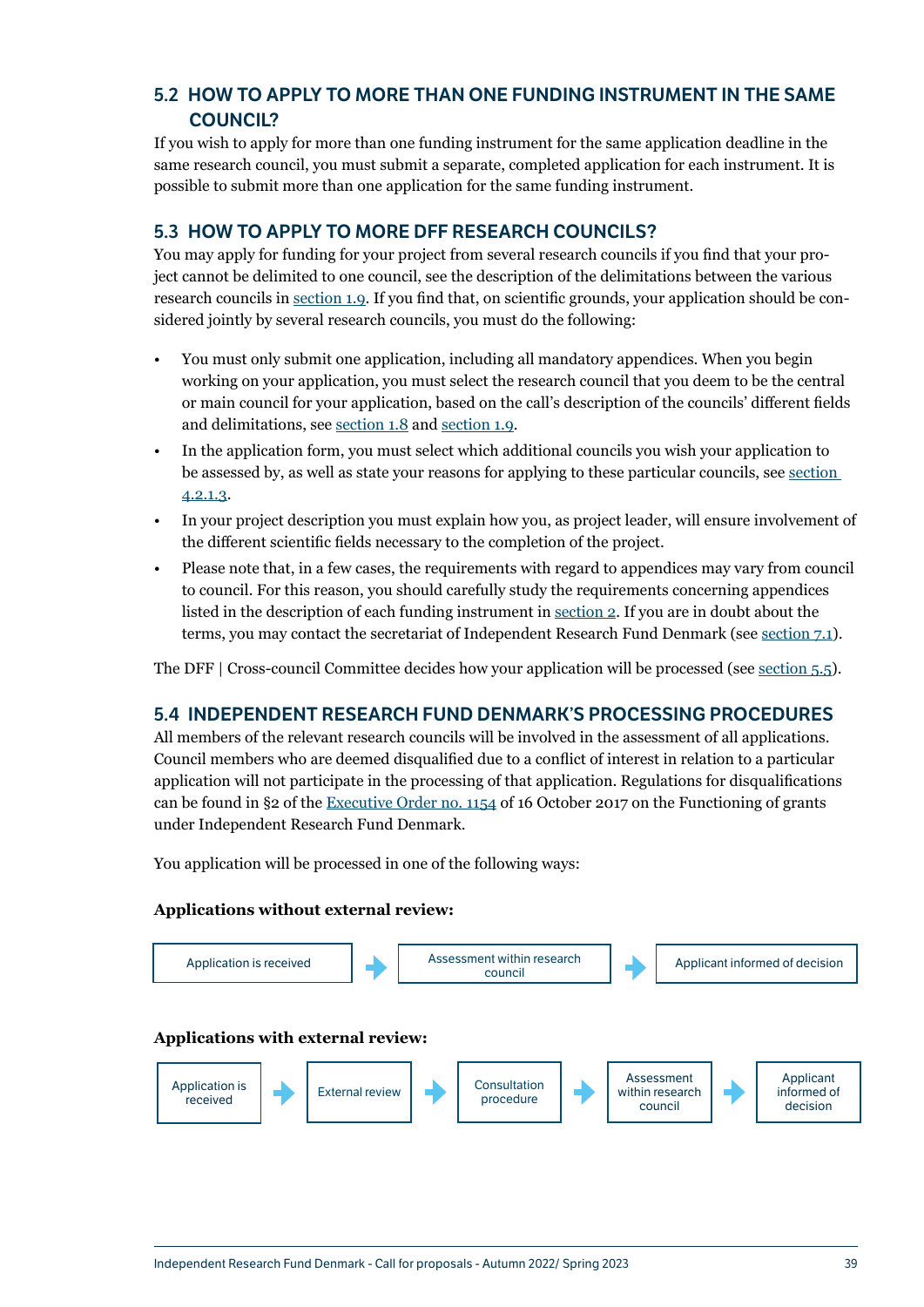#### <span id="page-40-0"></span>**Sapere Aude: DFF-Starting Grant:**



## <span id="page-40-1"></span>5.5 PROCESSING OF CROSS-COUNCIL APPLICATIONS

DFF finds it important that interdisciplinary applications have the same opportunities for funding as single-disciplinary projects. The council supports interdisciplinary as well as single-disciplinary projects of high quality. DFF has allocated a special pool for applications deemed to be truly suitable for cross-council processing.

Each of the five research councils assesses interdisciplinary proposals involving disciplines within the specific council's area of research. Interdisciplinary applications are processed in collaboration between the research councils, and are coordinated by DFF | Cross-council Committee, composed of the chair persons from each of the five research councils. The committee's work is assisted by selected council members with relevant scientific expertise.

If you have requested that your application is assessed by more than one council, it will be presented to the cross-council committee, which will decide on the processing of the application.

In the same way, applications submitted to only one council will be presented to the DFF | Crosscouncil Committee, if the council applied for assesses the research project to fully or partially fall within the scientific field of another research council.

The DFF | Cross-council Committee may make the following decisions about an application:

- The application is assessed by one council only. The application may be referred to another council than the one(s) you applied to, for example, if the research project has only a minor scientific relation to one or more of the council(s) that you applied to.
- The assessment in one council will include a scientific statement from one or more of the other councils.
- The application is assessed as a cross-council application, i.e., the application is assessed by more than one council. Based on the scientific assessments from the involved research council(s), the DFF | Cross-council Committee makes the final assessment and decides whether the applicant receives a grant.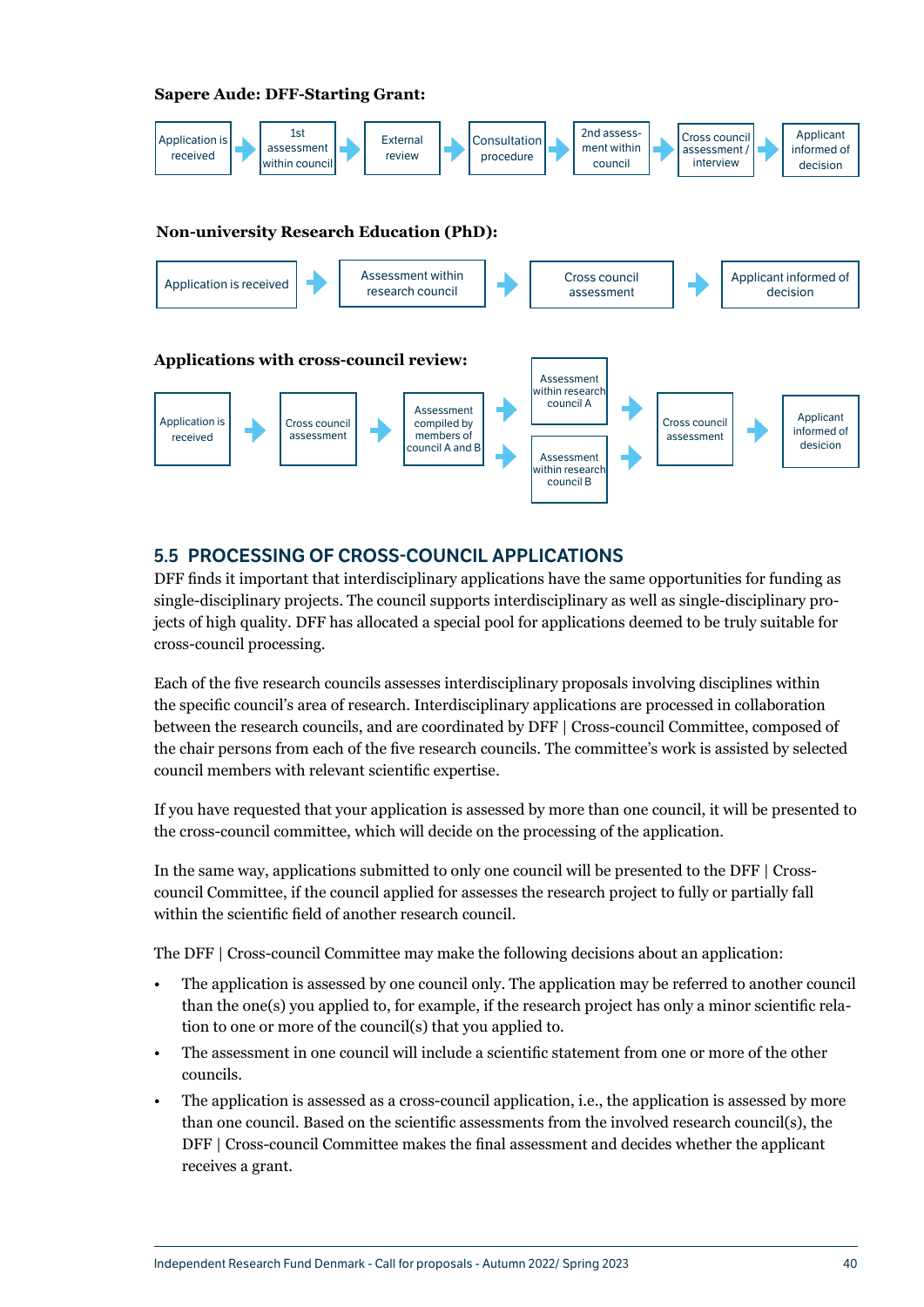<span id="page-41-0"></span>The DFF | Cross-council Committee is not obliged to follow your requests concerning which council(s) will assess your application. However, your application will never be referred to another council than the one(s) decided by you, if you choose "No" in the section "Submission to other councils" in the application form (under the headline "Referral to other research councils"). If you have chosen that your application cannot be referred to another council, the cross-council committee may still decide to ask for a scientific opinion from one or more of the other councils not chosen by you.

## <span id="page-41-1"></span>5.6 EXTERNAL REVIEW IN DFF

DFF strives to find external reviewers who are accomplished researchers with a wide range of scientific competencies and who have previous experience as external reviewers. The research councils' choice of reviewers is based on an overall assessment of the suitable candidates, their availability within the time limits that apply, and whether the review is going to be carried out individually or in a review panel. The research councils may choose not to submit such applications for external review, if it proves impossible to find qualified reviewers within the given time frames.

When DFF approaches a researcher to enquire if he/she will serve as an external reviewer, the fund's rules of impartiality will be pinpointed to the potential reviewer. Reviewers are also informed that the application material is confidential, and that the reviewer's assessment and identity will be disclosed to the applicant, who will be given the opportunity to comment on any factual errors and misunderstandings in the review. This is done to ensure that the external review process is carried out in accordance with the rules for administration, which apply to DFF's work.

All applications to **Sapere Aude: DFF-Starting Grant**, which have been through the first assessment in the research council and have been selected to advance to the second round will, to the extent possible, be sent to external international review.

Moreover, in connection with this call for proposals, the following types of applications will be submitted for international external review:

**DFF | Humanities**: All applications for DFF–Research Project2 will, to the extent possible, be submitted for review by an external panel. However, projects within smaller research areas and highly interdisciplinary applications will primarily be submitted for individual external review.

**DFF | Natural Sciences**: All applications for DFF–Research Project2 will, to the extent possible, be submitted for review by an external panel.

**DFF | Social Sciences**: All applications for DFF–Research Project2 will, to the extent possible, be submitted for review by an external panel.

**DFF | Medical Sciences:** All applications for DFF–Research Project1 and DFF-Research Project2 within the areas of (i) clinical psychiatry and neuroscience, (ii) basic psychiatry and neuroscience, as well as (iii) metabolism will, to the extent possible, be submitted for review by an external panel.

**DFF | Technology and Production Sciences**: Applications for DFF–Research Project2 within the following four research areas: (i) signals and systems, (ii) optics, photonics, electronics and power electronics, (iii) veterinary- and animal science including related food science, as well as (iv) biotechnology and bio-technical production will, to the extent possible, be submitted for review by an external panel. If this year's number of applications is very low within one or more of these areas, the applications in question may instead be sent for individual external review.

**DFF | Cross-council Committee**: Applications to DFF-Research Project1 and DFF-Research Project2, subject to a cross-council processing, will be sent to an external review panel after the processes in each of the relevant research councils (see [section 5.4](#page-39-2) and [section 5.5\)](#page-40-1).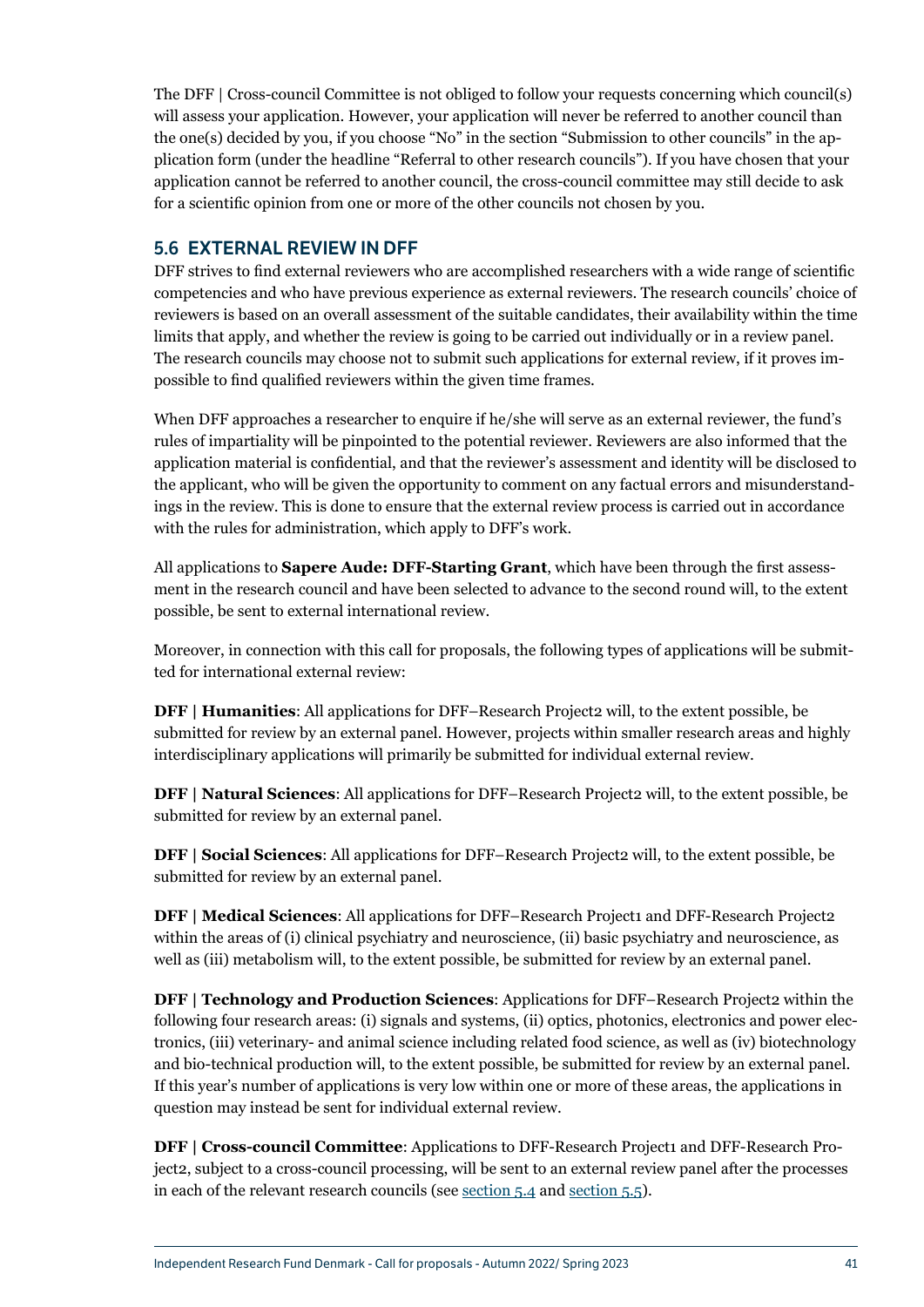<span id="page-42-0"></span>In addition, DFF always carries out an external review for all applications where:

- A council member is an applicant or scientific participant in an application, whose budget exceeds DKK 1 million (excluding overhead/administration expenses), submitted to the council of which the applicant is a member, or
- The research council is deemed disqualified, or for other reasons does not possess the necessary scientific expertise to consider the application in question.

Applications for external review will be submitted to an international review panel or to an individual external reviewer. If your application has been submitted for external review, you will always receive a copy of the review, enabling you to comment and respond (consultation procedure). DFF will be entitled to make a decision about your application without waiting for your comments, if the deadline for submitting your reply has passed. DFF uses external reviews as an extension of the basis for the research councils' assessments, and the reviews' function is solely to provide guidance. The final decision rests with the research councils and is based on the criteria described in the call and the prioritisation of the overall field of applicants.

In the application form you may state if there is one or more researchers you would prefer not to be involved in the external review of your application. In such cases, you must provide exact contact information for the researcher in question and briefly explain why they should not review your application.

## 5.7 WHEN AND HOW WILL YOU BE NOTIFIED OF DFF'S DECISION?

The time of processing for the individual funding instruments is listed in the table in [section 2.2.](#page-7-0) Approximately 2 weeks after the council's decision the applicant will be informed via e-grant whether the application has resulted in a grant or a rejection.

DFF publishes a list of those applicants who have been awarded a grant, approximately 3 to 4 weeks after the research councils have reached a decision. Details about applicants who have not been awarded funding will only be published to the extent that someone requests a right of access to documents under the Danish Access to Public Administration Files Act, e.g., in the form of lists of applicants and the projects for which they have applied (i.e., names of applicants and project titles). Applicants should therefore ensure that the title of the application does not contain information about confidential research activities.

Applicants will receive a letter from the fund via the e-grant system 1 to 3 months after the research council has made its decision regarding granting or rejection. Rejection notices will contain a brief and concise elaboration of the reasons for the decision.

# **6** YOUR RESPONSIBILITY AS AN APPLICANT

When using the DFF e-grant application portal, it is your responsibility to choose the correct application form and ensure that the information provided is correct. You are furthermore responsible for ensuring that the contents of the mandatory appendices are correct, and that the appendices have been attached to the application. Finally, it is your responsibility that the application has been submitted by the deadline specified for the relevant research council and funding instrument.

This call lists the specific types of formal shortcomings in [section 5.1](#page-37-0), which will result in an administrative rejection of applications. It is your responsibility to ensure that you fulfil all the formal requirements listed in the call, in order for your application to be submitted for active consideration by the relevant research council.

You are obliged to inform DFF if significant prerequisites for carrying out the project can no longer be met.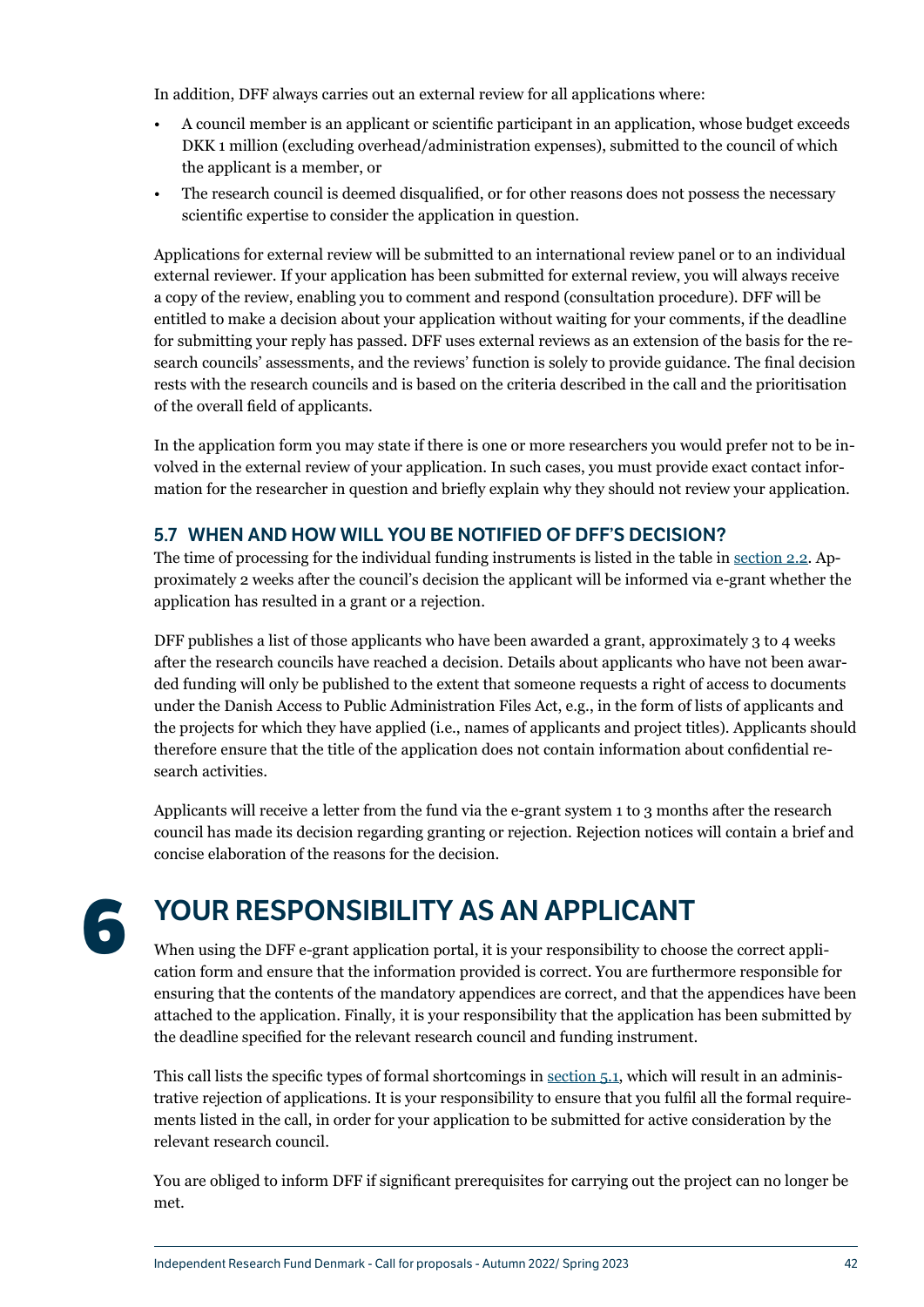## <span id="page-43-0"></span>6.1 DUTY TO INFORM ABOUT OTHER FUNDING SOURCES

## **If you are awarded partial or full funding for your project from other sources, you are obliged to inform DFF within 14 days.**

Funding may be in the form of financing from other sources.

Partial funding may include cases where you have submitted an application to other funds, the contents of which are not entirely the same as the project with which you applied to DFF, but where there is an overlap in the work packages or operating expenses and equipment applied for.

DFF may require you to submit the grant letter from and the application to the fund from which you received a grant as documentation, in order for DFF to decide whether there is an overlap in the topics of the two projects, and to decide which budget items to cut.

## 6.2 TECHNICAL DISCLAIMER

The Ministry of Higher Education and Science has an obligation to inform of any errors that make the e-grant system inaccessible, affecting the applicant's possibility of submitting applications within a given deadline. Such technical issues will be announced on the [UFM website](https://ufm.dk/en/research-and-innovation/funding-programmes-for-research-and-innovation/e-grant).

In especially serious cases, the Ministry of Higher Education and Science may extend the application deadline for all relevant applicants. This will also be announced on the website.

The Ministry of Higher Education and Science is not liable for any incorrect information due to software errors, calculation errors, transmission errors and similar errors, just as the ministry will not be held liable for any claims for damages due to incorrect use of the e-grant system.

## 6.3 THE DANISH OPEN ADMINISTRATION ACT AND THE DANISH PUBLIC ADMINISTRATION ACT

The Danish Open Administration Act ([LBK 145](https://www.retsinformation.dk/eli/lta/2020/145) of 24 February 2022) also known as offentlighedsloven, provides you with certain rights, just as it secures citizens in Denmark various rights in relation to public authorities' duty of disclosure in connection with administrative procedures. Thus, the material you submit to the Ministry of Higher Education and Science is as a whole covered by the regulations of the Danish Open Administration Act e.g. in relation to the right of access to records. See also the Danish Public Administration Act [\(LBK 433](https://www.retsinformation.dk/eli/lta/2014/433) of 22 April 2014).

## 6.4 DATA PROTECTION

The information submitted in your application will be registered in e-grant. Upon request, you have a right of access and rectification of the data registered and stored by us, cf., the Data Protection Act ([Act](https://www.retsinformation.dk/eli/lta/2018/502)  [no. 502](https://www.retsinformation.dk/eli/lta/2018/502) of 23 May 2018 and the General Data Protection Regulation. The information you provide, is regularly transferred to the Danish National Archives, subject to the rules of the Archive Act, and National Archives' provisions in this regard.

Read more about the general processing of personal data at the [UFM website.](https://ufm.dk/en/research-and-innovation/funding-programmes-for-research-and-innovation/e-grant/processing-of-personal-data-in-e-grant)

It is not possible to rectify the contents of your application after it has been submitted, other than rectification of personal information.

## 6.5 TRANSMISSION OF PERSONAL INFORMATION

Read more about the transmission of your personal data on the [DFF website](https://dff.dk/en/about-us/personal-data).